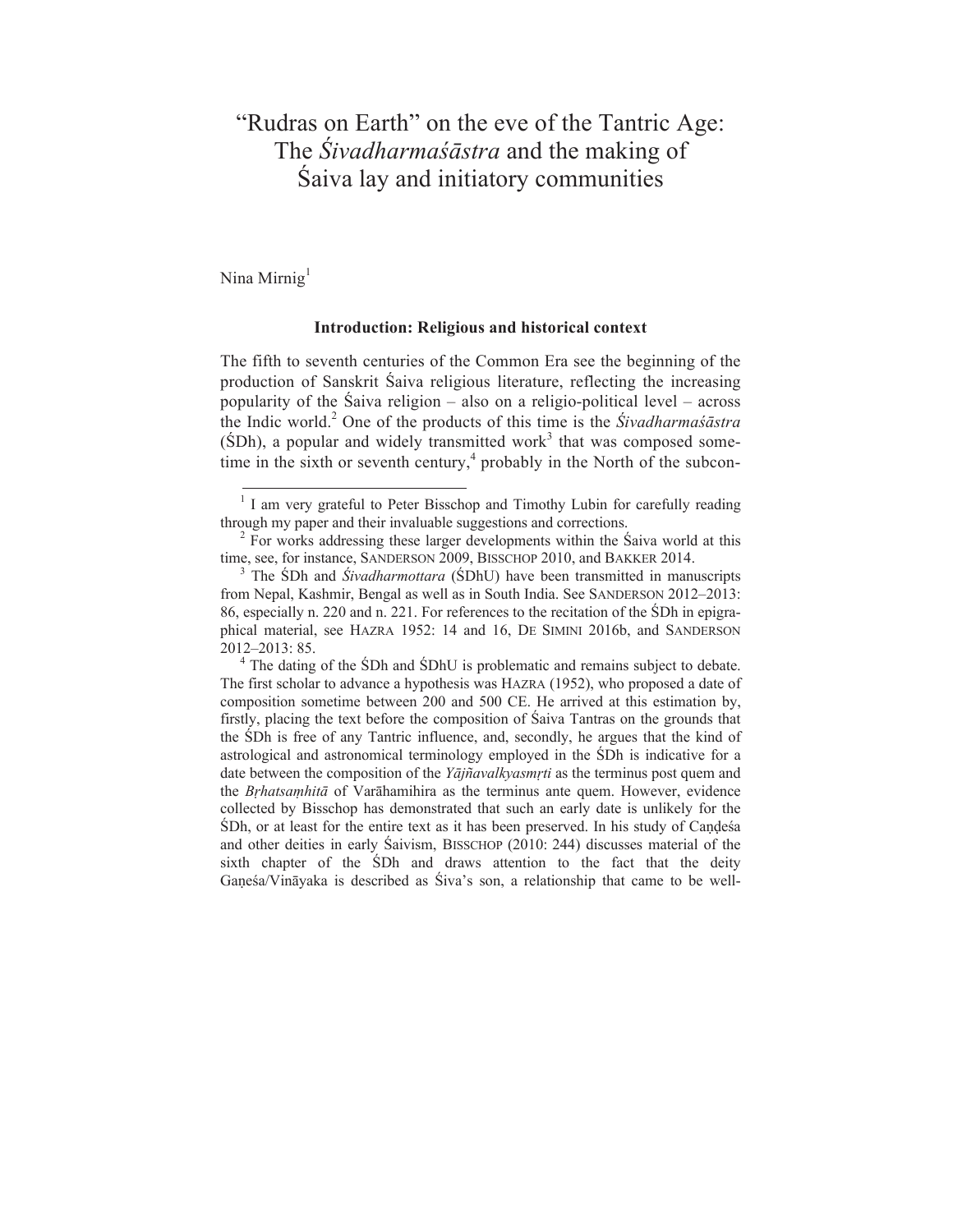tinent. $<sup>5</sup>$  It is amongst the earliest extant texts to systematise and canonise</sup> Śaiva devotional activities centred on the practices of the lay householder.6 These include various forms of *liṅga* and idol worship, religious observances (*vrata*) as well as the many ways in which the Śaiva devotees can support religious institutions through offering their services and donating land grants, valuables, or money for religious infrastructure.<sup>7</sup>

known but was popularised only relatively late, being even entirely absent in demonstrably early Purāṇas such as the *Vāyupurāṇa* and the original *Skandapurāṇa*, which contains the earliest systematisation of Śiva mythology (TÖRZSÖK 2004: 19). The *Skandapurāṇa*, in turn, has been suggested to date to sometime between 550 and 650 (ADRIAENSEN et al. 1998 and YOKOCHI 2013). If this dating is correct and the close relationship of both texts is applicable, this would indicate that it is unlikely that the ŚDh has reached its final form before the sixth century, and perhaps even as late as the seventh century.<br><sup>5</sup> See HAZRA 1952: 16–17. However, the issue of provenance remains to be

<u> 1989 - Jan Samuel Barbara, margaret e popularista e popularista e popularista e popularista e popularista e</u>

further investigated. So far, HAZRA's assessment from the 50ies has not been improved upon. He ascribes the work to the North on the basis of the sacred sites featured therein (ibid.). He even more specifically hypothesises that it was conceived either in Southern Kashmir or Northern Punjab due to the mention of the "Devikā, a small river in Southern Kashmir, and of the Chandrabhāga" in the Nepalese manuscripts. A full evaluation of such specific claims, however, will need to wait for the critical edition of the chapter in question (chapter 12).<br><sup>6</sup> Other texts of this period that concern the forms of lay Śaivism are the follo-

wing: (1) First, the ŚDhU, a work closely related to the ŚDh and often transmitted together. The ŚDh and the ŚDhU constitute a closely-knit network of information on early Śaiva devotional activities and institutions. Composed in the sixth or seventh century, the two works cover the wealth of Śaiva devotional practices carried out by lay devotees, in particular the worship of the *śivalinga*, particular observances (*vrata*), and meditative practices as well as rituals to target the king as a client. While the first two are covered mainly in the ŚDh, the latter two feature as topics of the ŚDhU (see DE SIMINI 2016). Given the complementarity of these two works, the hypothesis has developed amongst Śivadharma scholars that both texts were composed close in time, if not even at the same time. Personally, I currently assume that there is a sequence in their composition, with the ŚDh having been put together first, since many of the theological conceptions and strategies developed in the ŚDhU appear to be a continuous afterthought and build on it. (2) Second, the old *Skandapurāṇa*, the earliest extant systematisation of Śiva-mythology. (3) And third, the *Niśvāsamukha*, which itself is part of the earliest extant Tantric corpus but contains chapters on the various forms of concurrent Śaivism, including the form of lay Śaivism as we find it propagated in the SDh (for an edition and translation, see KAFLE 2015).

A brief overview of the ŚDh's topics is found in HAZRA 1952.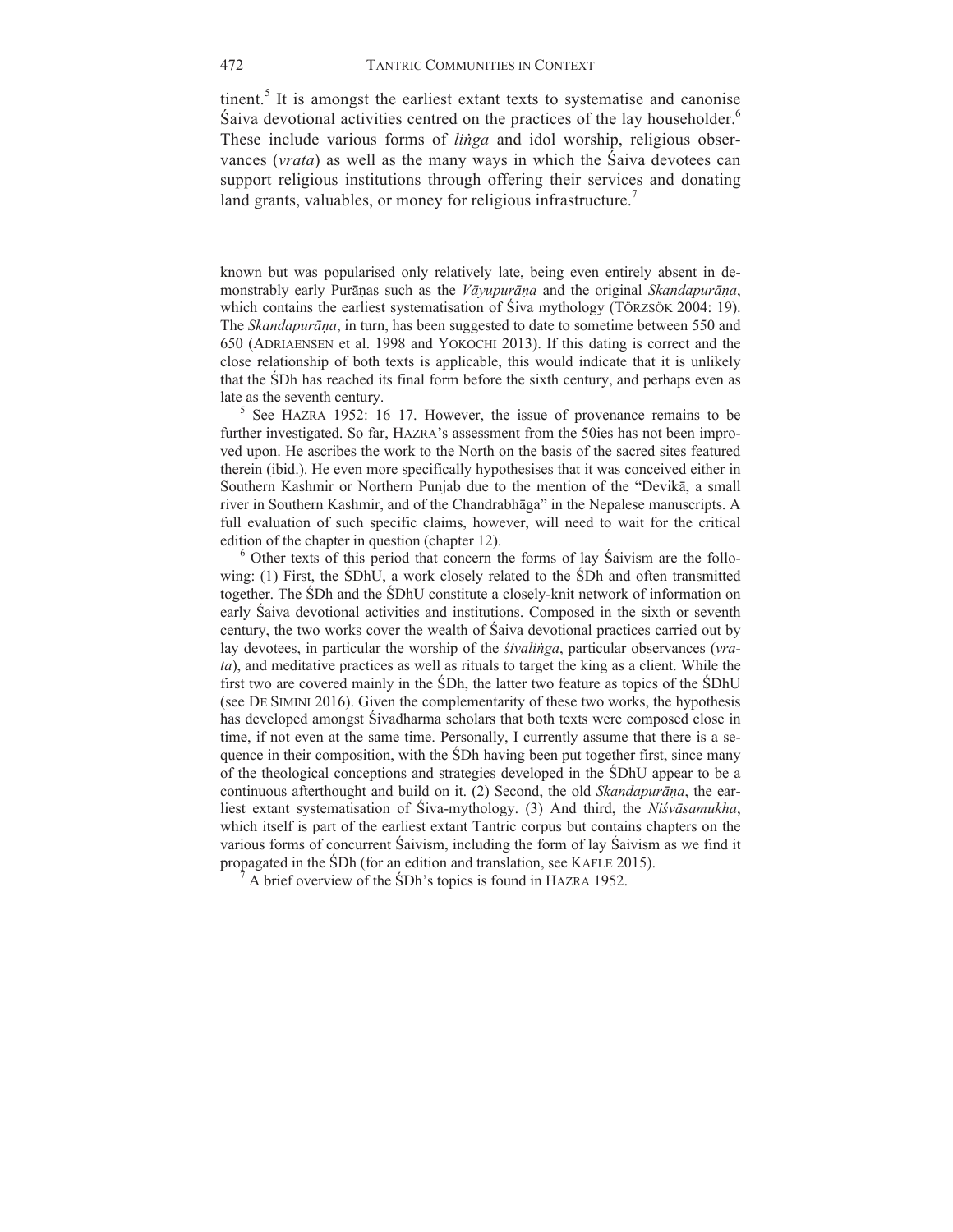Regarding the socio-religious milieu around the ŚDh, with its date of composition the work falls within a period in which the Brahmanical socioreligious order (*varṇāśramadharma*) was firmly established under royal patronage across the subcontinent, $\frac{8}{3}$  paired with an increase of religious systems favouring devotion to a deity (*bhakti*) over Vedic ritualism. At this time, it was in particular the Vaisnava devotional movement – centred on the worship of the god Visnu – which enjoyed a long-standing popularity in the royal sphere as well as amongst the mainstream, a circumstance recorded in literature, inscriptions, and iconography. These Vaisnava groups were the Śaiva's main competitors for royal patronage and support from the mainstream within the Brahmanical fold. $\frac{3}{2}$  Outside this Brahmanical fold, Buddhist communities also counted amongst their competitors. By the time of the sixth century, Buddhism in its manifold manifestations had already been a major religious force on the subcontinent for many centuries, with its religious life structured around monastic networks and with support from the royal sphere.

As for the Śaiva world at the time, there is plenty of material evidence for Śaiva lay devotional practices – such as *liṅga* shrines – from as early as the beginning of the Common Era, as well as inscriptions attesting to these activities as early as the fourth century.<sup>10</sup> Thus, material and epigraphical evidence for Śaiva modes of worship predate the ŚDh by some centuries, but are only marginally visible in earlier religious literature (see below, p. 490). Leading up to and including the ŚDh's date of composition, two major developments within Śaiva circles took place: First, members of some Śaiva ascetic groups that were originally at the margins of society had started to increasingly appear in public and institutionalised religious life as temple priests and recipients of religious donations in epigraphical records.11 Second, Tantrism emerged as a larger phenomenon in both Śaiva and Buddhist circles, $12$  and propagators of this new religious trend gradually stepped out from the purely esoteric sphere into the public domain.<sup>13</sup>

 $8$  See, e.g., SANDERSON 2013 for epigraphic references to the king's duty to maintain the *varnāśramadharma*.<br><sup>9</sup> See, e.g., BAKKER 2014.<br><sup>10</sup> See, e.g., SANDERSON 2013.<br><sup>11</sup> SANDERSON 2013: 225.<br><sup>12</sup> See GOODALL and ISAACSON 2016.<br><sup>13</sup> SANDERSON 2009.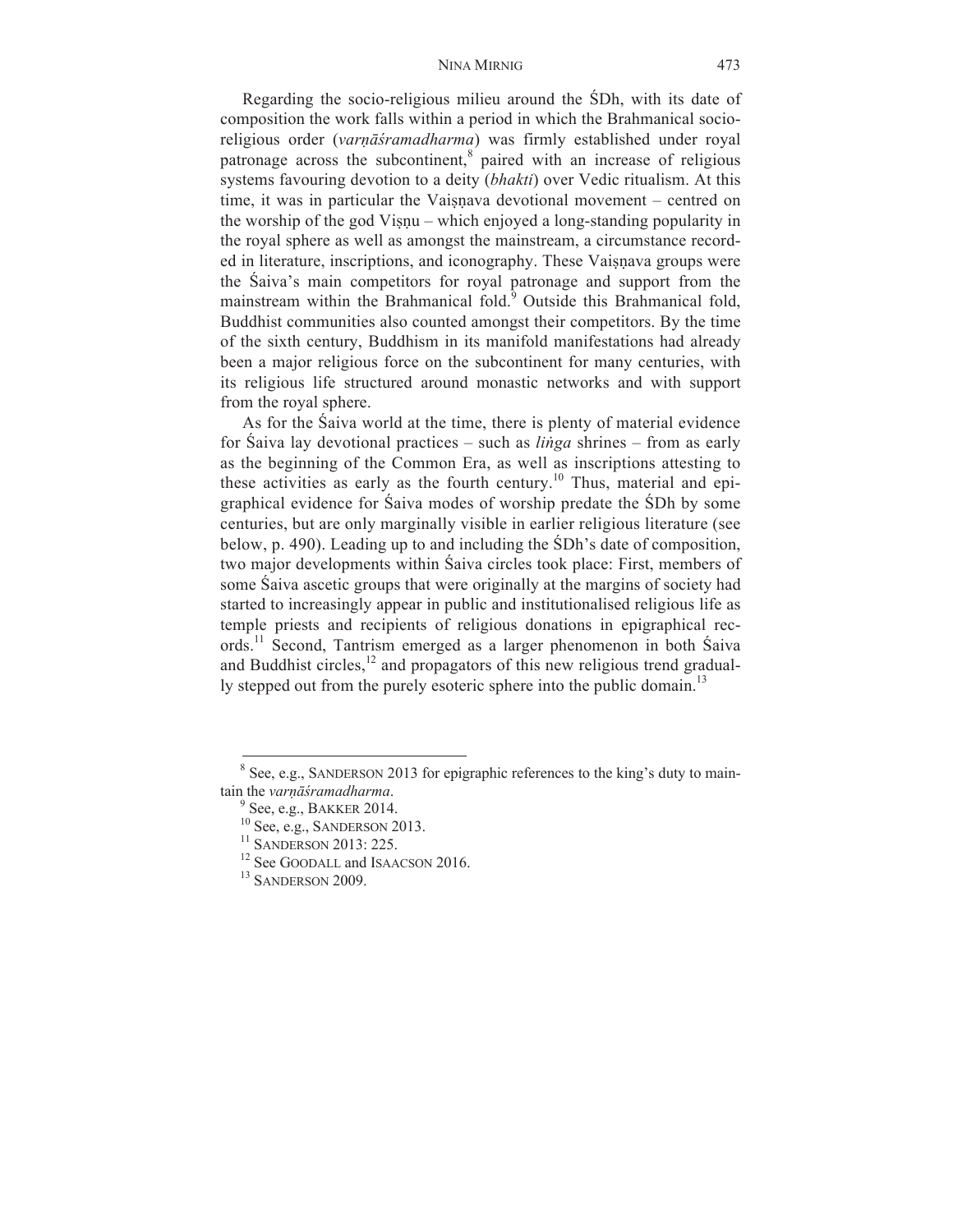It is against the backdrop of these developments that we can attempt to interpret the literary activities of the ŚDh's redactors and try to determine its role within early Śaiva history. Responding to this religious milieu, we can identify two agendas at work: First, the ŚDh offers a normative model for a Śaiva community that synthesises Śaiva practices with the Brahmanical socio-religious substratum, recasting the *varṇāśramadharma* into their devotional framework – a development addressed by Lubin.<sup>14</sup> Second, there is the contemporaneous attempt to create a socio-religious model that has the potential to transcend this Brahmanical order by seemingly foregrounding devotion over caste status. As is typical with this kind of work, there is no single thread that ties all expressed soteriological and spiritual concepts together into a coherent whole, and we are probably confronted with a work that aimed to synthesise several agendas relating to different Śaiva groups. Overall, we will see that the advocated ideals oscillate between a conformity to and the transcendence of Brahmanical norms, just as they do between those of the ascetic and the householder.

In this contribution, it will be argued that a cornerstone of the dual agenda characteristic of this newly emerging Śaiva socio-religious order propagated in the ŚDh is the divinisation of the Śaiva devotee (*śivabhakta*), a novel feature specific to the time of the ŚDh that anticipates similar discourses on divine embodiment by the devotee in popular Śaiva and Vaiṣṇava devotional movements centuries later.<sup>15</sup> It will be shown how this link between devotion and divinisation of the *śivabhakta* acts as a strategic device to advocate the spiritual superiority of the community of practitioners. As such, it will be argued that in addition to recruiting the Brahmanical base into the Śaiva devotional fold, the socio-religious model advocated by the ŚDh also plays a critical role in the spread of the Śaiva teaching into new areas and in creating a socio-religious environ that eventually facilitates the participation of Śaiva initiatory traditions in public religious life on the eve of the "Saiva Age."<sup>16</sup> In this context, also the relationship between the ŚDh and the initiatory traditions will be investigated: on the one hand, it will be traced how certain practices and concepts of the ascetic Atimārgic traditions are adapted for the householder milieu, despite their

<sup>14</sup> See, for instance LUBIN's unpublished paper "On feeding *Śivabhaktas* and other rules of *Śivāśrama-Dharma*" (AOS 2017) (LUBIN forthcoming). I thank Prof.

<sup>&</sup>lt;sup>15</sup> E.g., see PRENTISS 2000 and HOLDREGE 2015. <sup>16</sup> The expression "Śaiva Age" alludes to SANDERSON's monumental work (2009) on the rise of Śaiva Tantric groups throughout the early medieval period.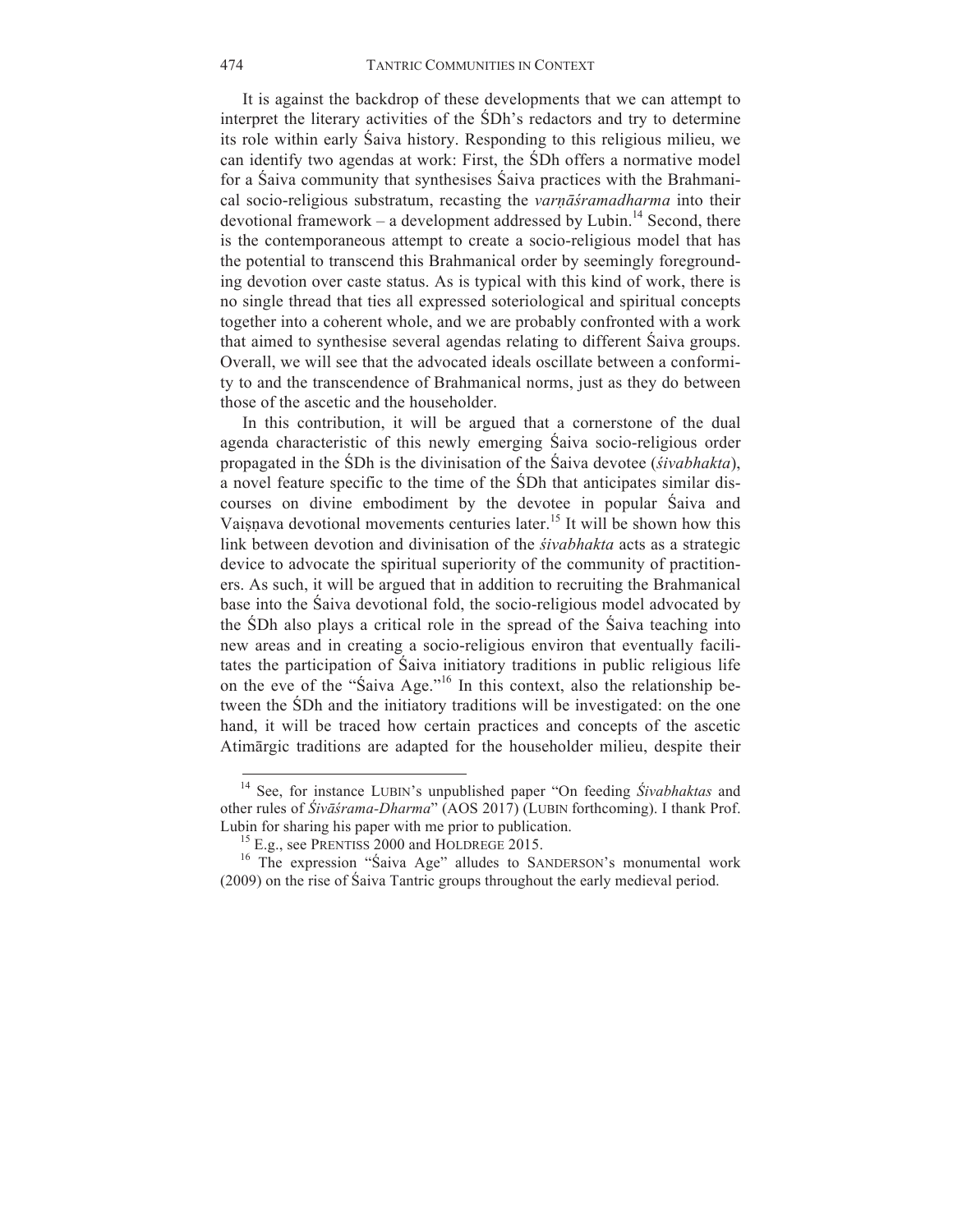originally esoteric and eccentric nature. On the other, it will be addressed how certain notions of the ŚDh continue into the newly emerging Tantric traditions, the so-called Mantramārga,<sup>17</sup> suggesting that some ideals advocated in the ŚDh may also have influenced the formation of Tantric practices.

# **The** *Śivadharmaśāstra***'s new concept of** *śivabhakta***s as divine beings on earth**

Prior to the composition of the ŚDh, discourses on the devotee were already well-known in the milieu of Vaisnava devotionalism as, for instance, expounded upon in the *Bhagavadgītā* (BhG) in the early centuries of the Common Era.<sup>18</sup> Here, the conceptualisation of the *bhakta* tends to revolve around the deep bond between the devotee and Viṣṇu, <sup>19</sup> sometimes expressed in terms of mutual love and dependence on each other, and the devotee serving the deity.<sup>20</sup> The community of worshippers is thus defined by their shared love and longing for Visnu. Their socio-religious duty is to carry out their *svadharma*, that is to say, the duties incumbent on the devotee according to their inherent socio-religious status related to the *varṇāśrama* system.<sup>21</sup> The directive is that these duties must be carried out permeated by the love for the deity and without attachment to the fruits of the action.<sup>22</sup> In this way, the devotional framework is synchronised with the Brahmanical socio-religious order, which the devotee must maintain.<sup>23</sup>

 $17$  For the emic distinction between the Śaiva Atimārga, referring to the early initiatory ascetic Śaiva traditions, and the Mantramārga, the traditions now commonly referred to as Tantric, see SANDERSON 2013: 212–215.<br><sup>18</sup> The dating of the BhG is still subject to debate, moving between the fourth

century BCE and the fourth century CE (MALINAR 2007: 14). MALINAR herself estimates that the text in its final redaction dates to the first century CE (ibid.: 15). On the various views regarding the date of the BhG, its textual layers, and the question whether it is to be considered as a separate work or part of the Mbh's narrative,

see MALINAR 2007: 29–34.<br><sup>19</sup> See, e.g., MALINAR 2007: 9.<br><sup>20</sup> See, e.g., MALINAR 2007: 11–12, discussing the subordination of the *bhakta* to the deity in the royal context.

<sup>&</sup>lt;sup>21</sup> For an overview of the development and principles of the *varnāśrama* system, see OLIVELLE 1993.<br><sup>22</sup> Cf., e.g., EDGERTON 1997 (1944<sup>1</sup>): 161 and 175–176.

<sup>&</sup>lt;sup>23</sup> See also the large sections on those outside this system, the *p* $\bar{a}$ *sandas*, in Vaisnava Dharma literature. Cf. GRÜNENDAHL 1983: 44–45 on the prominence of discourses on *pāṣaṇḍa*s in the *Viṣṇudharma*.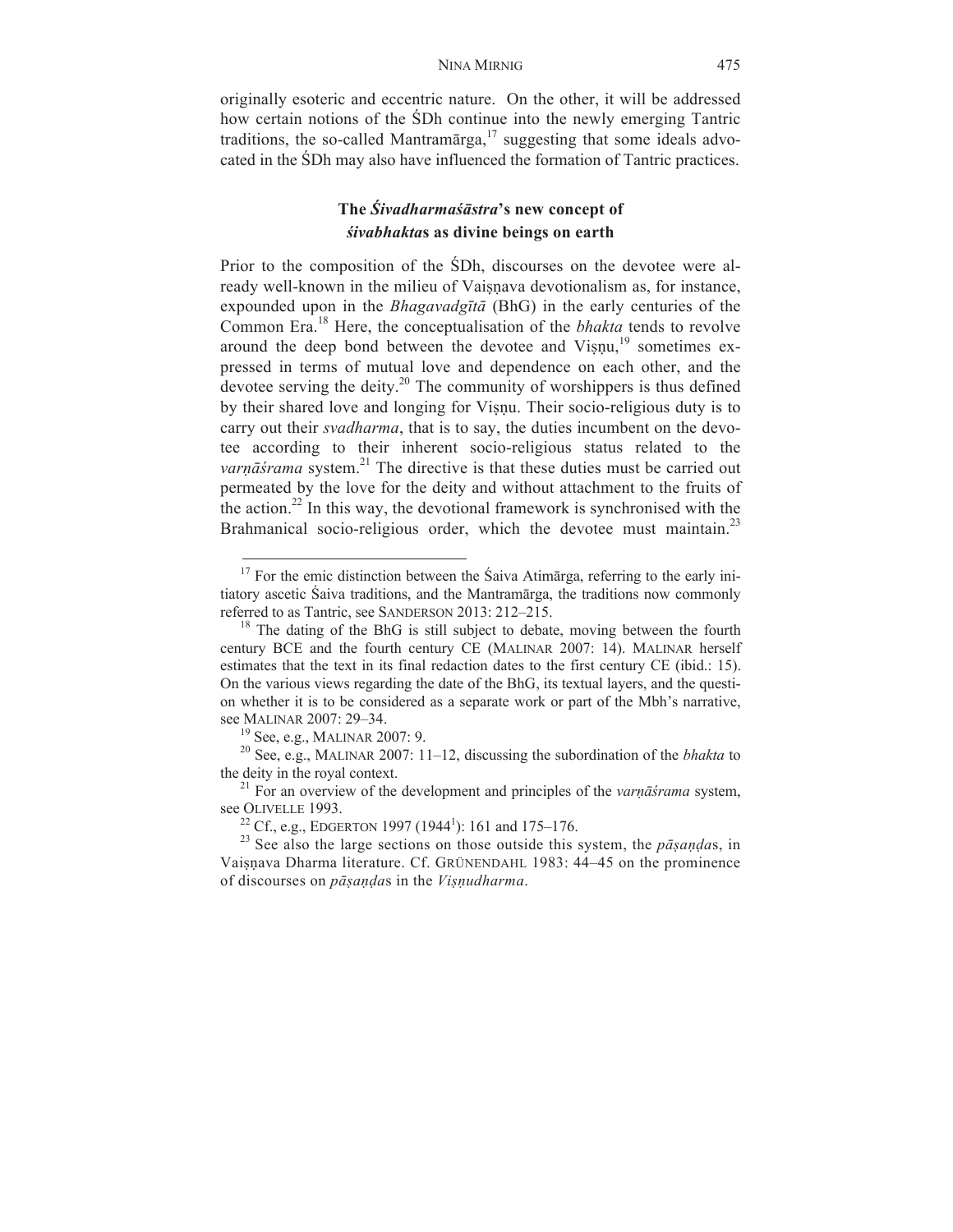Accordingly, the spectrum of worshippers stretches from the householders of the various *varṇa*s to the Brahmanical renouncer, for each of whom different ways to reach liberation channelled through devotion (*bhakti*) are offered, all consolidated into a single system famously propounded by the BhG. The centrality of the *dharma* and the socio-religious structures implicit in the concept of these forms of Vaisnava devotionalism is also emphasised through the often-used trope that Visnu incarnates on earth as the saviour to reestablish the *dharma* at its decline. Similar sentiments of conformity to the *varṇāśrama* system are further expounded upon in the works closer in time to the ŚDh, such as the *Viṣṇudharma*, <sup>24</sup> the Kashmirian *Vaiṣṇavadharmaśāstra*, also known as *Viṣṇusmṛti*, <sup>25</sup> as well as another *Vaiṣṇavadharmaśāstra*<sup>26</sup> transmitted as part of the *Mahābhārata* in the southern recensions.

There is evidence that certain well-established tenets of Vaisnava devotionalism as expressed in Sanskrit literature continue into the ŚDh. For instance, the theme of mutual dependency between God and the devotee as taught in the BhG is paralleled in the first chapter of the SDh.<sup>27</sup> However.

<u> Andreas Andreas Andreas Andreas Andreas Andreas Andreas Andreas Andreas Andreas Andreas Andreas Andreas Andr</u>

*tasyāhaṃ na praṇaśyāmi sa ca me na praṇaśyati* ||. "He who sees me everywhere and who sees everything in me, for him I do not disappear and he does not disappear for me.") and BhG 9.26 (*patraṃ puṣpaṃ phalaṃ toyaṃ yo me bhaktyā prayacchati | tad ahaṃ bhaktyupahṛtam aśnāmi prayatātmanaḥ ||*. "He [who offers] me leaves, flowers, [and] fruits with devotion, from [this] devoted soul I accept what was offered with devotion.") with ŚDh 1.30–32 (*patraṃ puṣpaṃ phalaṃ toyaṃ yo me bhaktyā prayacchati | tasyāhaṃ na praṇaśyāmi sa ca me na praṇaśyati || yo māṃ na sarvagaṃ paśyen na ca sarvaṃ mayi sthitam | sa māṃ parvatadurgeṣu mārgamāṇo vipadyate || yo māṃ sarvagataṃ paśyet sarvaṃ ca mayi saṃsthitam | tasyāhaṃ nityaṃ ātmasthaḥ sa ca nityaṃ mayi sthitaḥ ||*. "He who with devotion offers me leaves, flowers, [and] fruits, for him I do not disappear and he does not disappear for me. He who does not see me everywhere and not everything established in me, he seeks in *inaccessible mountains* (?) and fails. He who sees me everywhere and everything established in me,

<sup>24</sup> See, e.g., GRÜNENDAHL 1983: 64. For editions and studies on the *Viṣṇudharma*, see GRÜNENDAHL 1983, 1984, 1989. Note that studies on the comparison between the *Viṣṇudharma* and the ŚDh are currently being undertaken by Timothy Lubin and Nirajan Kafle and have been presented at various conferences.

<sup>&</sup>lt;sup>25</sup> See OLIVELLE 2010, in particular the introduction.<br><sup>26</sup> This work is known by the same name as the Kashmirian work above, but it is classified as part of the southern recension of the *Mahābhārata*. See Mbh, Appendix, no. 4, lines 168–227. The text is also preserved in a single early Nepalese palm-leaf manuscript, as identified by GRÜNENDAHL (1984: 52–54). Studies about the religious context of the *Vaiṣṇavadharmaśāstra* are currently being carried out by Marion Rastelli. <sup>27</sup> Compare BhG 6.30 (*yo māṃ paśyati sarvatra sarva<sup>ṃ</sup> ca mayi paśyati <sup>|</sup>*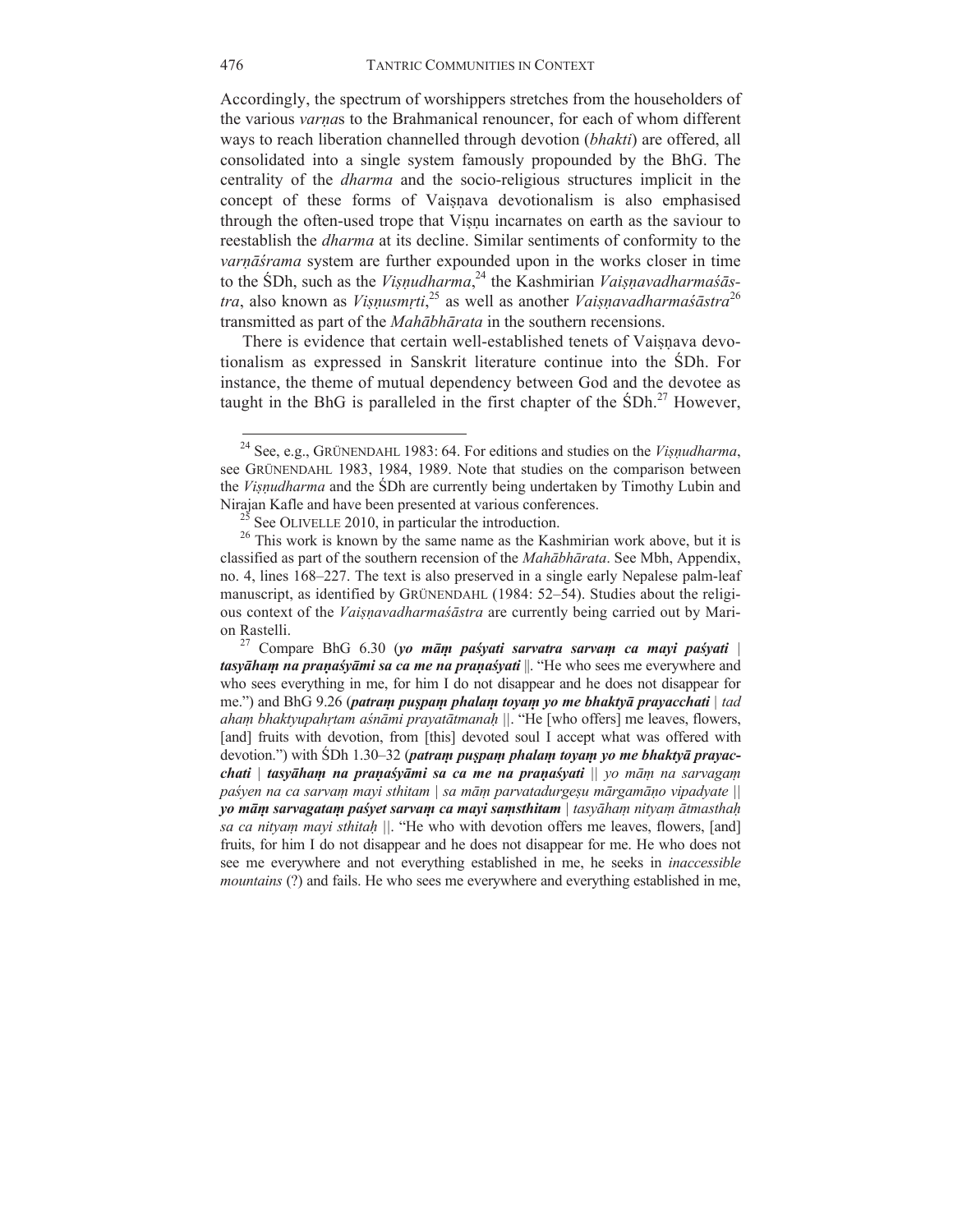#### NINA MIRNIG 477

in addition to such well-established notions, the ŚDh also introduced aspects to the conceptualisation of the *bhakta* and his spiritual status that were novel within the Brahmanical sphere. First of all, unlike the contemporaneous Sanskrit Vaisnava sources, the SDh does not stress adherence to the Brahmanical order nor includes discourses on the devotee's *svadharma* or the fate of heretics (*pāṣaṇḍa*s) (see n. 23 and p. 492). Instead, Śaiva devotion is foregrounded, even to the extent that in some passages on this topic Brahmanical norms are openly challenged. The most radical statement to this effect is found in the opening chapter of the ŚDh. Here, in an often-quoted passage, it is stated that through devotion even those who are considered the most extreme kinds of social outsiders according to the Brahmanical order attain a spiritual status equal to a learned Brahmin:

Even a foreigner ( $\mathit{mleccha}$ ), in whom this eightfold devotion<sup>28</sup> exists, is [equal to] the foremost of learned Brahmins, a glorious sage, an ascetic, and a scholar. I do not care that someone knows the four Vedas; if he is devoted to me, even if he is a dog-eater, to him should be given, from him should be taken, for he should be worshiped just as I am.<sup>29</sup>

<u> 2000 - Andrea Andrew Maria (h. 1888).</u><br>2001 - Andrew Maria (h. 1889).

Vaisnava devotional literature features similar sentiments, but the subtle difference in framing on this point becomes evident when comparing the above verses with the following passage of the BhG:

for him I always remain in [his] soul and he always remains in me."). <sup>28</sup> This eightfold devotion is explained just prior to theses verses and features the cornerstones of Śaiva *bhakti*. It is specified as (1) affection towards Śiva's devotees, (2) rejoicing in the worship others offer Śiva, (3) worshipping Śiva with devotion, (4) carrying out physical work for Siva, (5) listening to the recitals of Siva's deeds, (6) being visibly affected by the devotion to Śiva (e.g., trembling), (7) thinking of Śiva at all times, and (8) not living off his revenue; ŚDh 1.26–27: *madbhaktajanavātsalyaṃ pūjāyāś cānumodanam | svayam abhyarcanaṃ bhaktyā mamārthe cāṅgaceṣṭitam || matkathāśravaṇe bhaktiḥ svaranetrāṅgavikriyā | mamānusmaraṇaṃ nityaṃ yaś ca mām upajīvati* ||. This passage and the one quoted in the next note will become frequently quoted, sometimes in modified form, in both Śaiva- and Vaisnava-centred literature, cf., e.g., *Śivapurāṇa* 7.2.10.68–71, *Gāruḍapurāṇa* 1.227.6b–11, and *Haribhaktavilāsa* 11.616–619. <sup>29</sup> <sup>Ś</sup>Dh 1.28–29: *bhaktir aṣṭavidhā hy eṣā yasmin mlecche 'pi vartate | sa viprendro* 

*muniḥ śrīmān sa yatiḥ sa ca paṇḍitaḥ || na me priyaś caturvedo madbhaktaḥ śvapaco 'pi yaḥ | tasmai deyaṃ tato grāhyaṃ sa ca pūjyo yathā hy aham* ||. Note that ŚDh 1.29 is frequently quoted, e.g., Abhinavagupta ad *Tantrāloka* 4.203.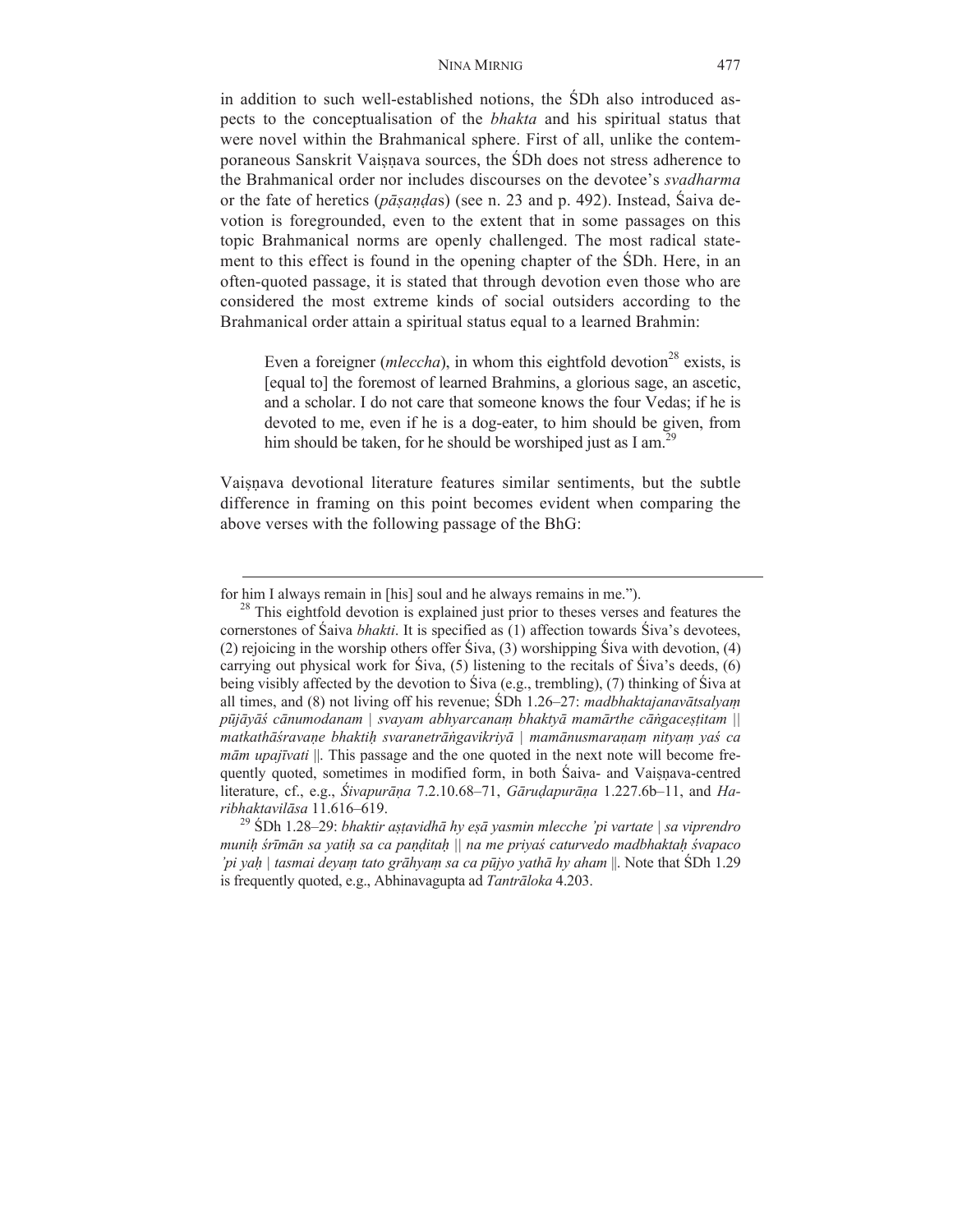Even if a very evil doer reveres me with single devotion, he must be regarded as the righteous in spite of all; for he has the right resolution. Quickly his soul becomes righteous, and he goes to eternal peace. Son of Kuntī, make sure of this: no devotee of mine is lost. For if they take refuge in Me, son of Pṛthā, even those who may be of base origin, women, men of the artisan caste, and serfs too, even they go to the highest goal. How much more virtuous brahmans, and devout royal seers, too! $30$ 

Here too, devotion is foregrounded so that even someone of lower social standing or a person who has carried out misdeeds can attain the highest spiritual goals through this path. $31$  However, the BhG's focus rests on social groups within the *varṇa* system and does not explicitely feature outsiders such as the foreigner (*mleccha*) or the outcaste (e.g., the dog-eater). Nor is there a sentiment in the BhG that those of lower castes rise to the status of a Brahmin through their devotional practice and may be worshipped like a god. Rather, the passage states that the religion is also accessible to those of lower social standing. In contrast, we have seen that the ŚDh explicitly, and perhaps provocatively, features the epitomes of social outsiders and goes as far as to propose that through Śaiva devotion they themselves become worthy of worship, a position reserved for Brahmins in the Brahmanical religion. The ŚDh's view expressed in the above verse is thus more radical in its approach towards the Brahmanical socio-religious system at the time of its composition, and it is only subsequently that we see similar sentiments adopted in other Śaiva and Vaiṣṇava works.<sup>32</sup> However, it must be kept in mind that such principles as the ones expressed in the ŚDh did not necessarily translate fully into the practiced religion. Nor does the ŚDh propose to completely dismantle the Brahmanical socio-religious structures. Quite the contrary, other parts of the work foreground alignment with the Brahmani-

<sup>30</sup> Transl. Edgerton 1997 [19441 ]: 49. BhG 9.30–33b. *api cet sudurācāro bhajate mām ananyabhāk | sādhur eva sa mantavyaḥ samyagvyavasito hi saḥ || kṣipraṃ bhavati*  dharmātmā śaśvacchāntim nigacchati | kaunteya pratijānīhi na me bhaktah pranaśyati ||.  $m\bar{a}m$  hi pārtha vyapāsritya ye 'pi syuh pāpayonayah | striyo vaisyās tathā sūdrās te 'pi yānti parām gatim || kim punar brāhmaṇāḥ puṇyā bhaktā rājarṣayas tathā |.

 $31^{31}$  See also MALINAR 2007: 9. MALINAR (ibid.: 13) argues even further that the Bhakti tradition as described in the BhG is not to be regarded as a form of religion associated with "folk" religion or lower strata of society, but rather as a form of esoteric knowledge targeting also for higher classes of society.<br><sup>32</sup> See above, n. 28 and n. 29.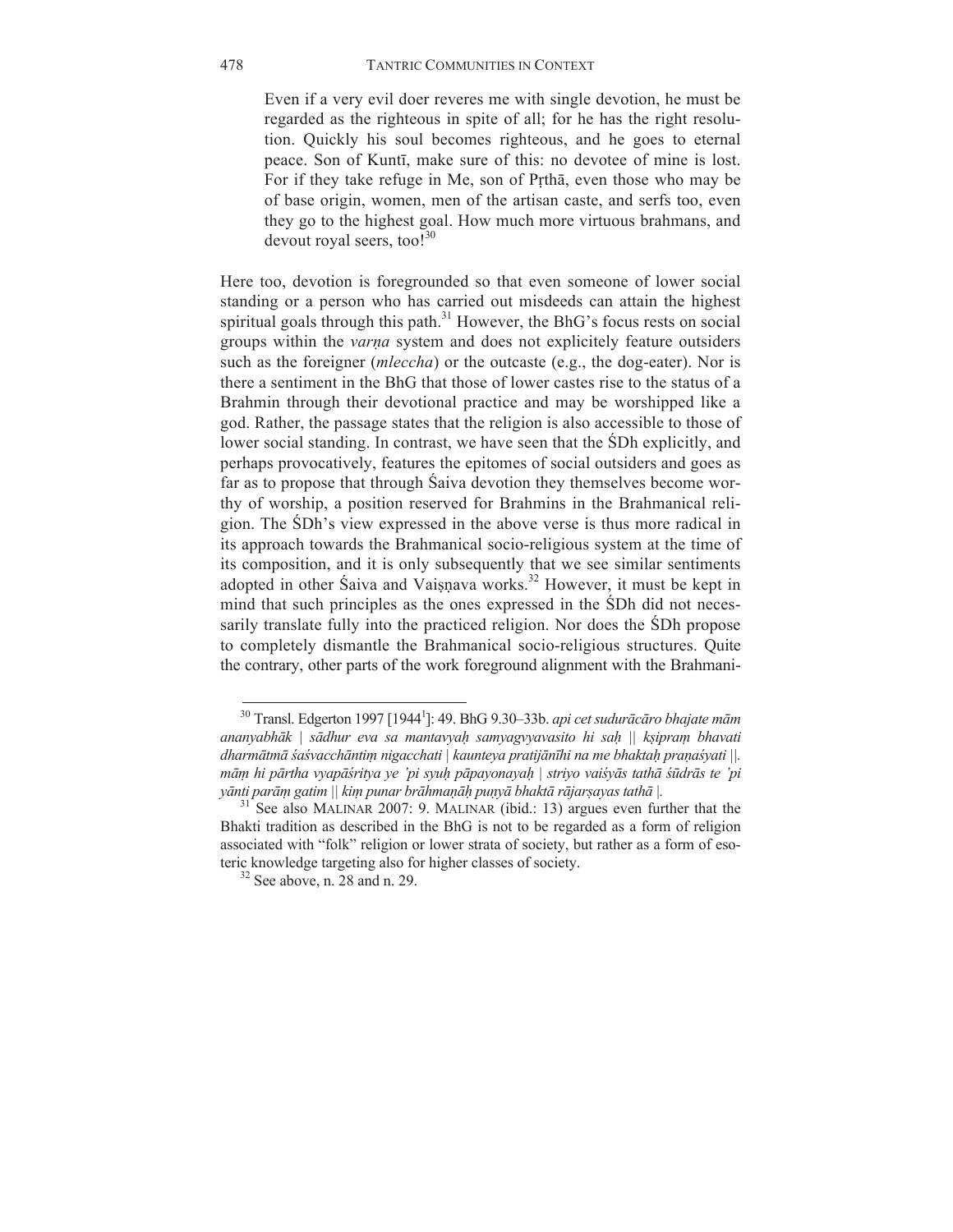cal system and the promotion of the Śaiva Brahmin devotee, aspects, which, as mentioned above, also form part of the strategies to establish the Śaiva religion and its institutions in broader society, as discussed by Lubin (see also p. 491).<sup>33</sup>

Nevertheless, the ŚDh seemingly pushes multiple agendas, and passages such as the one quoted above undeniably signal that the propagators sought to create ways of potentially including the social outsider and elevate him on the spiritual hierarchy. The ŚDh goes even further in its rhetoric of spiritual superiority, and throughout the work we find passages that promote the devotees not only as comparable to God but as actual divine beings on earth, as we see here in a passage from the opening chapter:

Those calm-minded Śiva devotees who have as their goal Śiva and worship the supreme *dharma*, they are Rudras, there is no doubt. Those who meditate on Virūpāksa once, twice, three times, or always, they are Ganeśvaras.<sup>34</sup>

Here, intense devotion to Śiva is considered as indicative of the devotee's divine status in this world as a Rudra, that is to say, as a divine being comparable to Śiva in his manifestation as Rudra.<sup>35</sup> Less often, such devotees are also portrayed as Gaṇeśvaras, the divine chief attendants of Śiva.

<u> Andreas Andreas Andreas Andreas Andreas Andreas Andreas Andreas Andreas Andreas Andreas Andreas Andreas Andr</u>

 $35$  This would potentially result in the existence of multiple Rudras; this understanding may build on earlier beliefs and myths of Rudras being followers of Rudra, already found in Vedic literature (e.g., *Śatarudrīya*), which appears to have been a common perception at the time (note the reference to this concept even in BhG 10.23).

 $33$  See LUBIN forthcoming. Thus, as we will see below, we also find that despite the claim of *bhakti* transcending caste-boundaries and introducing social equality, the lay devotee Śūdra is still differentiated from the rest in terms of practice and status.<br><sup>34</sup> SDh 1.13–14: *yair ayam śāntacetaskaih śivabhaktaih śivārthibhih* | *samsevyate* 

paro dharmas te rudrā nātra samšayah || ekakālam dvikālam vā trikālam nityam eva *vā | ye smaranti virūpākṣaṃ vijñeyās te gaṇeśvarāḥ* ||. For further examples of the promotion of the devotee as a divine being, see ŚDh 3.76c–77b: *kuśāpsu tarukuḍye vā* apy angulyāpi (corr. angulyāpi?) yo likhet || krīdayā sāyutam kalpam bhavet so 'pi *gaṇeśvaraḥ* |. "Even if someone draws [a *liṅga*] with the finger on kuśa water or on a tree wall, or playfully makes a suitable resemblance with half-melted butter, he too is a Gaṇeśvara." ŚDh 12.2 (T32, p. 142 and T72a, p. 141): *kvacid gacchan yadā \*paśyet* (T32, *payśyaṃ* T72a) *śivaliṅgam \*apūjitam* (T72a, *prapūjitam* T32) | \**tadā* (T72a, *sadā* T32) \**saṃpūjya* (T32a, *tat pūjya* T72a) *yo gacchet sa rudro nātra saṁśayaḥ* ||. "When going anywhere, he who sees a *śivalinga* that is not worshipped [and] then only proceeds after having worshipped it, that [person] is a Rudra, there is no doubt."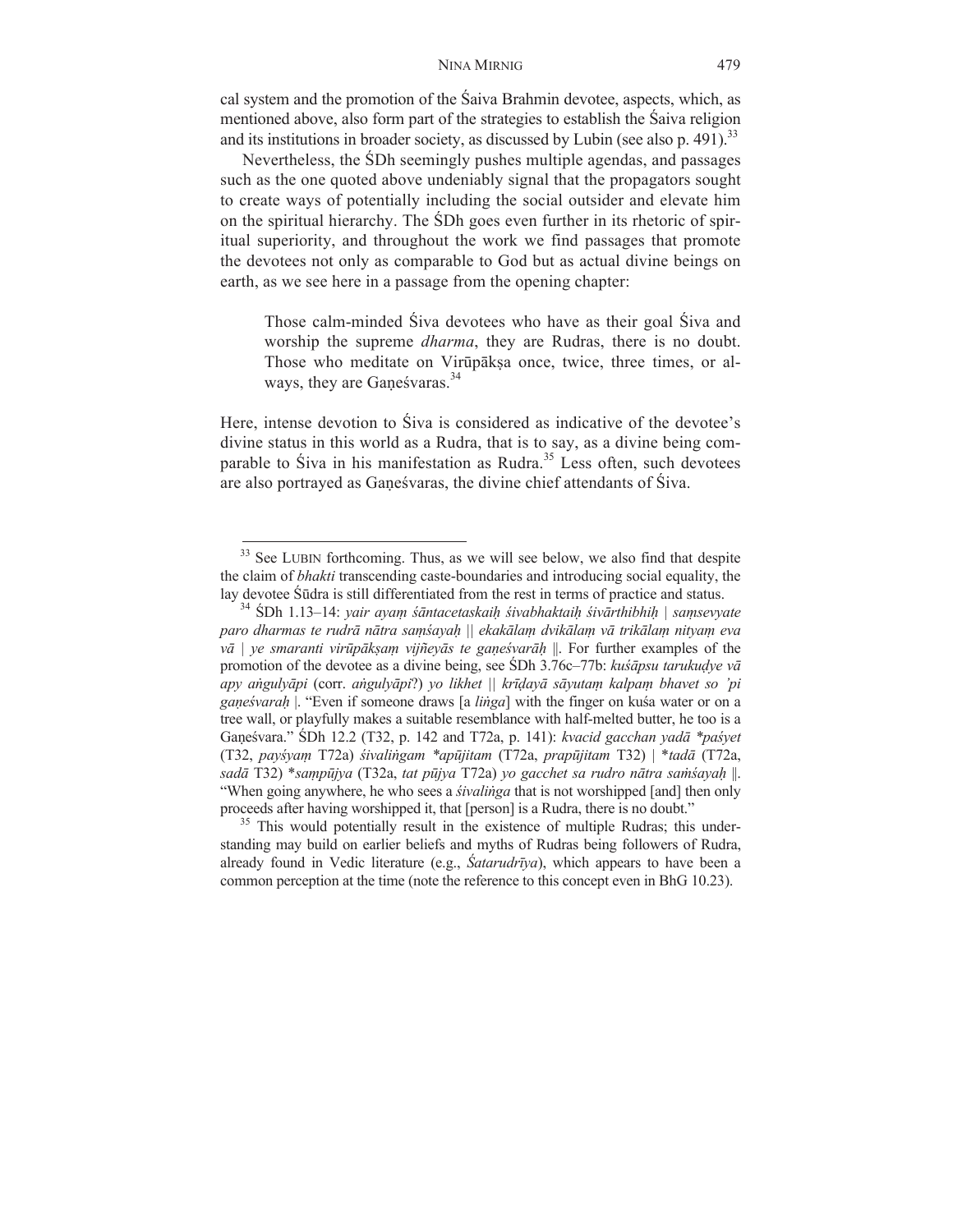The ŚDh offers several approaches on explaining this divine nature of Śaiva devotees on earth. The first is associated with the then wellestablished trope that on account of their meritorious activities on earth, the worshippers will achieve divine existence in heaven. In the case of Śaiva devotees, the ŚDh specifies that they become Rudras in Rudra's heaven (*rudraloka*) due to their acts of Śaiva devotion. The concept of the divine devotee implies that after having exhausted all their merit, they return to earth, not only in the form of some auspicious rebirth but also while retaining their divine identity. <sup>36</sup> Thus, continuing the passage quoted above, the ŚDh teaches the following:

Those who always worship Rudra are not ordinary men [but] Rudras descended (*paribhrasta*) from Rudraloka. They are Rudras, there is no doubt  $37$ 

This theme of descending from Rudra's heaven upon earth is often encountered throughout the work,  $38$  at times paired with the idea that the devotee

<sup>36</sup> Note that in the 11th/12th-century *Vāyavīyasaṃhitā* of the *Śivapurāṇa*, we find the same sentiment of Rudras descending to earth, but here it is linked with the idea that they do so out of compassion, almost reminiscent of Buddhist Bodhisattva ideals; Vāyavīyasamhitā 7.2.11.32; madbhaktānām hitārthāya mānusam bhāvam āśritāh | *rudralokāt paribhraṣṭās te rudrā nātra saṃśayaḥ* ||. "They are Rudras, who have come down from Rudraloka and taken on a human existence for the benefit of my devotees, there is no doubt." <sup>37</sup> <sup>Ś</sup>Dh. 1.16: *ye 'rcayanti sadā rudra<sup>ṃ</sup> na te prakṛtimānuṣāḥ* <sup>|</sup>*rudralokāt pari-*

*bhraṣṭās te rudrā nātra saṃśayaḥ* ||. The same sentiment, but with the specification that the devotees are Gaṇeśvaras, is found in ŚDh 7.1: *ye smaranti sadākālam īśānaṃ pūjayanti vā* | *rudralokaparibhraṣṭā vijñeyās te gaṇeśvarāḥ* ||. "Those who meditate or worship the Lord at all times, they should be known as Ganeśvaras, who have come down from Rudra's world." Cf. SDh 1.13–14 above (n. 34).

<sup>&</sup>lt;sup>38</sup> The term *paribhrașța* usually has a negative connotation in brahmanical literature and implies failure of practice or losing one casts (e.g. *Viṣṇudharma* 57.3: *yas tu*  vipratvam utsrįva ksatrivatvam nisevate | brāhmanyāt sa paribhrastah ksatrayonyām *prasūvate* ||. "He who abandons the status of a Brahmin and becomes a Kṣatriya, he has fallen from the status of being a Brahmin and is born in the womb of a Kṣatriya."). However, given the context of divine descent on earth, the term appears to have also a positive connotation in the ŚDh. The amiguity in phrasing may be inspired by a concept in the BhG, according to which a yogin who has failed in his practice (*yogabhraṣṭa*) is not punished for trying but rather – due to his already elevated spiritual status – only "falls" in as much as that he reaches the heavenly worlds after death and thereafter obtains an auspicious rebirth, in which he can continue his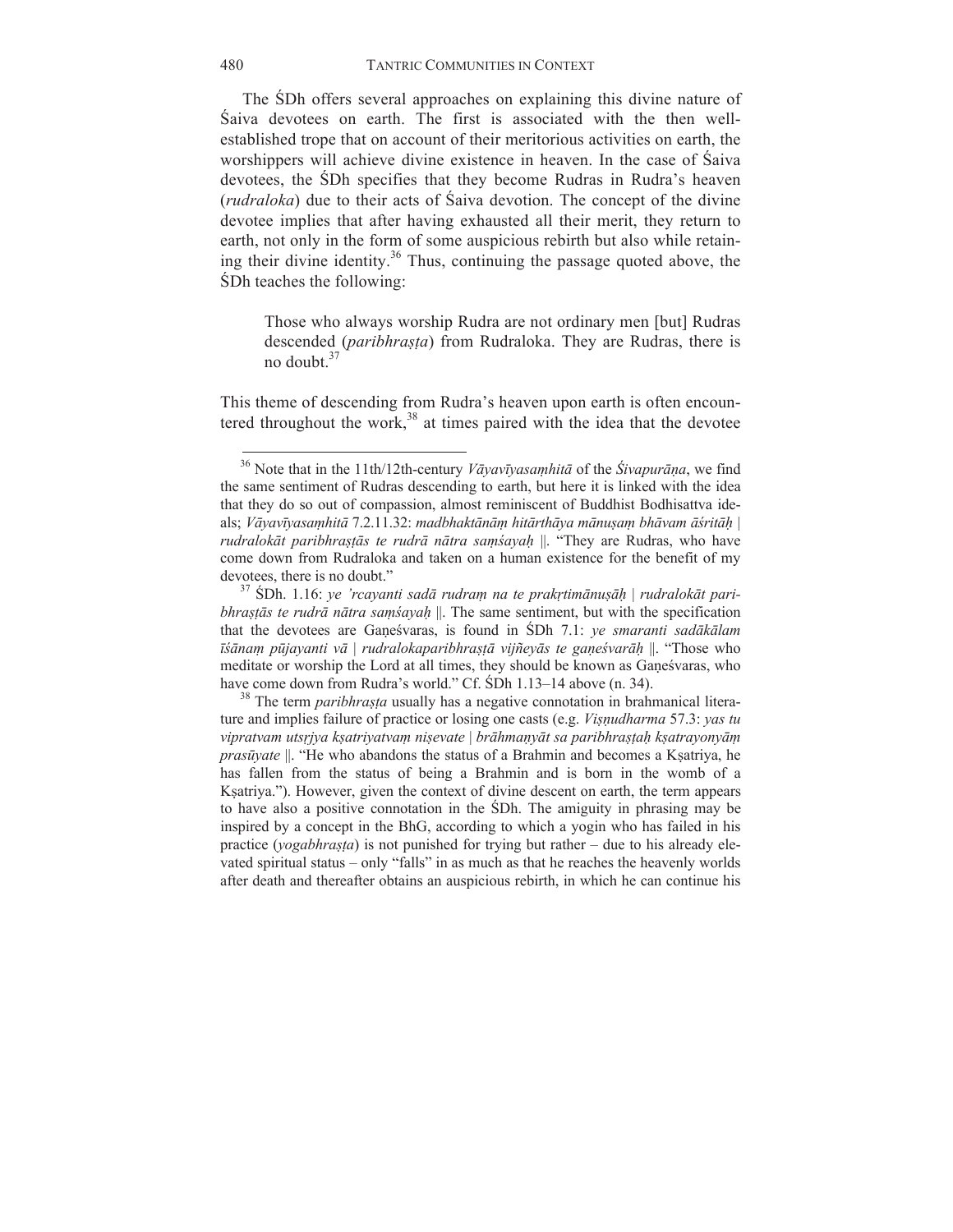passes through several inferior heavens before an auspicious rebirth.<sup>39</sup> This essentially suggests that the devotee is divine because prior to his current

<u> 1989 - Jan Samuel Barbara, margaret e popularista e popularista e popularista e popularista e popularista e</u>

quest for perfection, see BhG 6.41–43*: prāpya puṇyakṛtāṃ lokān uṣitvā śāśvatīḥ* samāh | śucīnām śrīmatām gehe yogabhrasto 'bhijāyate || athavā yoginām eva kule *bhavati dhīmatām | etad dhi durlabhataraṃ loke janma yad īdṛśam || tatra taṃ buddhisaṃyogaṃ labhate paurvadehikam | yatate ca tato bhūyaḥ saṃsiddhau kurunandana* ||, "Someone who has failed in his yogic practice (*yogabhraṣṭo*) reaches the heavens for meritorious people [and] after dwelling [there] for a long time (lit. eternally) is reborn in a house of pure and noble people. Alternatively, he is even born in a family of wise yogins; but a rebirth of such kind is difficult to obtain. There, [once reborn], he [re]gains knowledge/understanding of his previous life and then strives again for complete perfection, O descendant of Kuru." It may be that the ŚDh's notion of descended Rudras developed from similar concepts and is, in fact, a reworking of the BhG's teaching: similar to the yogins, the Śaiva devotees in question are already far advanced on their spiritual path but require another rebirth to strive for complete perfection. Passages as the following might support this, see ŚDh 8.36: *rudralokāt paribhraṣṭo bhavej jātismaro naraḥ | pūrvābhyāsena tenaiva punaḥ śivapadaṃ bhajet ||*. "Having descended from Rudra's heaven, [that] man remembers his [previous] birth, and through [his] previous practices he again enjoys the state of Śiva." I am grateful to Timothy Lubin for pointing the important passage in the BhG out to me.

For more on the theme of descending from Rudra's world in the SDh, see n. 39 below.<br><sup>39</sup> For a similar example, see, e.g., SDh 8.21: *samyak sampreksanam krtvā rudralokam avāpnuyāt | surūpaḥ subhagaḥ śrīmān paribhraṣṭas tu jāyate* ||. "[He who] performs in the proper manner a spectacle [along with his *liṅga* worship (described in the verses preceding this)] attains Rudra's world [and] [after having] descended [from it] is reborn with a handsome look, with riches, and possessing luck." For an example of a gradual descent from Rudra's heaven as part of the spiritual path, see, e.g., ŚDh 10.100–109 (edition in preparation by Nirajan Kafle), which teaches an observance called the *umāmaheśvaravrata* for female devotees, as a result of which a woman first enjoys some time in Rudraloka with the Rudras and then gradually descends through the various heavens, spending further time in each of them until she is reborn on earth and obtains a young king as a husband. A similar notion to the gradual descent from Rudra's heaven is also found in the portrayal of lay religion in the *Niśvāsamukha* 1.108c–110b; here the devotee descends from Rudraloka via Vāyuloka and Agniloka and is reborn on earth as king or Brahmin. Incidentally, we can note that in the contemporaneous Vaisnava sources, such as the VDh, commonly either a general heaven (*svarga*), Brahmaloka, and/or Viṣṇuloka (examples are endless, but see, e.g., VDh 7.23 for *svargaloke*, VDh 47.5 for *brahmaloke*, and VDh 3.42 for *visnuloke*) are found as the spiritual destinations of the devotee, as opposed to the multitude of heavens – topped with Rudraloka – in the ŚDh. We can also note that the VDh does not incorporate any heaven of Siva/Rudra. This may be one indication for a relative chronology of these works, with the ŚDh being composed after the VDh.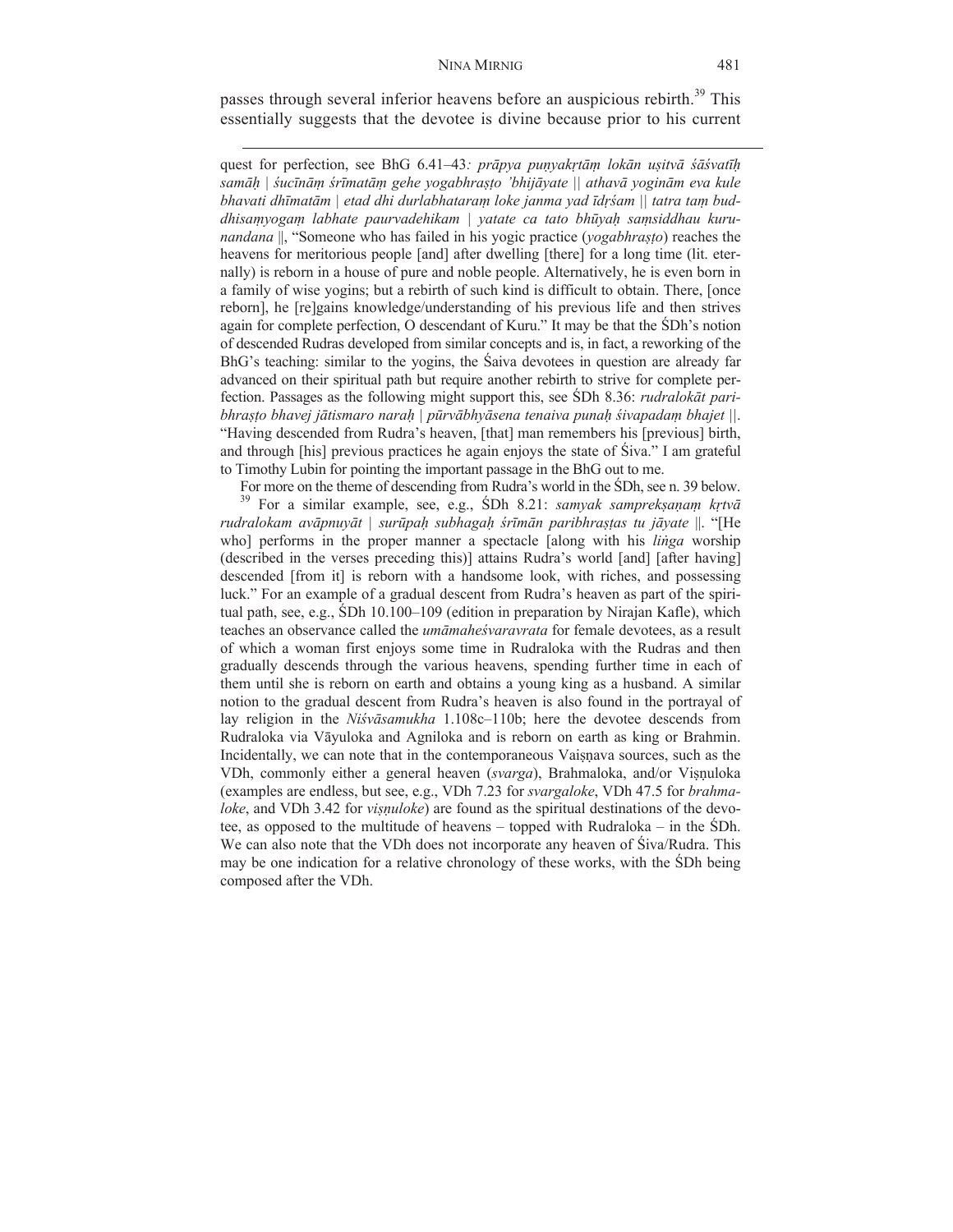rebirth he already enjoyed a divine status in heaven, which is indicative of the fact that the devotee had already advanced far on his spiritual path in previous births and therefore already holds a much higher spiritual status than ordinary men, potentially also being close to obtaining the highest spiritual goal of liberation.<sup>40</sup> While it is likely that this rationalization was rather a doctrinal attempt to provide some sort of cosmological structure for explaining the proposed divine status of Śaiva devotees on earth, rather than a wide-spread belief in practiced religion, some passages suggest that the concept of the divine devotee is not merely to be understood figuratively. To this effect, we find statements that emphasise the corporeal reality of a Rudra on earth, the most explicit image being that of the devotee being a Rudra bound in human skin:

He who in this way keeps the vow for as long as he lives, he is a Rudra bound in human skin, there is no doubt.<sup>41</sup>

This sentiment of tangible manifestation of divinity ties in with the second approach to account for the divine nature of the devotee on earth, namely through linking it to the performance of certain ritual activities and the adoption of certain characteristic features reminiscent of Śiva's iconography. Thus, in the following passage a devotee carrying *rudrākṣa*-beads is declared to be Rudra both in this world and thereafter:

How wonderful is it that one becomes Rudra through the gift of *rudrākṣa*-beads! [He who carries] his rosary in his hand at all times is a Rudra walking on earth. The *rudrākṣa*-beads themselves are Rudra, and so are those who carry the *rudrākṣa*s. By carrying the *rudrāksas* one is Rudra in this world and the next.  $42$ 

 $40$  Cf. n. 38 above for the possibility that this rationalization is a reworking of the BhG's concept of spiritually advanced yogins, who need another rebirth to attain complete perfection (BhG 6.41–43).

complete perfection (BhG 6.41–43). <sup>41</sup> <sup>Ś</sup>Dh 3.48: *eva<sup>ṃ</sup> nirvahate yas tu yāvajjīva<sup>ṃ</sup> pratijñayā | mānuṣyacarmaṇā baddhaḥ sa rudro nātra saṃśayaḥ ||*. This verse features at the end of a longer discourse on the importance of worshipping the *liṅga* and Śiva, to the extent that it is better to commit suicide or cut off one's head than to eat without previously worshipping Śiva (ŚDh 3.47: *varaṃ prāṇaparityāgaḥ śiraso vāpi chedanam | na tv* 

SDh 12.103-104 (T32, p. 152): rudro rudrāksadānena bhavatīti kim adbhutam | *tanmālayā sadā haste rudraś ca kramate kṣitau || rudrākṣāṇi svayaṃ rudro ye ca*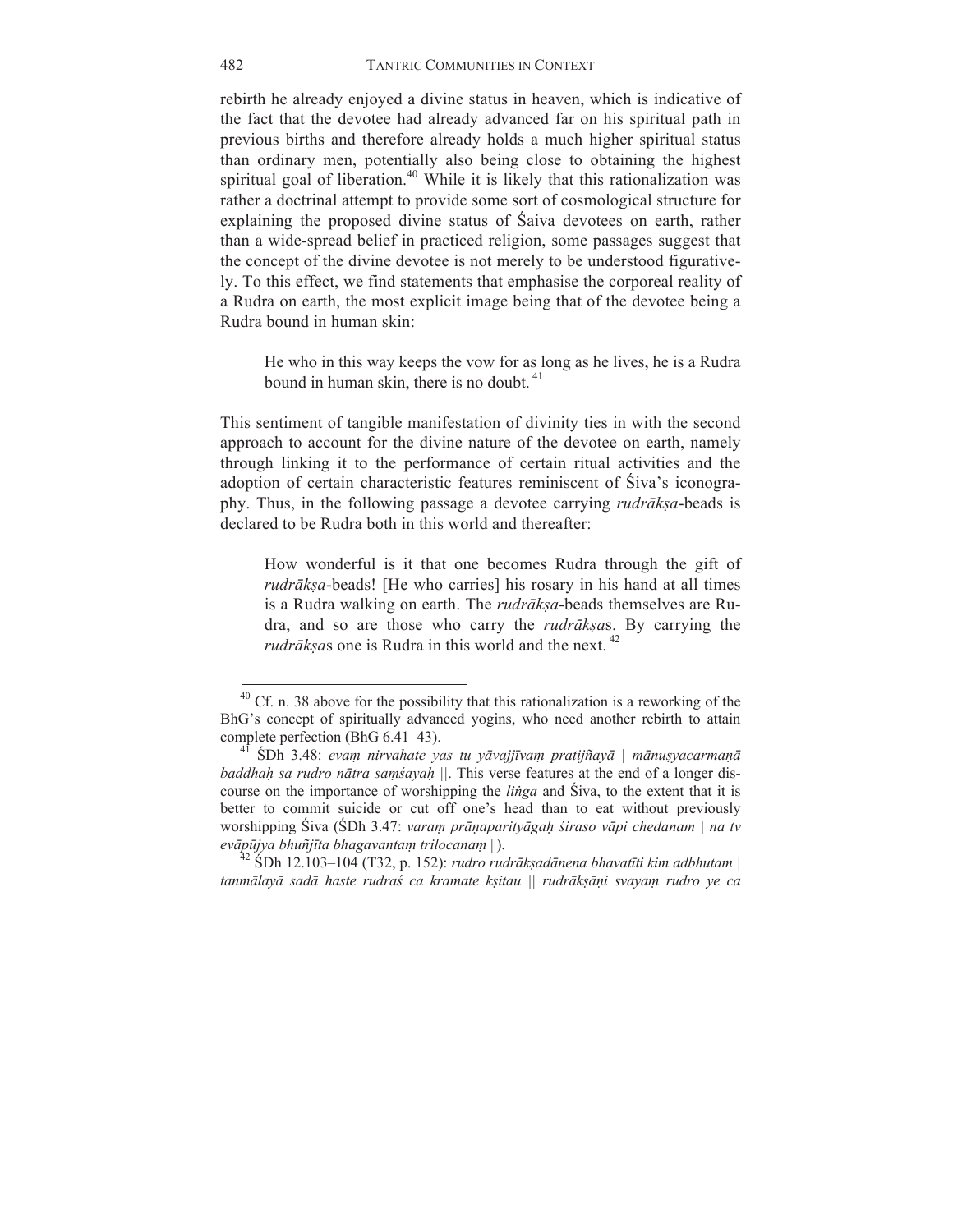Further, the divine embodiment of the devotee is also emphasised in the following verse, linking it to the practice of ash-bathing:

Therefore he who takes the fiery Śiva-bath (i.e., the ash-bath) is a Rudra with this very body, there is no doubt. $43$ 

In another passage containing a long list of characteristics a *śivabhakta* should have (see p. 489), the ŚDh further depicts the devotee as consisting of Rudra (*rudrātman*), as well as being part of the supreme Rudra (*rudrāṃśa*), the latter being a slightly different notion to the former: 44

They consist of Rudra, they are intent on Rudra, they are in part Rudra, they feel devotion to Rudra; [these] are men on earth endowed with such conducts  $45$ 

Based on this paradigm shift to divinise the devotee, the ŚDh further propagates the idea that this divine identity is central to the devotee's performance of devotional activities. One can worship the deity only as a Rudra:

A non-Rudra does not think of Rudra, a non-Rudra does not worship Rudra, a non-Rudra does not praise Rudra, a non-Rudra does not obtain Rudra<sup>46</sup>

<u> 1989 - Jan Samuel Barbara, margaret e popularista e popularista e popularista e popularista e popularista e</u>

As we will see below (p. 501), this imperative to identify with the divine in order to worship the divine is a notion that will continue into the Tantric

rudrākṣadhārakāḥ | rudrākṣadhāraṇāt tasmād iha rudraḥ paratra ca  $\parallel$ .<br><sup>43</sup> SDh 11.30: tasmād etac chivasnānam āgneyaṃ yaḥ samācaret | anenaiva *śarīreṇa sa rudro nātra saṃśayaḥ ||.* Note that descriptions of ascetics smeared in ashes are also reported in the Chinese travel records, testifying to the social reality of such practices. See, e.g., BEAL  $2004$  (1884<sup>1</sup>): 55 and 114.

<sup>&</sup>lt;sup>44</sup> Note the term *rudrāmśa* has a complex history within Śaiva literature, ranging from denoting a practitioner considered to be a partial incarnation of Rudra to simply being a devotee of Rudra; see Mirnig's forthcoming entry in TAK 4.<br><sup>45</sup> SDh 4.9: *rudrātmāno rudraparā rudrāmsā rudrabhāvanāh* | *ityācārasamāyuktāh* 

bhavanti bhuvi mānavāḥ ||.<br><sup>46</sup> SDh 1.24: nārudraḥ saṃsmared rudraṃ nārudro rudram arcayet | nārudraḥ

*kīrttayed rudraṃ nārudro rudram āpnuyāt ||.*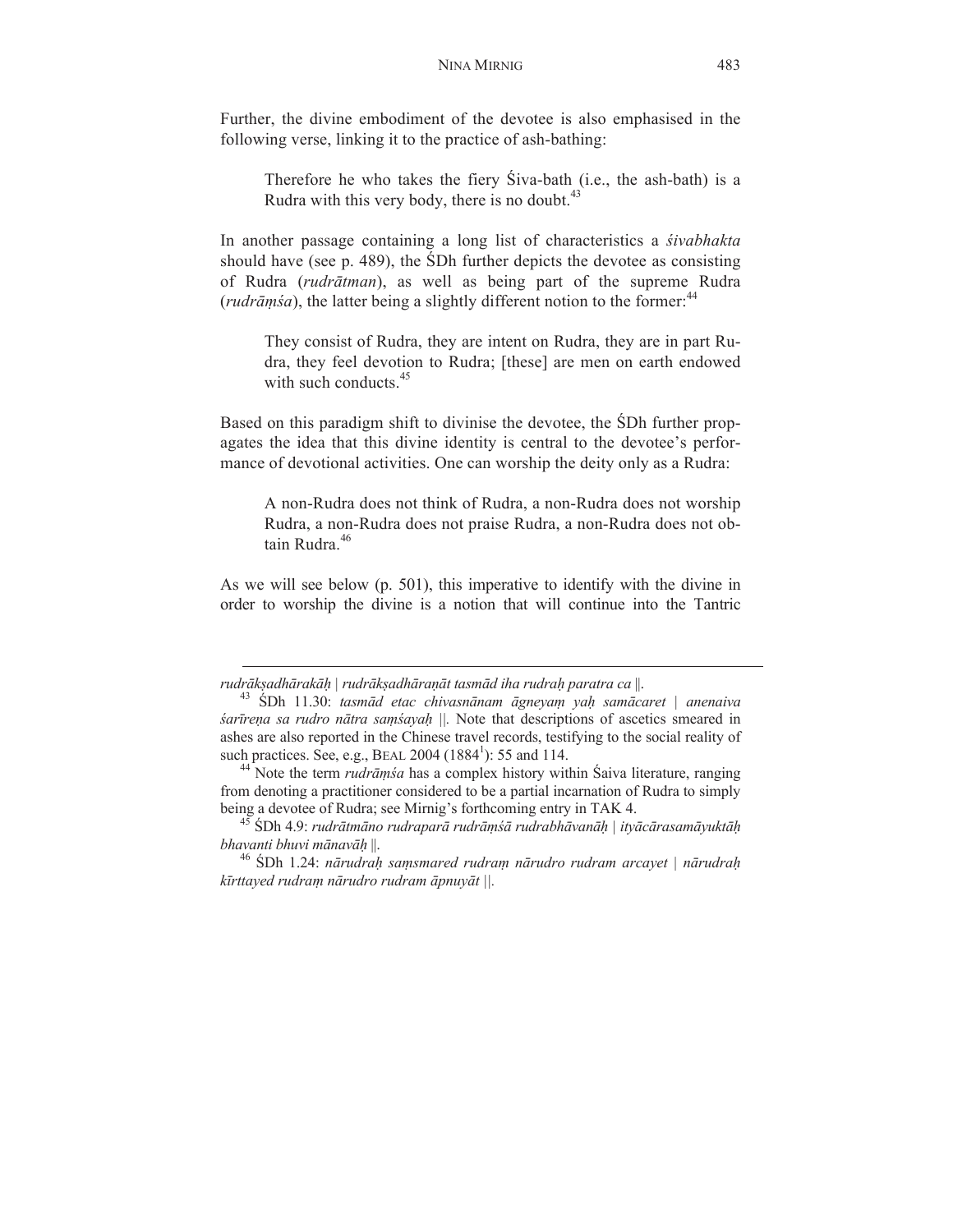sphere, where, in an extended form, it becomes a core feature of Tantric ritual ideology.

The novelty of the concept of the divine Rudra-nature of the devotee also becomes apparent when we compare the ŚDh with other sources within the Śaiva sphere. Contemporaneous works dating to about the sixth or seventh century that describe the same religious milieu of the Śaiva lay householder – the *Skandapurāṇa* and sections of the *Niśvāsamukha* (see n. 6) – do not conceptualise the devotee in the same manner. While they too teach that divine existence in heaven is the spiritual goal of pious devotees, the nature of this heavenly existence often remains unspecified, and if it is specified, devotees are portrayed as a chief of Śiva's divine attendants (*gaṇa*s), namely a Gaṇeśvara ("chief of attendants"), but never as a Rudra.<sup>47</sup> Nor do we find the trope of the divine Rudra-devotee on earth in these early sources but only in those postdating the SDh.<sup>48</sup> Even in an episode of the *Skandapurāṇa*, which alludes to the specific practice of the ash bath by relating how gods diving into a heap of ashes next to Śiva were identified as devotees, they are only referred to as *raudra*s, i.e. "followers of Rudra".<sup>49</sup>

<sup>&</sup>lt;sup>47</sup> We may note here that the Saiva sources differ from the contemporaneous Vaisnava texts on this point, in which the devotee is granted entry into heaven rather than given a specific divine identity (see, for instance, the examples of the VDh

given in n. 39). 48 E.g., LP 2.21.81: *ekakāla<sup>ṃ</sup> dvikāla<sup>ṃ</sup> <sup>v</sup>ā trikāla<sup>ṃ</sup> nityam eva vā | ye* '*rcayanti mahādevaṃ te rudrā nātra saṃśayaḥ* || (almost parallel to ŚDh 1.14) and LP 2.21.82, parallel to ŚDh 1.24 (see n. 46). *Haracaritacintāmaṇi* 10.217c–218b: *ye śrīmadvijayeśānam arcayanti yathāvidhi* || *rudralokāvatīrṇās te rudrā eva mahītale |*. "Those who worship the venerable Lord of Victory (i.e., Śiva) according to the rules, they certainly are Rudras on earth, having descended from Rudra's heaven." *Śivopaniṣad* 7.138-139: ye śrāvayanti satatam śivadharmam \*śivārthinah (conj.; śivārthinām cod.) *| te rudrās te munīndrāś ca te namasyāḥ svabhaktitaḥ || ye samutthāya śṛṇvanti śivadharmaṃ dine dine | te rudrā rudralokeśā na te prakṛtimānuṣāḥ* ||. "Those who are longing for Śiva [and] always proclaim the Śivadharma, they are Rudras, and they are the best of sages, to be worshipped through one's own devotion. Those who get up and listen to the Śivadharma every day, they are Rudras, the Lords of Rudra's heaven, they are no ordinary men." 49 SP 32.209ab: *raudrāḥ paśava ete hi praveśād bhasmano* '*dhun<sup>ā</sup>* |. See also SP

<sup>(</sup>Bh) 180.2c–4b.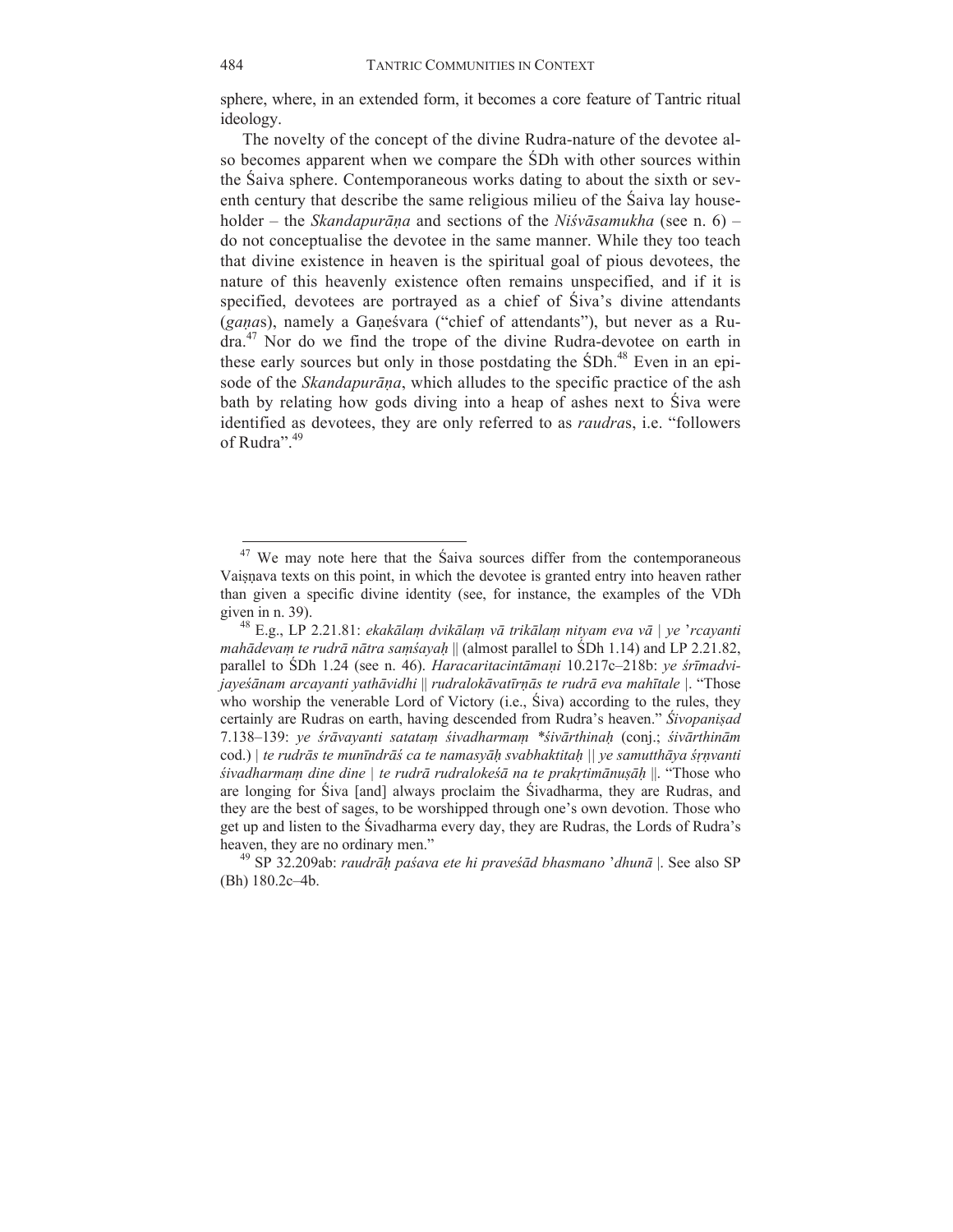# **Points of influence in the** *Śivadharma's* **conceptualisation of the divine devotee**

While the ŚDh introduces many concepts that are novel compared to other contemporaneous literature, such texts were certainly not produced in isolation. As products of their time, they reflect and respond to existing practices and also feature direct influences or inspirations of earlier or concurrent traditions. As we would expect, this is also the case with the conceptualisation of the devotee, in which certain elements can be linked with preceding or contemporaneous motives or practices, even if they were pieced together differently to propagate a new model. The following identifies such aspects from three strands of influence, namely the Brahmanical tradition, old Śaiva ascetic initiatory groups, and early Buddhist traditions.

# *The Brahmanical milieu: of Brahmins and kings as divine embodiments on earth*

The trope of the divine walking the earth in human form, as we have seen in the passages above, is not in itself a novel feature of the ŚDh. We find this motive already in the Brahmanical literature, but there it is restricted to the political and religious elites of the system, namely kings and Brahmins. Thus, in classical literature we find that kings are often described as God incarnate on earth, analogous to the mythical kings Rāma and Daśaratha, who are considered as incarnations of Visnu.<sup>50</sup> As for Brahmins, it is a well-known idiom that they are divine beings on earth, $51$  which is how their prerogative of receiving offerings on behalf of the deity is explained. As will also be discussed below, encroaching on this privileged space of the Vedic Brahmin was one of the strategies of the propagators of the ŚDh. This agenda may be a contributing factor to the development of the trope of worshippers as divine Rudras on earth, mirroring the Brahmanical concept

 $50$  For Rāma as an incarnation of Viṣṇu walking the earth, see, e.g., Mbh 3.147.28: atha dāśarathir vīro rāmo nāma mahābalah | visnur mānusarūpena cacāra va*sudhām imām* ||. "Then the son of Daśaratha, the hero of great strength named Rāma, was Viṣṇu walking this earth in human form." A similar example with Āditya can be

 $51$  Cf. VDh chapter 50 outlined in GRÜNENDAHL 1984: 15–16.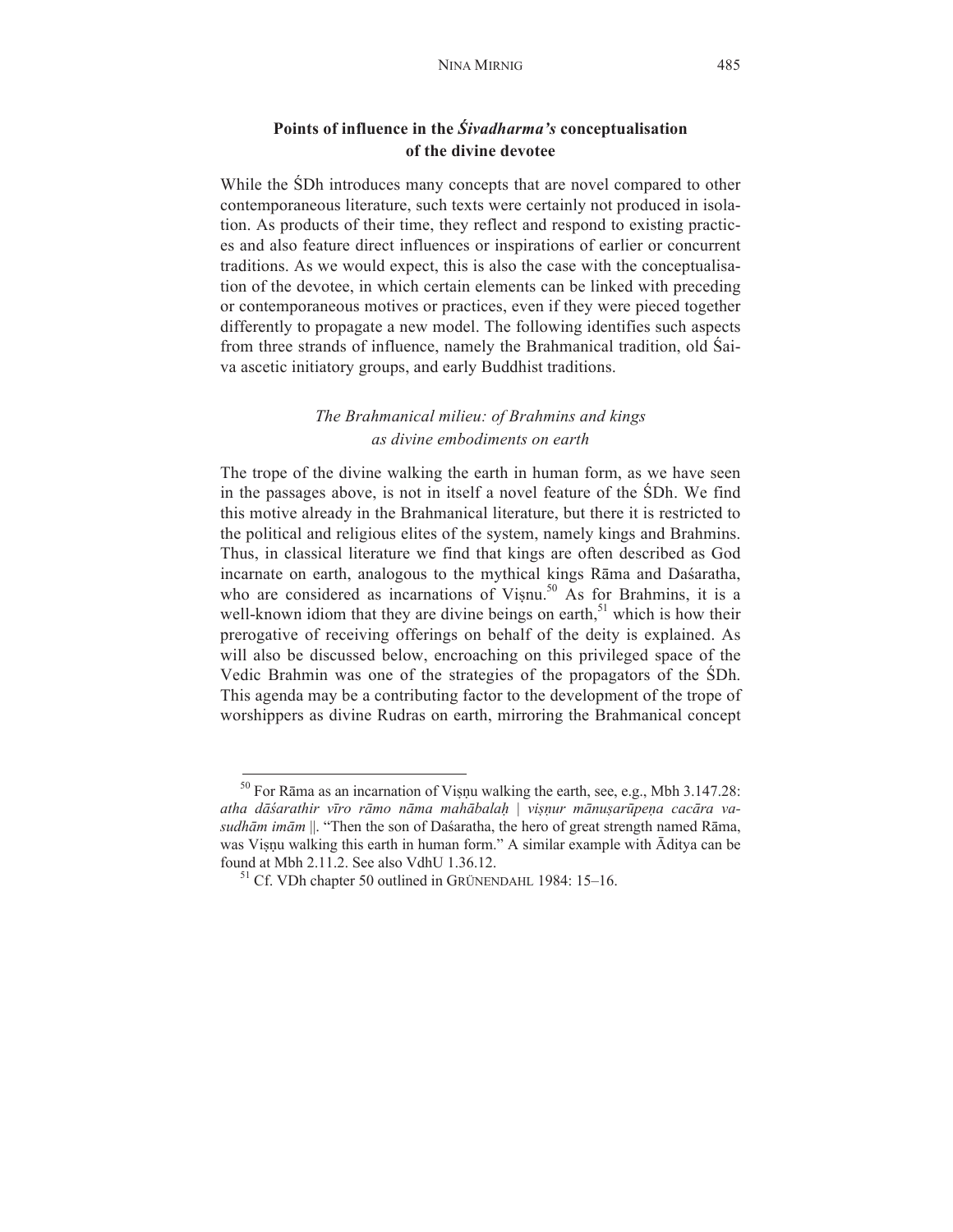of the divine identity of exceptional practitioners and extending it to the entire community of Śiva worshippers regardless of social level.

## *Ascetic practices transposed into the householder ritual milieu*

Another point of influence appears to come more directly from the Śaiva milieu. As we have seen, divine identity is also linked with the bearing of the characteristic marks of Śaiva devotees, such as the *rudrākṣa*-beads and ashes. These go back to the sectarian marks and eccentric practices pertaining to the Śaiva ascetic groups of the Atimārga (see n. 17), in particular the Pāśupatas, for whom the wearing of such marks of devotion form part of the soteriological path.<sup>52</sup> In part, these marks are worn in order to imitate  $\text{S}$ iva in his ascetic cremation-ground manifestation.<sup>53</sup> In the formation of a new model for conceptualising the devotee community, Śaiva propagators may thus also have been inspired by these well-known ascetic practices aimed at imitating the divinity, while conceptually shifting from imitation of the deity to adopting a divine identity – from *raudra* to *rudra*, as it were. While the authors may in fact have originally envisaged the ascetic practitioners when speaking of these characteristics, they – at least theoretically – extended these practices to the householder devotee, who now is also recommended to carry *rudrākṣa*-beads or smear himself with ashes. Thus, aspects that are considered core elements of the antinomian practices on the Pāśupata's soteriological path also form part of the practices of lay householders in the context of the ŚDh.

A paradigmatic example for this is the *śivaliṅgamahāvrata* taught for lay devotees in the ninth chapter,<sup>54</sup> "the great observance of the *śivalinga*," a term directly alluding to the sectarian *mahāvrata*. <sup>55</sup> This is an ascetic

 $52$  For instance, bathing in and sleeping on ashes constitute the first injunctions for the ascetic Pāśupata practitioner in the tradition's authoritative scripture, the *Pāśupa*tasūtra. Thus, see Pāśupatasūtra 1.2-3: bhasmanā trisavaņam snāyīta  $\parallel$  bhasmani *śayīta* ||. "One must bath in ashes three times a day [i.e., at dawn, noon, and sunset]. One must lie in ashes [for sleeping]." See also *Kaundinya*'s commentary thereon. On the significance of ashes in the Pāśupata context, see HARA 2003, and for literary descriptions of Pāśupatas wearing ashes outside the tradition's prescriptive literature, see HARA 2002b: 150–151, n. 29.

<sup>&</sup>lt;sup>53</sup> See, e.g., BAKKER 2010 and ACHARYA 2013: 127.  $54$  A critical edition and study of this chapter is currently under preparation by the author. <sup>55</sup> See Bisschop's forthcoming entry on *mahāvrata* in TAK 4.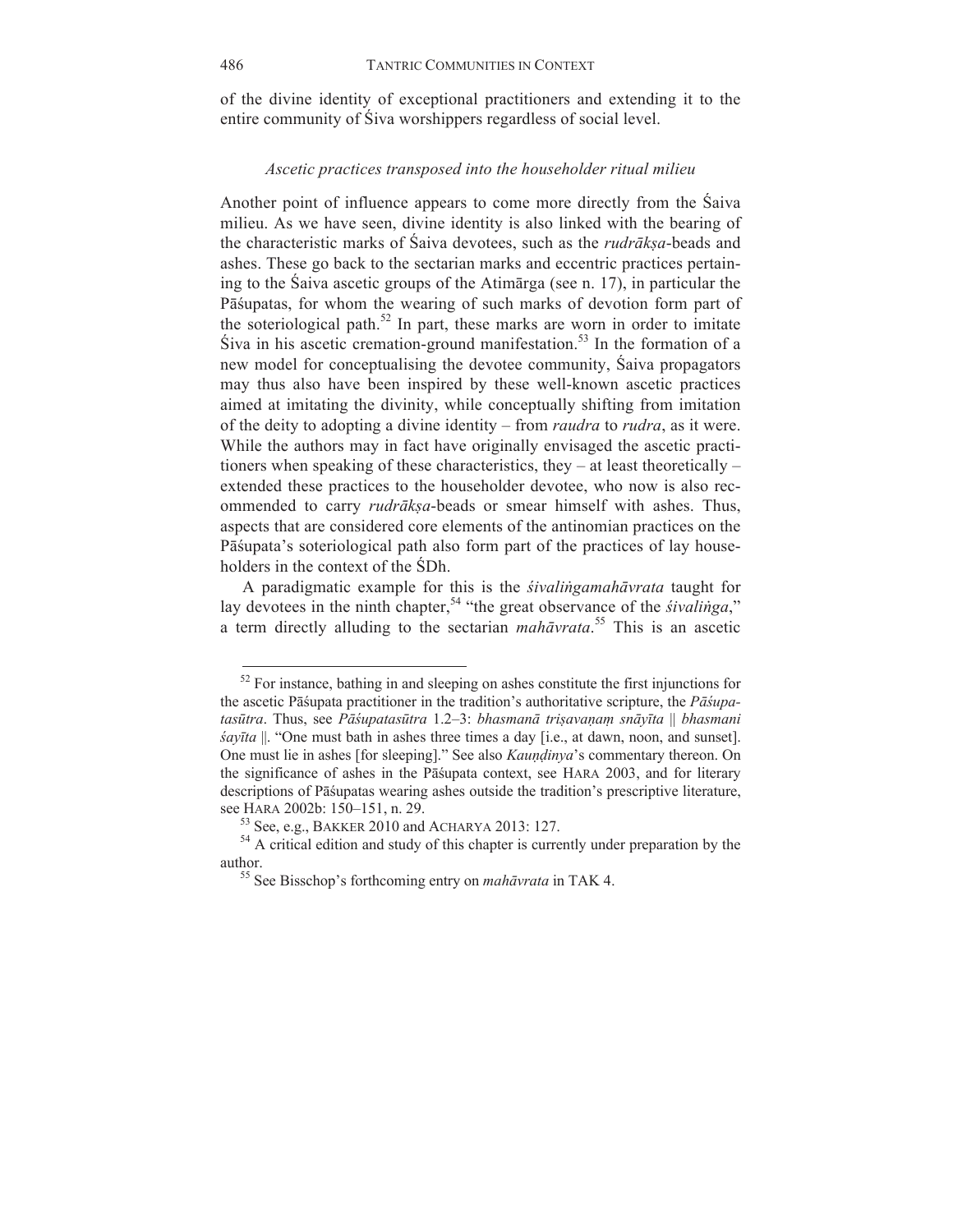#### NINA MIRNIG 487

observance that consists of imitating the deity's expiatory observance after cutting off Brahman's head by walking around smeared with ashes and with a skull bowl. Not only does the terminology of the *śivaliṅgamahāvrata* call into mind this practice, but also the observance itself as described in the ŚDh contains ritual elements that are particular to Pāśupata practice. These include, for instance, a specific set of offerings (*upahāra*) that the adherent is to present to Śiva, consisting of eccentric elements such as mad dancing, laughter, and making the ominous "mouth-sound" (*mukhavādya*).<sup>56</sup>

Also the conceptualisation of the spiritual goal of ultimate liberation appears at times to be inspired by Pāśupata terminology in the ŚDh. In some passages the spiritual goal is described as the state in which merit (*dharma*) and demerit (*adharma*) no longer affect the soul, a dictum frequently used to describe the final liberated state of the Pāśupata ascetic practitioner.<sup>57</sup> Here we encounter the by this time common transposition of spiritual goals associated with ascetic practice into the householder context: liberation is no longer the result of austere practices classically associated with the soteriological path, but it is promised along with worldly desires to the householder as the result of devotional ritual activities, which here also contain elements of Śaiva ascetic practices. This synthesis of both value systems – the one of the ascetic and the one of the householder – that characterises many parts of the ŚDh is epitomised in passages such as the following, in which the devotee obtains Rudra's world through *liṅga* worship and may choose between *bhukti* (enjoyments) and *mukti* (liberation) once his heavenly existence comes to an end:

<sup>56</sup> See, e.g., ŚDh 5.8–9, 129 and 158. For these *upahāra*s, see *Pāśupatasūtra* 1.8. The exact nature of the *mukhavādya* sound is still subject to debate; probably it consists of making sounds by hitting the mouth. See BISSCHOP & GRIFFITHS 2007: 34, n. 155.

<sup>&</sup>lt;sup>57</sup> For instance, *dharmādharmavivarjita*, "free of merit and demerit," in ŚDh 3.53. Cf. the description of the final liberated state of the Pāśupata yogic practitioner in Kauṇḍinya's commentary on *Pāśupatasūtra* 5.38–39: *ekaḥ kṣemī san vītaśokaḥ* | *apramādī gacched duḥkhānām antam īśaprasādāt* |. "Alone, secure, existing [without action], free from sorrow, mindful he will reach the end of suffering from the grace of the master." (Transl. HARA 1966): *atra dharmādharmayor vṛttyor uparame avasitaprayojanatvāt pakvaphalavat sarpakañcukavad gataprāyeṣu kāryakaraṇeṣu rudre sthitacitto niṣkala eka ity abhidhīyate*. "When merit and demerit cease their activities and the effect [body] and the instruments [sense-organs] have almost departed since they have accomplished their object like a ripened fruit or like the slough of a serpent, the aspirant with his mind fixed upon Rudra and without material components is called alone." (Transl. HARA ibid.).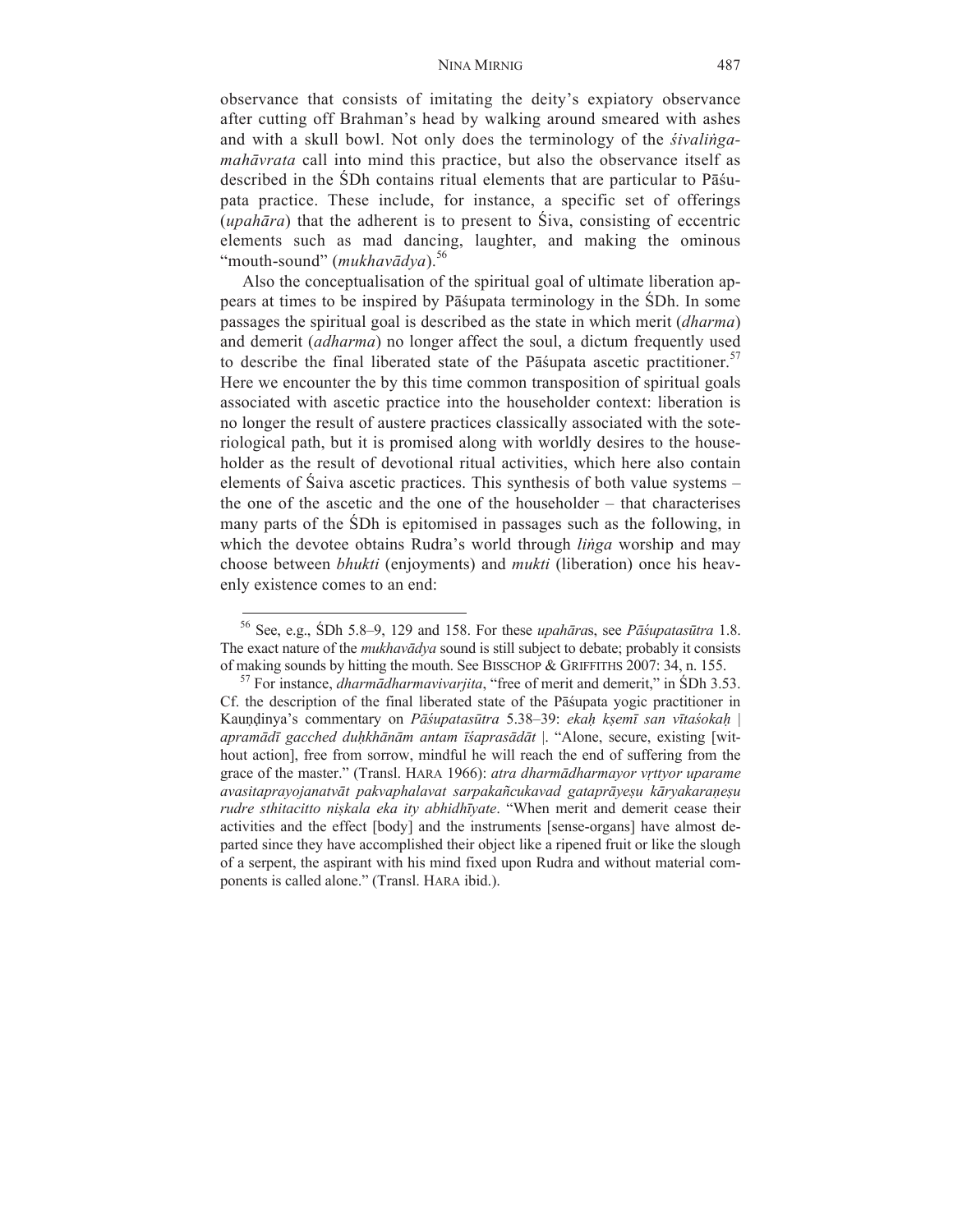He who establishes one *liṅga*, following the prescriptions, together with gifts [such as the ritual fee] attains ten million times ten million of the amount of merit arising from all religious traditions. Having rescued twenty-one generations from the mother's side and the father's side, and the wife he has married, he is celebrated in the heaven of Rudra. After having enjoyed plenty of pleasures [in heaven], at the time of cosmic dissolution, he reaches union [characterised by ultimate, liberating] knowledge (*jñānayoga*) and is liberated right there. Alternatively, if he desires a kingdom, he will be born in another life as a powerful king over the earth with its seven continents and oceans<sup>58</sup>

#### *Buddhist themes*

In several aspects of the conceptualisation of the devotee in the ŚDh we can sense themes and influences that were already well-established within the Buddhist sphere, even if we cannot trace specific textual influences. Given the spatial proximity of Buddhist and Brahmanical groups and their competition for the same resources and patronage of kings, it would, however, not be surprising to see similar aspects and strategies in these emerging Śaiva works and practices. For instance, the ŚDh's stance that the degree of devotion can supersede caste-boundaries in terms of spiritual status and the absence of any emphasis on the concept of *svadharma* calls into mind the Buddhists' fundamental rejection of the Brahmanical socio-religious system, with discourses on the insignificance of caste and class already long present at the time. Already in the Pali canon we find the concept of the "true Brahmin," whose superiority is defined through his morals and actions rather than his birth status.<sup>59</sup> Eltschinger has demonstrated how Buddhist thinkers as early as the fourth to sixth centuries even provided sub-

<sup>58</sup> ŚDh 3.59–62: *yo liṅgaṃ sthāpayed ekaṃ vidhipūrvaṃ sadakṣiṇam | sarvā*gamoditam punyam kotikotigunam labhet || mātrjam pitrjañ caiva yāmś caivo*dvahate striyam | kulaikaviṃśam uttārya rudraloke mahīyate || bhuktvā ca vipulān bhogān pralaye samupasthite | jñānayogaṃ samāsādya sa tatraiva vimuñcati ||*  athavā rājyam ākāmksej jāyate sa bhavāntare | saptadvīpasamudrāyāh ksiter adhi*patir vaśī* ||. Similarly, ŚDh 3.38: *yas tu pūjayate nityaṃ liṅgaṃ tribhuvaneśvaram | sa svargamokṣarājyānāṃ kṣipraṃ bhavati bhājanam* ||. "He who constantly worships the *liṅga* that is the Lord of the three worlds (i.e., Śiva) quickly attains heaven, liberation, or a kingdom."<br><sup>59</sup> MASEFIELD 1986: 146ff.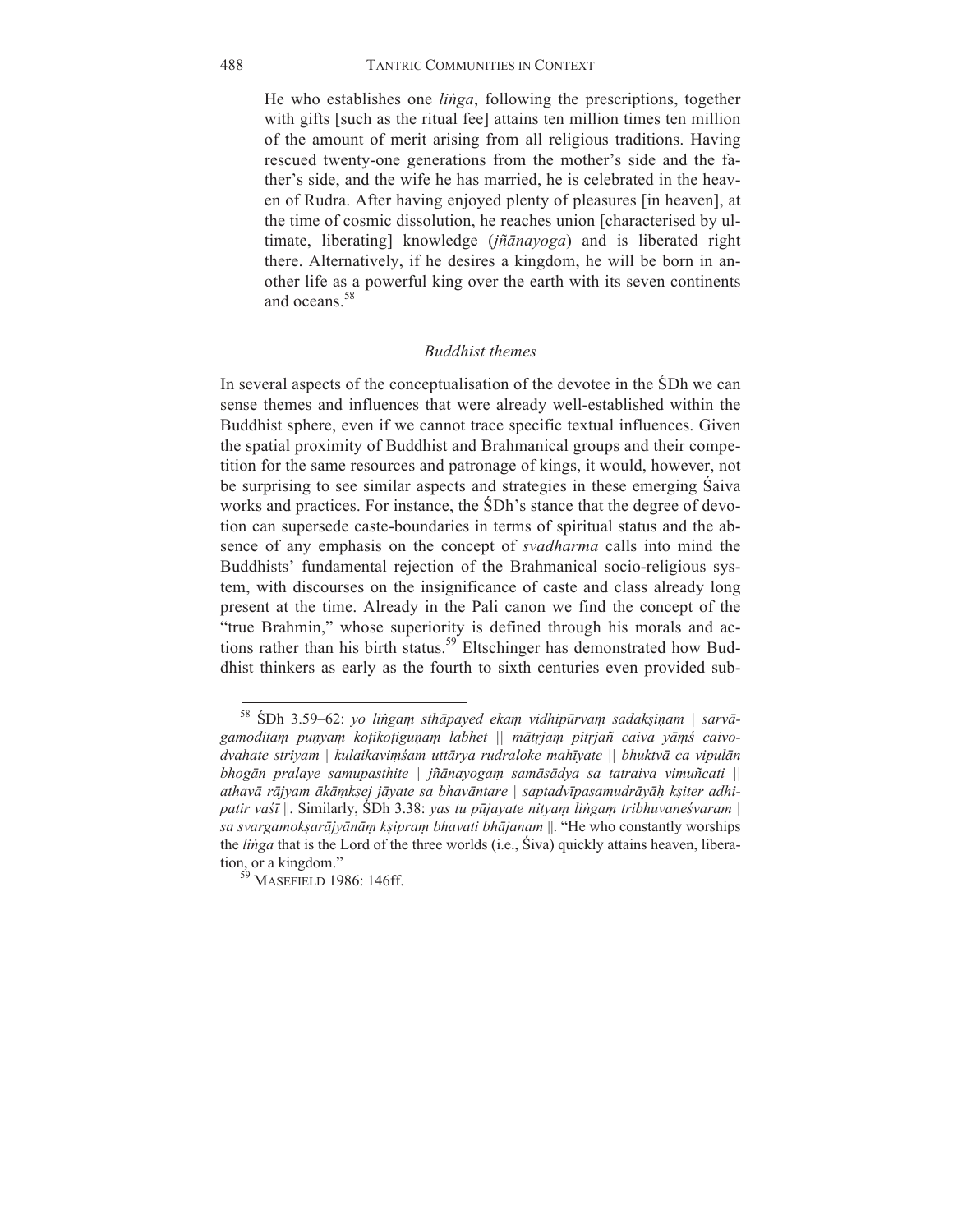stantial philosophical arguments to refute the ontological reality of caste status and argued that it is merely a matter of convention rather than an innate quality. $60$ 

Buddhism is also a precursor regarding the idea of developing ways to reach the highest spiritual goal of *nirvāṇa* through devotional practices rather than exclusively through gnostic, meditative and ascetic methods. For instance, in his study on early Mahāyāna inscriptions dating to the beginning of the first millennium, Schopen has demonstrated how lay as well as monastic practitioners donated images with the hope of accumulating merit that would lead them to *nirvāṇa*, despite the imperative to pursue gnostic methods in authoritative scriptures. $61$  Similarly, in the SDh the establishment of Śaiva cult images – in particular the *śivaliṅga* – are presented to the householder as a way to attain liberation, surpassing the common Purānic goals of heavenly existence and auspicious rebirth.<sup>62</sup>

Descriptions of the characteristics of a lay devotee in the ŚDh also appear to mirror principles and characteristics of the Buddhist lay disciple, the *upāsaka* and focus exclusively on moral qualities. Characteristics that are specific to the Brahmanical sphere, such as knowledge of the Veda and Vedic ritual as well as the common physical qualities of proper Brahmin priests are conspicuously absent. Thus, the fourth chapter of the ŚDh opens with the following passage:

Śiva worshippers, who employ great effort, are completely devoted to the worship of Śiva, self-controlled, [and] endowed with *dharma*, they achieve all goals. [They are] free of all opposites, with eternally zealous minds, completely devoted to serving others, intent on serving the *guru*, honest, gentle, content, agreeable, speaking good words, not proud, possessing intellect, having abandoned envy, without desire, calm, with a smiling face, gracious, always pronouncing welcomes, of concise speech, speaking little, valiant, experienced in giving, perfected through pure conduct, completely focused on compassion and kindness, free of deceit and jealousy, speaking in accordance with the truth, intent on sharing, wise, and also honest and unreproachable, and also not attached to any sense objects, just like the lotus leaf [is not stained] by water, not distressed, nor tainted, nor

 $^{60}$  Eltschinger 2012 (2000<sup>1</sup>

 $\frac{61}{62}$  SCHOPEN 1997.<br> $\frac{62}{62}$  See MIRNIG 2016 for Nepalese epigraphical evidence for such practices contemporaneous to the ŚDh.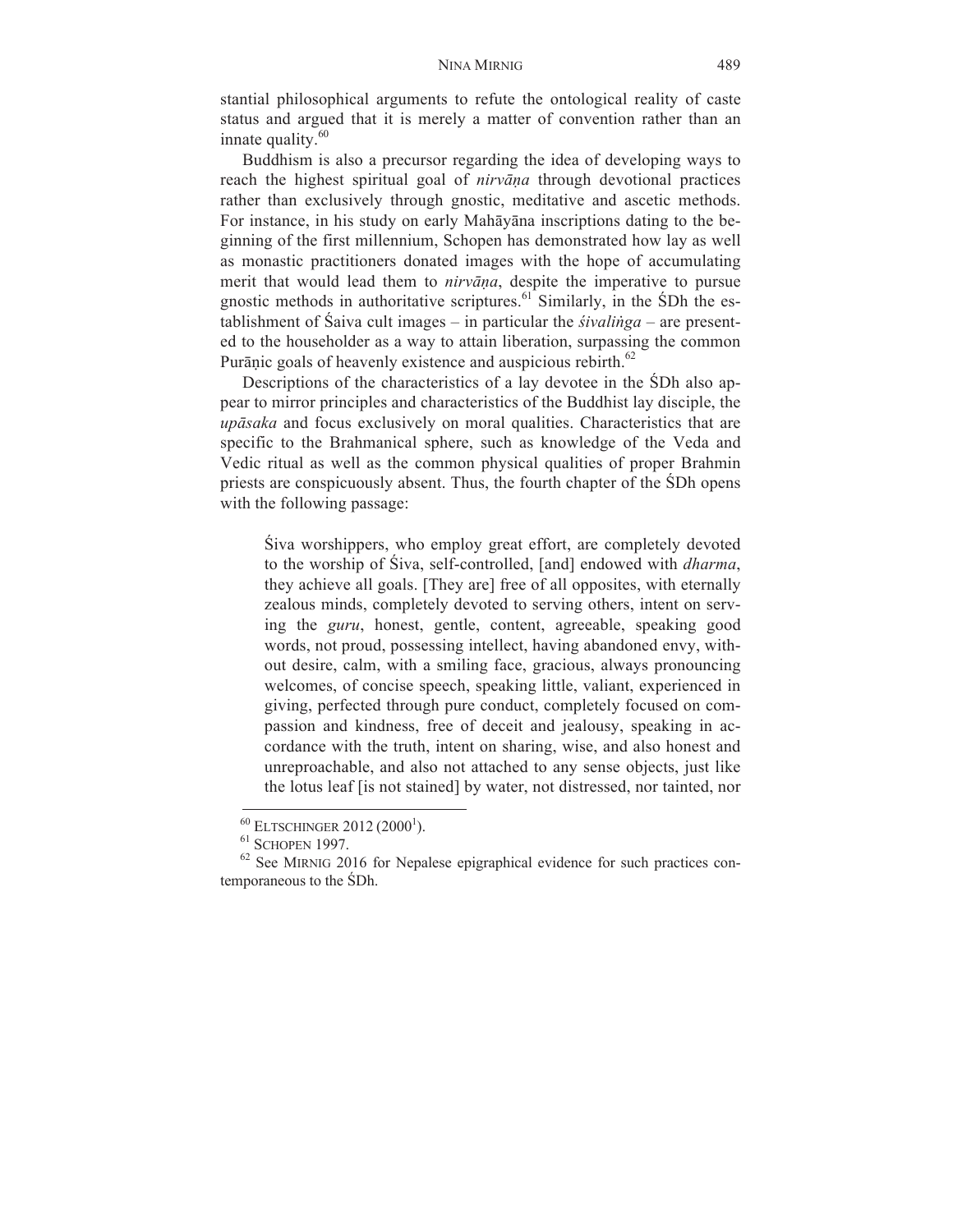subject to disease, they have their selves focused, have faith, and are honoured by good people. [These] wise men, being free of all passions, they are not unsteady regarding their feet, hands, mouth, eyes, ears, genitals, and stomach. They consist of Rudra, they are intent on Rudra, they are in part Rudra, they feel devotion to Rudra; [these] are men on earth endowed with such conducts. Resorting to exclusive devotion [for only Siva], they abide in these good qualities. [They should] eternally worship Siva for attaining lower and higher powers.<sup>63</sup>

# **The divinisation of the devotee: strategy and impact on socio-religious structures**

To what extent is this conceptualisation of the divine worshipper on earth relevant for forming an understanding of the community of worshippers envisaged by the text? Considering the religio-political landscape at the time of the composition of the ŚDh, we know that prior to this period Śaiva devotional practices were not very visible in Sanskrit normative literature or the epics,<sup>64</sup> although archaeological and epigraphical evidence demonstrates that forms of Śiva worship were already present in the population for some centuries prior, as alluded to earlier.<sup>65</sup> Some signs that suggest the presence of *liṅga* worship are also mentioned in the epics; however, as

<sup>63</sup> ŚDh 4.1–10: *śivabhaktā mahotsāhāḥ śivārcanaparāyaṇāḥ | saṃyatā dharmasampannāḥ sarvārthān sādhayanti te || sarvadvandvavinirmuktā nityam*  udyuktacetasah | paropakāraniratā guruśuśrūṣane ratāh || ārjavā mṛdavaḥ svasthā *anukūlāḥ priyamvadāḥ | amānino buddhimantaḥ tyaktaspardhā gataspṛhāḥ || śāntāḥ* smitamukhā bhadrāh nityam svāgatavādikāh | alpavāco 'lpavaktārah śūrāh tyāgaviśāradāh || śaucācāreņa sampannā dayādāksinyatatparāh | dambhamātsaryanirmuktāh yathātathyaprabhāsinah || samvibhāgaparāh prajñāsathās cāpy akutsitāh | visayesy api nirlepāh padmapatram ivāmbhasā || na dīnā nāpi malinā na ca rogavasānugāh | bhavanti bhavitātmānaḥ sraddhāh sādhunisevitāḥ || na pāda*pāṇivākcakṣuḥśrotuśiśnodare budhāḥ | capalyaṃ naiva kurvanti sarvavyasanavarji*tāh || rudrātmāno rudraparā rudrāmśā rudrabhāvanāh | ityācārasamāyuktā bhavanti bhuvi mānavāh \\ ekāntabhaktim āsthāya gunesv etesu vartante \ pūjanīyah śivo

*nityam parāparavibhūtaye* ||.<br>
<sup>64</sup> For the discrepancy between early archaeological evidence of Śiva worship and its late appearance in Sanskrit literature, see BAKKER 2001, especially pp. 402–404.

 $\frac{65}{65}$  See SANDERSON 2013. A well-known example is, for instance, the production of *śivaliṅga*s in Mathurā starting from the third century onwards. On the development and dating of the iconographical scheme around the production of *śivaliṅga*s in Mathurā, see KREISEL 1986.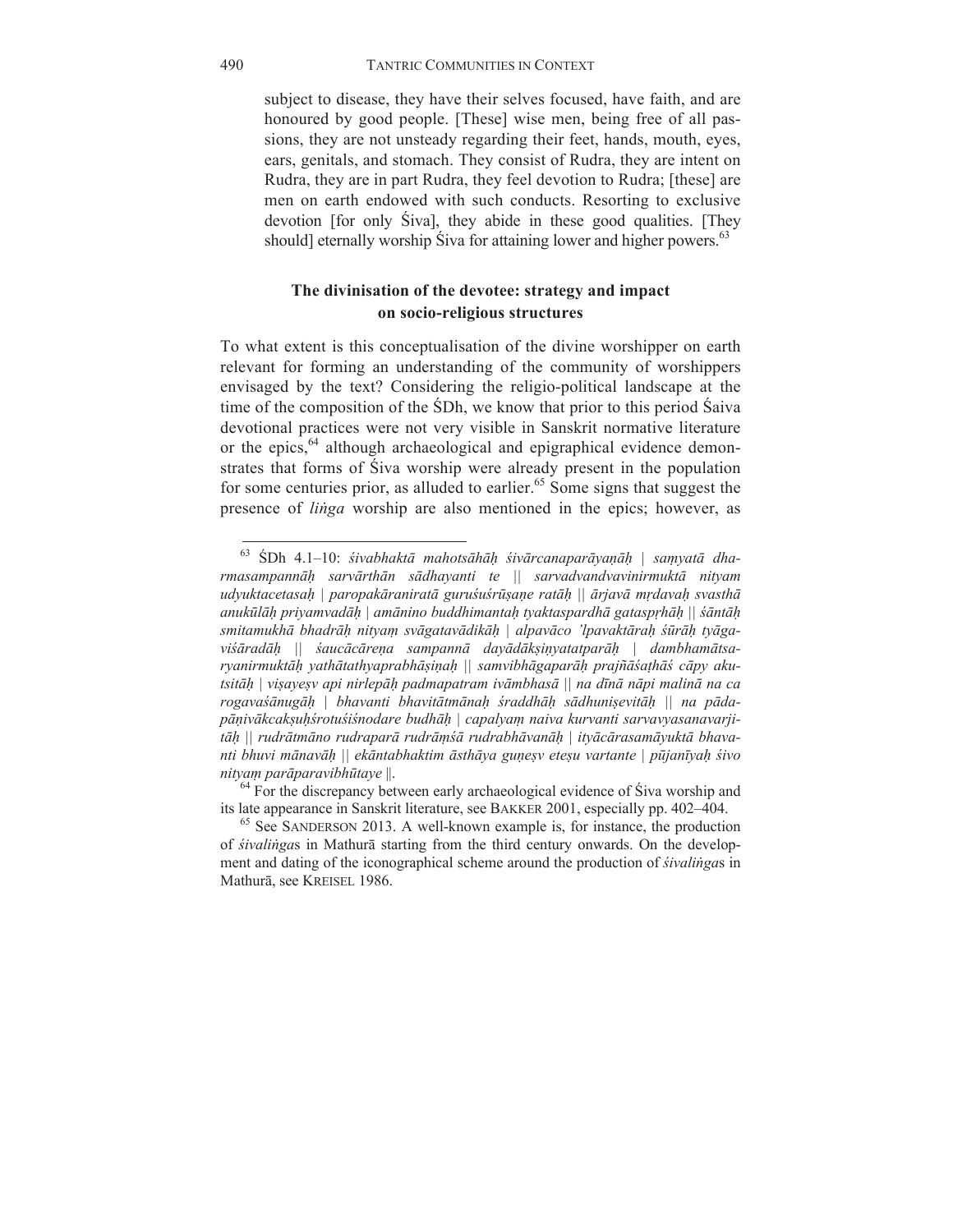Bakker argues, they are there associated with the practices of certain kinds of demonic beings (*rakṣa*), thereby suggesting that this mode of worship was associated with more inferior social groups from the orthodox Brahmanical point of view.<sup>66</sup> These facts indicate that although this level of devotional practices was present, it was sidelined by the religious elite, unlike devotion directed to Visnu, which is widely emphasised in the epics and normative literature as well as in the iconography of kings leading up to this period.<sup>67</sup> With the sixth century, it thus seems that works such as the ŚDh were produced to elevate this level of practice by producing a Sanskrit corpus that provided scriptural authority. In this religio-historical context, the device of divine identity of the devotee community can also be seen as a tool to transgress existing social norms and generally elevate the status of Śaiva worshippers in a religious world dominated by a Brahmanical religious elite, which favoured Vaisnavism over Saivism and promoted the spiritual superiority of the Vedic Brahmin. By introducing such strong notions of the Śaiva devotee's spiritual superiority, the ŚDh was able to promote the *śivabhakta* as a worthy receptacle for offerings – a crucial position within the socio-religious framework and a prerogative originally reserved for the community of Brahmins. As discussed earlier, Brahmins were also described with the same trope of being the divine walking the earth.<sup>68</sup> The parallelism between the divine *śivabhakta* and the divine Brahmin is striking, and in fact – as Lubin shows<sup>69</sup> – one of the agendas found in the SDh includes the substitution of ordinary Brahmins by *śivabhakta* Brahmins as a receptacle for offerings (*pātra*). Lubin argues that this is part of the larger agenda to subsume and recast the Brahmanical social order within a Śaiva devotional framework, redefining each of the life stages of the *varṇāśrama* system as a *śivāśrama* in the ŚDh's eleventh chapter, and teaching that each of these stages is enhanced through Śaiva devotion. Thus, as alluded to earlier, despite the radical statements of superiority over the Brahmanical system, we see that the work neither rejects adherence to the traditional system nor suggests that it should be abandoned, an inclusivistic attitude that will remain central to the success of Saiva traditions.<sup>70</sup>

<sup>&</sup>lt;sup>66</sup> BAKKER 2001.<br><sup>67</sup> See, e.g., GONDA 1993 (1954<sup>1</sup>): 164–167.<br><sup>68</sup> See p. 485.

 $^{69}$  LUBIN forthcoming.<br><sup>70</sup> See SANDERSON 2013 on the adherence of Śaiva initiatory groups to the Brahmanical socio-religious order.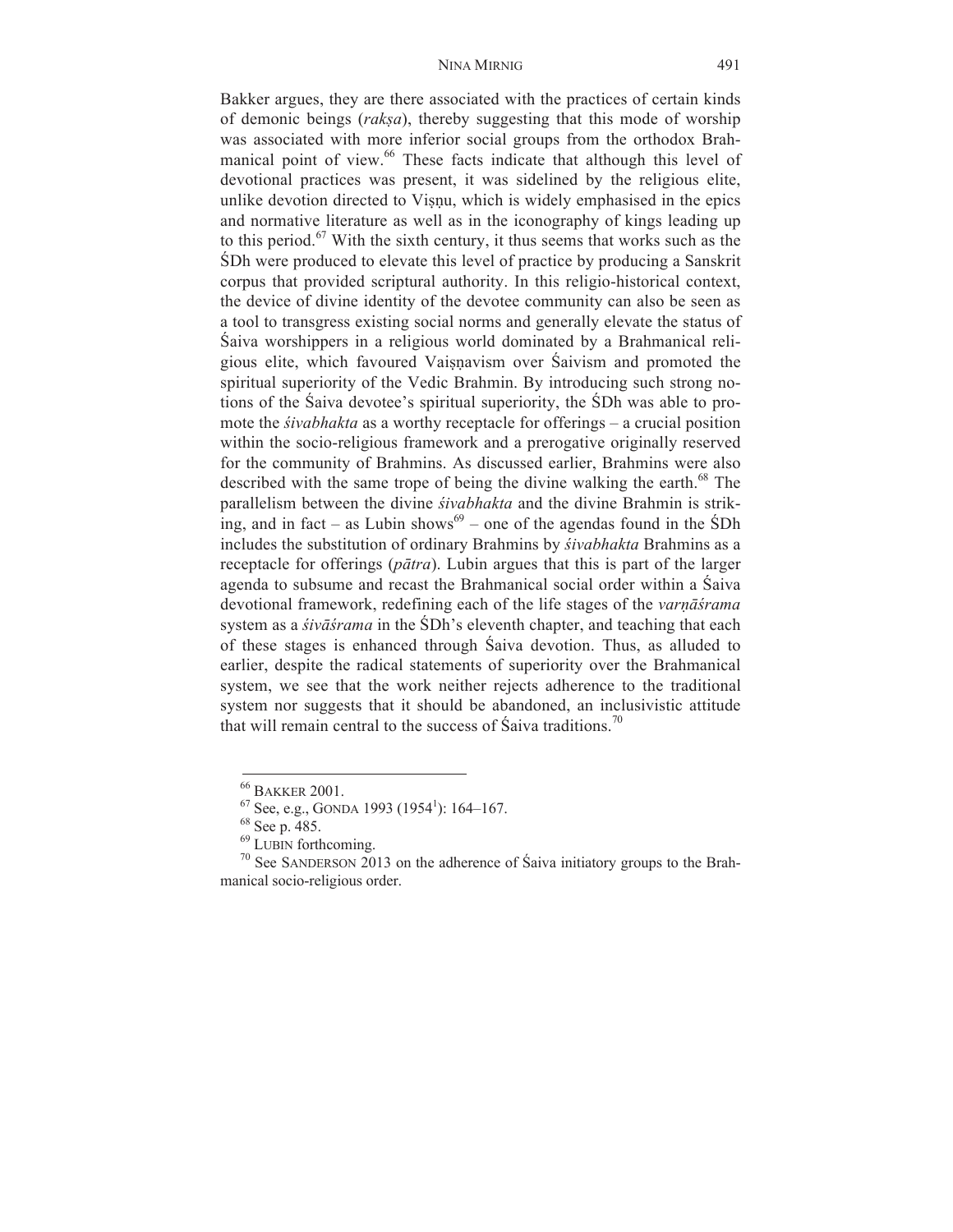At the same time, the ŚDh also promotes Śaiva ascetics as suitable receptacles for offerings, as will be discussed below (see p. 494). Further, throughout the ŚDh this adherence to the Brahmanical socio-religious order is never explicitly made an imperative. In fact, as was alluded to earlier, key terms and discourses present in the contemporaneous Vaisnava works to promote adherence to the Brahmanical order are absent in the ŚDh. Thus, the term *svadharma* does not feature a single time, nor do we find any treatments of heretics (*pāṣaṇḍa*), both of which are important topics in Vaisnava literature and make up large parts of works such as the *Viṣṇudharma*. <sup>71</sup> Further, with the exception of the Brahmin and a single verse about the Śūdra (see below), the categories of *varṇa* are not mentioned outside the *śivāśrama* chapter. On the contrary, we have seen that in the opening chapter even the ultimate social outsiders according to Brahmanical norms, the dog-eaters and foreigners, are considered better than a Brahmin if only they are Śaiva devotees. Nor is the quality of knowing the Vedas ever mentioned as a requirement, as we have seen earlier.<sup>72</sup> The redefinition of the spiritual status not according to concurrent orthodox norms but through one's divine nature as a *śivabhakta* thus introduced a paradigm shift that opened the door to the participation of groups considered inferior or outside the social system as well as religious professionals from lower classes. Within the Brahmanical system this concerns particularly the Śūdras, who in the ŚDh are explicitly included as participants in institutionalised religious life, as servants to *yoga* masters, and as living on the temple grounds and tending to the temple gardens.<sup> $\frac{73}{2}$ </sup> In this context, we may note that the Śūdra devotee is referred to as *gaṇa*, a divine attendant,

<sup>&</sup>lt;sup>71</sup> See GRÜNENDAHL (1983: 64) who points to the frequent discourses on *pāṣaṇḍa*s and how they threaten the Brahmanical socio-religious order in the *Viṣṇudharma*; e.g., chapter 25 and 44. The topic of the *pāṣaṇḍa*s in the VDh will be further explored by LUBIN forthcoming.<br><sup>72</sup> Cf. SDh 4.1–10 on pp. 489f.<br><sup>73</sup> SDh 11.42–44. Incidentally, we find that in Tantric works such as Trilo-

canaśiva's *Prāyaścittasamuccaya* the Śūdra lay devotee also features in the list of communities for which purificatory rituals are prescribed. There, the Śūdra lay devotee is associated with the practice of wearing ashes and *rudrākṣa*-beads. See Prāyaścittasamuccaya 584: ye ca māheśvarāh śūdrā bhasmarudrākṣadhāriṇaḥ | *teṣāṃ pañcadaśāhena śuddhiḥ sūtau mṛtāv api* ||. "As for lay-devotees of Śiva who are Śūdras and who wear ash and *rudrākṣa*s, they are purified after fifteen days, both in the case of birth and death." (Transl. SATHYANARAYAN 2015: 303).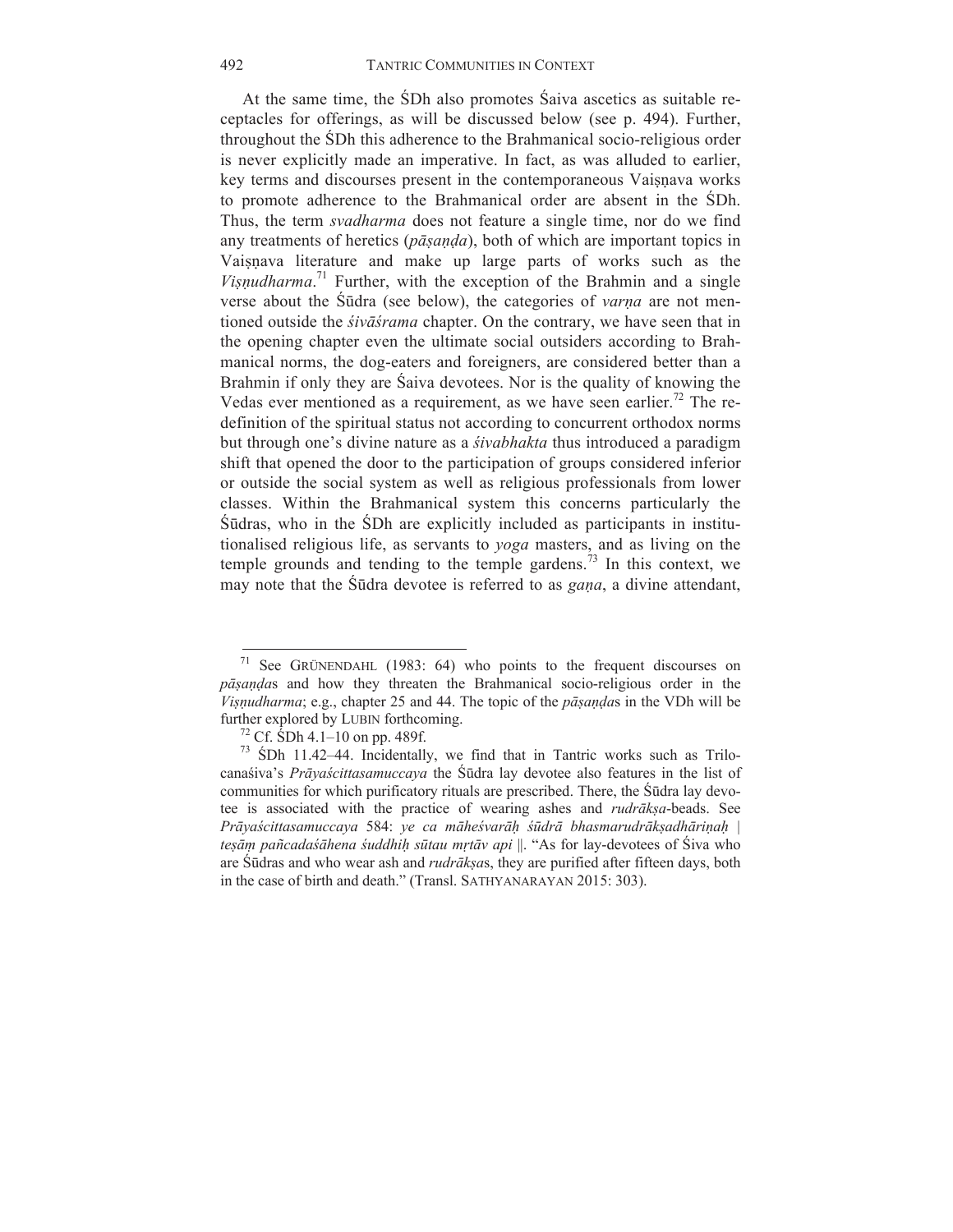thus again giving the devotee an elevated divine status, albeit one inferior to the Rudra<sup>74</sup>

This potential to include lower social groups or even those outside the *varna* system may have been a contributing factor to why the text became particularly popular in the South, where the society featured several groups that were not considered part of the orthodox Brahmanical *varṇa* system. We know that *bhakti* movements grew to constitute an important religious force in the South Indian religious landscape. In fact, the ŚDh only slightly precedes, if at all, the vernacular devotional literature, such as the Tēvāram, a collection of Śaiva devotional poetry dating to the seventh to eighth centuries. In her analysis of *bhakti* in the South, Prentiss points out that in the hymns of one of the Śaiva saints named Appar Tirunāvukkaracu Nāyanār (seventh century) "the sameness of the *bhakta*s through the shared essence of kinship and partaking of Śiva's nature" is emphasised. She argues that through this rhetoric of shared identity the practitioners did not only promote the *bhakta*s as superior in the spiritual hierarchy but also derived a divine ethnic legitimation, since "Śiva is the Lord of the Tamil lands and language, the *bhakta*s share their Tamilness with each other and with Śiva."<sup>75</sup>

# *The promotion of the Śaiva yogin: "cala/jaṅgama liṅgas"*

Aside from – at least theoretically – making the religion thus available for social outsiders, the ŚDh follows another significant agenda alluded to above, namely the promotion of Śaiva ascetic *yogin*s. Especially in the twelfth chapter we find a broad range of recommended donations to such

 $74$  Note that in subsequent Tantric circles initiation names given to Sūdras – who in this context were also not excluded from participation – were, in fact, names ending in *-gaṇa*. See GOODALL's entry on *gaṇa* in TĀNTRIKĀBHIDHĀNAKOŚA 3. While we do not have explicit reference to Śaiva initiations for Śūdras in the ŚDh, note that there are two passages, which enjoin that Śūdras without a *śivasaṃskāra*, i.e. to some Śaiva purificatory ritual or even initiation, may not drink milk from a Kapilā cow, whose milk is considered particularly sacred for brahmanical ritual activities, namely ŚDh 5.14: *kāpilyaṃ yaḥ pibec chūdraḥ śivasaṃskāravarjitaḥ | pacyate sa mahāghore suciraṃ narakārṇave* ||; and ŚDh 8.50: *kapilāṃ yaḥ pivec chūdraḥ śivasaṃskāravarjitaḥ | sa prayāti mahāghoraṃ narakaṃ nātra saṃśayaḥ* ||. These verses could be interpreted both ways: either that there is a possibility to receive *śivasaṃskāra* for Śūdras and if they do so they obtain the ritual priviledge to drink the milk from a Kapilā cow; or the verses may imply that Śūdras cannot receive *<sup>ś</sup>ivasaṃskāra* and are therefore unable to drink the sacred milk. 75 PRENTISS 2000: 68.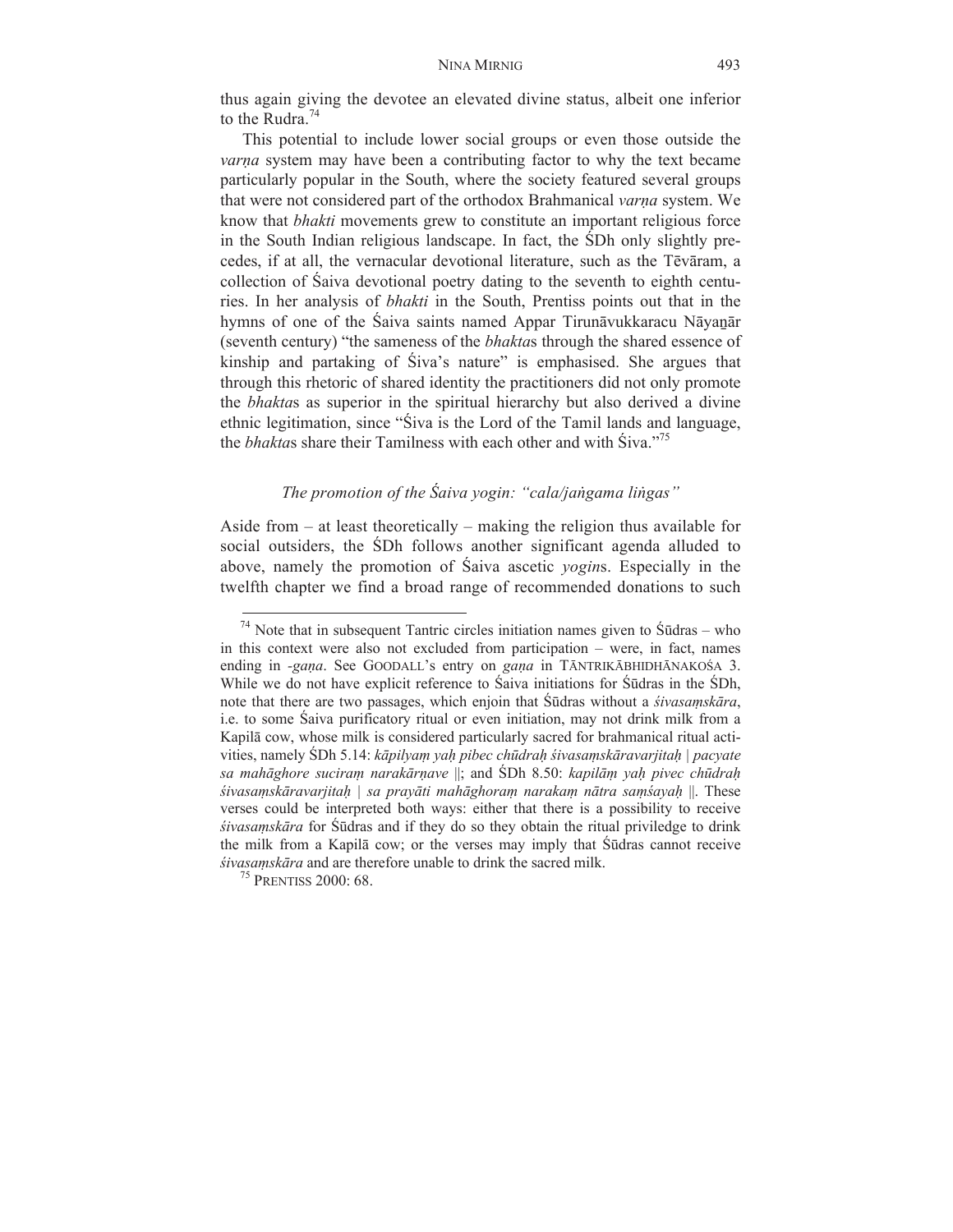*śivayogin*s, including valuables, practical items, and housing. Further, we find that such *śivayogin*s are even recommended as suitable receptacles for food during *śrāddha* offerings.<sup>76</sup> Offering housing and making *śivayogin*s part of core religious rites suggests that the ŚDh thus also envisaged an increasing institutionalisation of such ascetic groups, supported by the laity, reminiscent of the ways in which Buddhist monastic circles looked for support from the sphere of lay practitioners.<sup>77</sup>

In this respect, the content and history of the following passage of the ŚDh is particularly interesting. In the third chapter, which is dedicated to the origin myth of *liṅga* worship and discusses various types of *liṅga*s and how to worship them, a passage classifies the *liṅga* into mobile (*cara*) and immobile (*acara*) forms, with the former possibly referring to the ascetic practitioner:

There are two *liṅga*s enumerated, namely the mobile and the immobile. The mobile is known as *prāṇin* [i.e., the living being];<sup>78</sup> the immobile [consists of those materials] such as earth. Maheśvara, being

Note that feeding Śaiva ascetics features also in later Tantric ritual *śrāddha* prac-

 $76$  Timothy Lubin, in a series of conference presentations provides various sources of evidence to show that more generally the *śrāddha* feeding of Brahmins was itself encouraged as a response to insitutionalized feeding of Buddhist monks and other ascetics (e.g. "Feeding Monks, Feeding Brahmins: Competing Idioms of Religious Semiotics in Early india", 45th Annual Conference on South Asia, Madison, 20–23 October 2016), thus making this move to promote *śivayogin*s as recipients of *śrāddha* offerings part of a larger development (see also Lubin's paper on On Feeding Śivabhaktas and Other Rules of Śivāśrama-Dharma," paper for a panel on "Śivadharma and the Formation of Lay Śaivism" at the 227th Meeting of the American Oriental Society, Los Angeles, 17–20 March 2017.)

 $\frac{77}{78}$  BISSCHOP 2010.  $\frac{78}{78}$  The constitution of the text is uncertain and corrupted at this point in most manuscripts. This translation is based on the marginal corrections of the Nepalese palmleaf ms. Add 1645 (Cambridge) and ms. G3852 (Calcutta). Other readings, however, appear to support this reading: *prāṇeti* in ms. G4077 (Calcutta), *pratīti* in the post correctionem reading of A1082-3 (NAK) and in the Pondicherry transcript IFP 514, *prītīti* in the ac reading of A1082-3 (NAK) and post correctionem reading of G3852 (Calcutta), and *prāṇī* in the ante correctionem reading of Add 1645 (Cambridge); Bod. Or. B 125 (Oxford) reads *vratīti*, i.e., "the vow-holder," suggesting that the scribe also thought it suitable to explicitly mention the ascetic and thus further supporting the interpretation. The full apparatus will be available in the author's forthcoming edition of this chapter.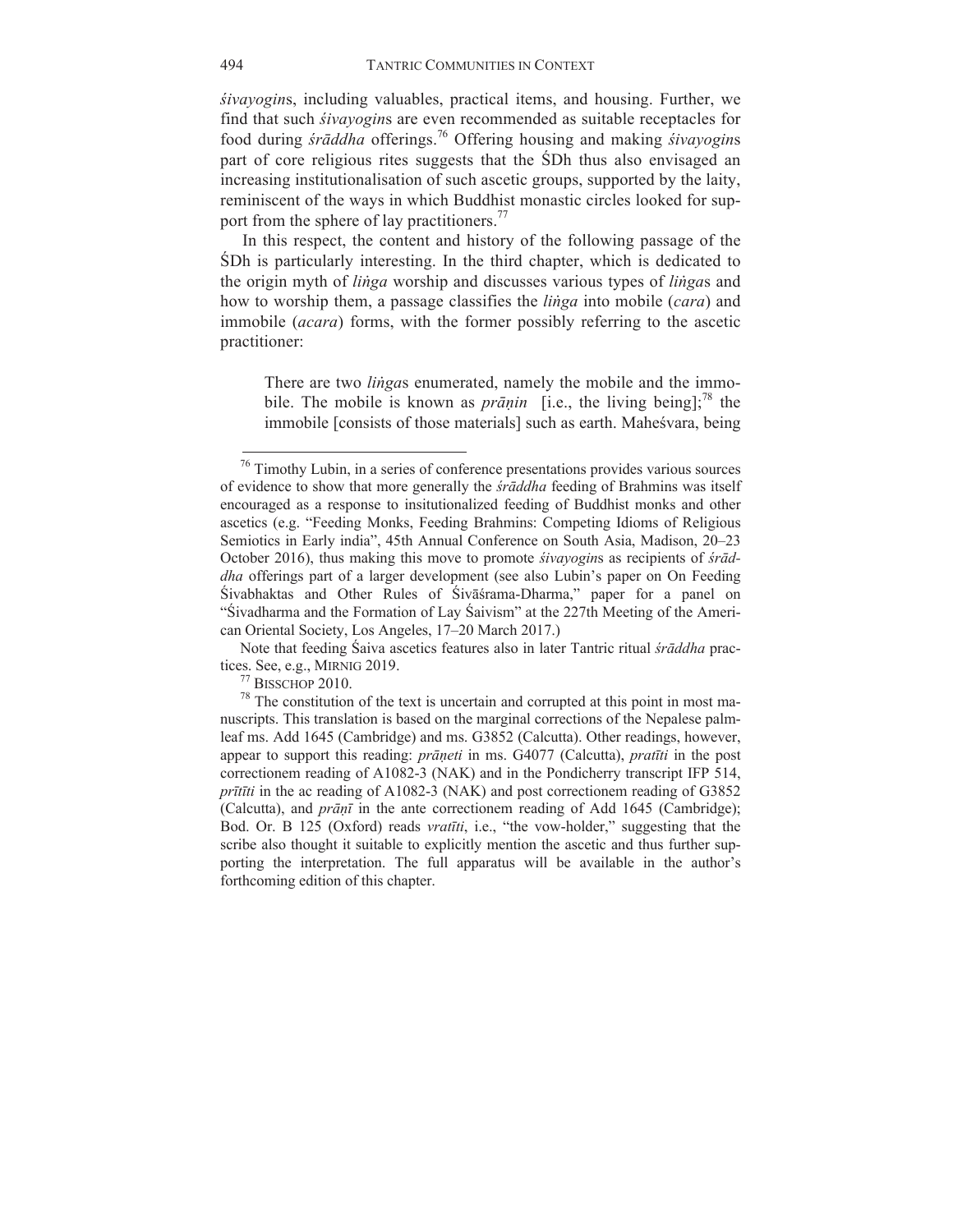pleased, resides at all times in the moving [*liṅga*]. The unmoving [*linga*] is prepared with *mantras*. Both are eternal and forever auspicious. By disrespecting the moving [*liṅga*]/the ascetic, the fixed [*linga*] becomes fruitless. Therefore the wise man should never disrespect either *liṅga*. 79

While in this passage the mobile *liṅga* can also be interpreted to refer to a small *liṅga* carried by the practitioner, it may also denote a practitioner that is considered as a moving *liṅga*, that is to say Śiva, a conceptualisation that closely corresponds to the concept of the divine on earth. This interpretation of the mobile *liṅga* denoting a Śaiva practitioner and more particularly an ascetic is not only suggested by the readings of the manuscripts, but also by a later addition to the text in the southern recension. Here, one transcript defines the mobile (*jaṅgama*) *liṅga* explicitly as an initiate, and another as the worshipper.<sup>80</sup> While this cannot completely clarify whether this was originally intended at the time of the ŚDh's composition, the interpretation of the ascetic or worshipper as a mobile form of the deity appears in subsequent sources. For instance, we have a close parallel example in a later Vaiṣṇava text on ascetics, namely the *Yatidharmaprakāśa*, where the mobile form of the deity is explicitly named to be the renouncer, the *saṃnyāsin*. <sup>81</sup> Further, we find that in the Vīraśaiva tradition, whose authoritative scriptures often draw on the  $SDh<sub>1</sub><sup>82</sup>$  precisely the above quoted passage is frequently drawn upon to demonstrate that Vīraśaiva ascetics are to

 

Nina Mirnig.

<sup>79</sup> ŚDh 3.54–56: *liṅgadvayaṃ samākhyātaṃ sacarācaram eva ca | caraṃ prāṇīti vikhyātam acaraṃ pārthivādikaṃ || care sadā vasaty eva prītiyukto maheśvaraḥ | acaro mantrasaṃskāro dvayaṃ nityaṃ sadāśivam || jaṅgamasyāpamānena sthāvaro* 

 $80$  Insertion by T 32 and T 514 after verse SDh 3.55: sthavaram jamgamam caiva *dvividhaṃ liṃgam \*ucyate* (T 514, *iṣyate* T 32) | *sthāvaraṃ \*sthāpitaṃ liṃgaṃ* jamgamam dīksitam viduh (T 32, limgam ity āhuh jamgamam tasya pūjakam T 514) ||. "The liṅga is said to be of two kinds, namely an immobile and mobile one. \*They know the immobile liṅga to be the one that has been established [through a consecration ritual and] the mobile [*liṅga*] to be an initiated [person] (T32, T 514: They call the immobile one the liṅga, and the immobile one the worshipper)." <sup>81</sup> *Yatidharmaprakāś<sup>a</sup>* 53.18: *vāsudevasya dve rūpe cala<sup>ṃ</sup> <sup>c</sup>ācalam eva ca* <sup>|</sup>

*saṃnyāsī tu calaṃ rūpam acalaṃ pratimātmakam* ||. "There are two forms of Vāsudeva: the mobile and the immobile. The mobile form is the renouncer, while the immobile consists of images." (Text and transl. from OLIVELLE 2011: 235–236).<br><sup>82</sup> A paper on this topic is currently being prepared by Jonathan Duquette and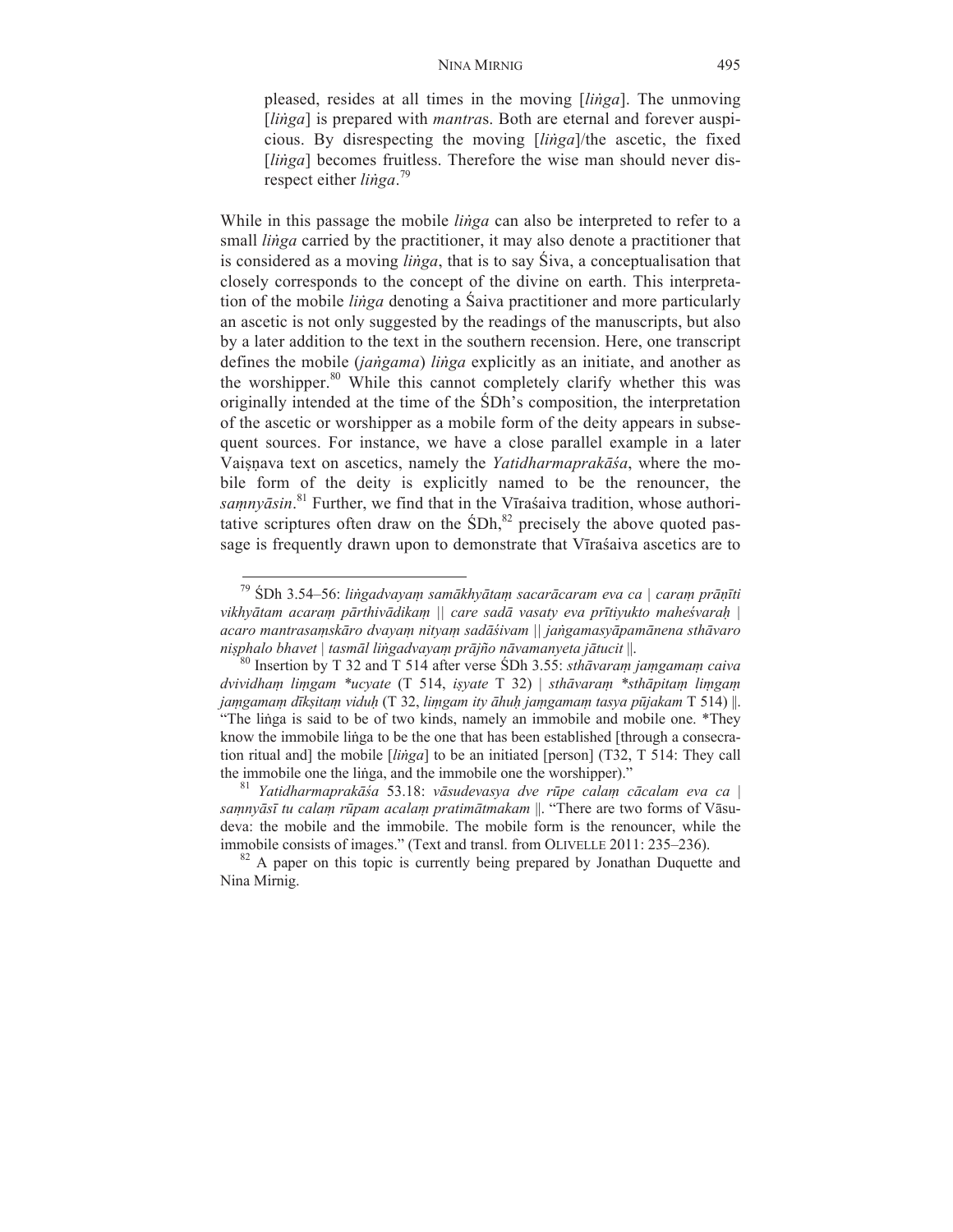be perceived as mobile *liṅga*s, i.e., mobile manifestations of the deity. Further, southern epigraphical material of the Kālāmukhas frequently features the same notion of the *jangamalinga* denoting the Saiva ascetic.<sup>83</sup> We also find another example of this concept in the South Indian Śaiva Tantric tradition, more particularly the prominent Śaiva Siddhānta, where in the twelfth century Aghoraśiva, a famous author of ritual manuals and philosophical treatises, describes in a passage on ritual processions that the Śaiva Tantric priest is sometimes referred to as the mobile version of Śiva.<sup>84</sup> Thus, we see that here too, the conception of the divine deity on earth in the form of the practitioner – here in terms of the *liṅga* – becomes an important and influential trope in the perception of this particular religious group and its professionals.

# **The ŚDh and the Śaiva initiatory traditions**

With the various strategies contained in the ŚDh, the work lends itself to the promotion of Śaiva cults within the mainstream and in new territories. This raises the question of which specific organised Śaiva groups were behind its production or may have subsequently taken advantage of it. Given the religious landscape at the time, it is tempting to link the production of the work to some of the Śaiva initiatory groups that had formed by the sixth century and were looking to expand their reach. However, if we try to link the ŚDh to specific Śaiva initiatory groups that may have been involved in its composition, we are faced with the problem that the work contains no explicit sectarian references.85 Even in the case of the *śivayogin*

<sup>&</sup>lt;sup>83</sup> See, e.g., RIPEPI 2007: 74, n. 23, FILLIOZAT 2001: 61–62, and V. FILLIOZAT & P.S. FILLIOZAT 2012.<br><sup>84</sup> DAVIS 2010: 38: "Priests even invoke Śiva into a bowl of moist paste that is

smeared on the liṅga, the icons, and the devotees just before the great chariot procession on the seventh day. Some Āgamas describe the priest himself as a form of Śiva, a 'mobile linga' (*calalinga*). It is as if the festival were designed to offer a practical demonstration of Siva's ubiquity."

<sup>&</sup>lt;sup>85</sup> Some speculations on this topic have already been voiced. Thus, while HAZRA remains silent on this issue regarding the ŚDh (HAZRA 1952), he claims that the ŚDhU is a Pāśupata text because it mentions terminology originating in these circles (HAZRA 1956). In the same line of argument, the SP, probably contemporaneous with the ŚDh, has been suggested to be a Pāśupata text. See ADRIAENSEN & BAKKER & ISAACSON 1998: 4 and, in particular, BISSCHOP 2006: 38–50. However, these exclusive claims of Pāśupata authorship cannot be regarded as certain, as will be demonstrated below.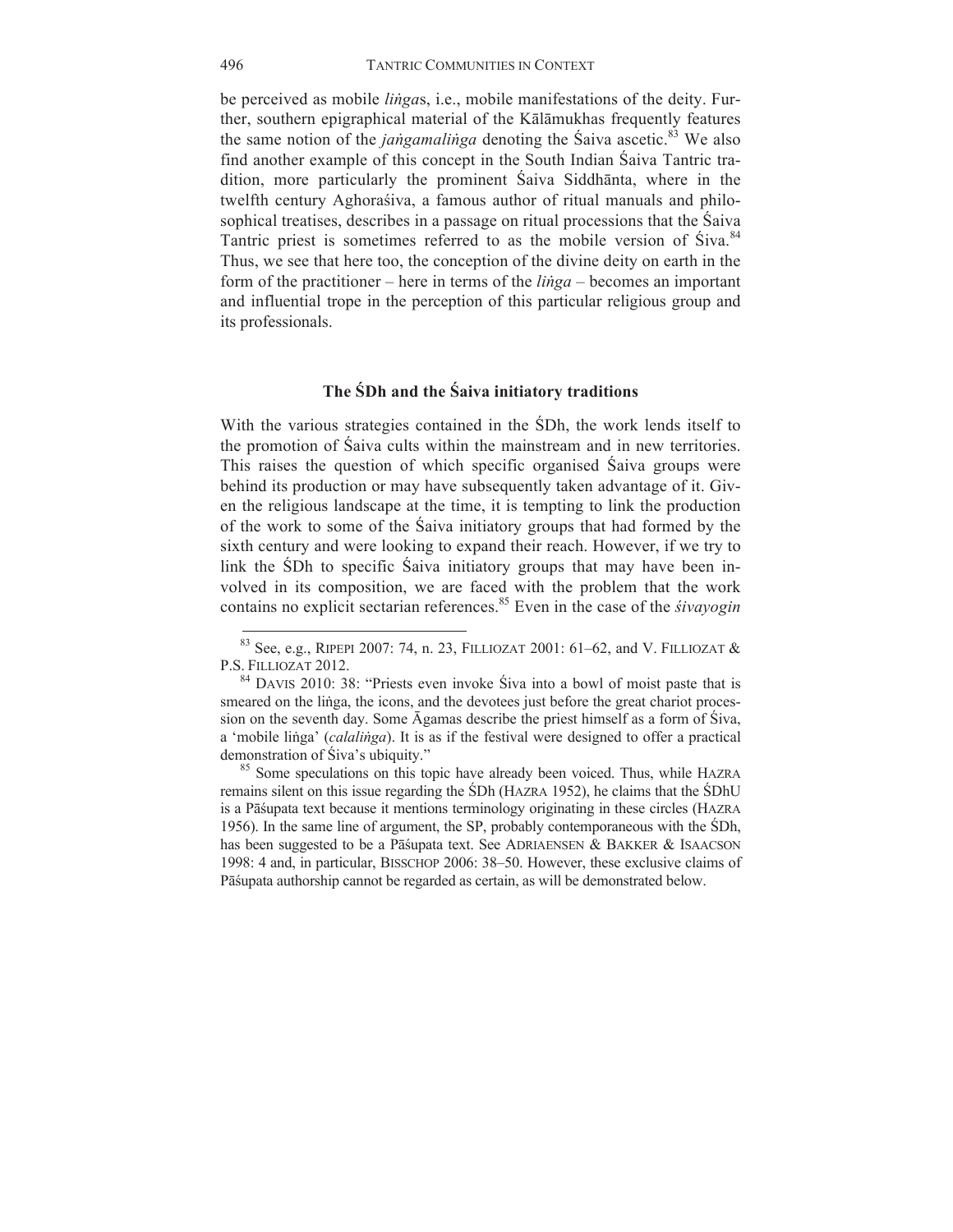no sectarian affiliations are specified. This question of sectarian affiliation is also further complicated by the range of different socio-religious agendas at play. On the one hand, the strong promotion of Śaiva Brahmins could be interpreted as an indication that precisely such groups originating from the Brahmanical elite, rather than from Śaiva ascetic circles, were involved in the composition of the text. On the other, we see that another central agenda is to promote the transcendence of the Brahmanical socio-religious order as well as to further the institutionalisation of Śaiva ascetic practitioners, who originally largely adopted antinomian practices that would not be acceptable in an orthodox Brahmanical context. The single uniting factor is the notion of the elevated divine identity of the Śaiva devotee. Essentially an egalitarian ideal is promoted, so that within this community any kind of *śivabhakta* is spiritually equal. This strategy makes the ŚDh's socioreligious model highly flexible and adaptive, serving a multitude of agendas and allowing for both the participation of religious officiants that do not conform to Brahmanical norms as well as the compliance with Brahmanical ritual life, which is considered enhanced by Śaiva devotion. I would like to argue that it is through this dual agenda that the ŚDh canonised a Śaiva social order that facilitated the rise of the integration of Śaiva initiatory traditions into public life, thus creating the religious milieu that contributed to their success. After all, the composition of the ŚDh follows an increased presence of public expressions of adherence to Śaiva faith and Śaiva devotional activities amongst the mainstream in the epigraphic records as well as the appearance of members of ascetic groups, such as the Pāśupatas, in public life.<sup>86</sup> And it is from this period onwards that Tantrism became an important religious force within the Śaiva world, further highlighting the pivotal moment for Śaiva history which is also characterised through the composition of the ŚDh. In the following, continuities from the existing initiatory traditions into the ŚDh and continuities from the ŚDh into the newly emerging Tantric ideology will be traced to further investigate this point.

## **The Śivadharma and the Atimārga**

At the time of the composition of the ŚDh, Śaiva initiatory groups consisted of ascetic groups, subsequently grouped by the Śaiva tradition under the umbrella term Atimārga (see n. 17). Amongst these it was in particular the

<sup>86</sup> See, e.g., SANDERSON 2013: 225. For more on early epigraphical evidence for Śaivism in this period, see also the contribution in BOSMA & MIRNIG 2013.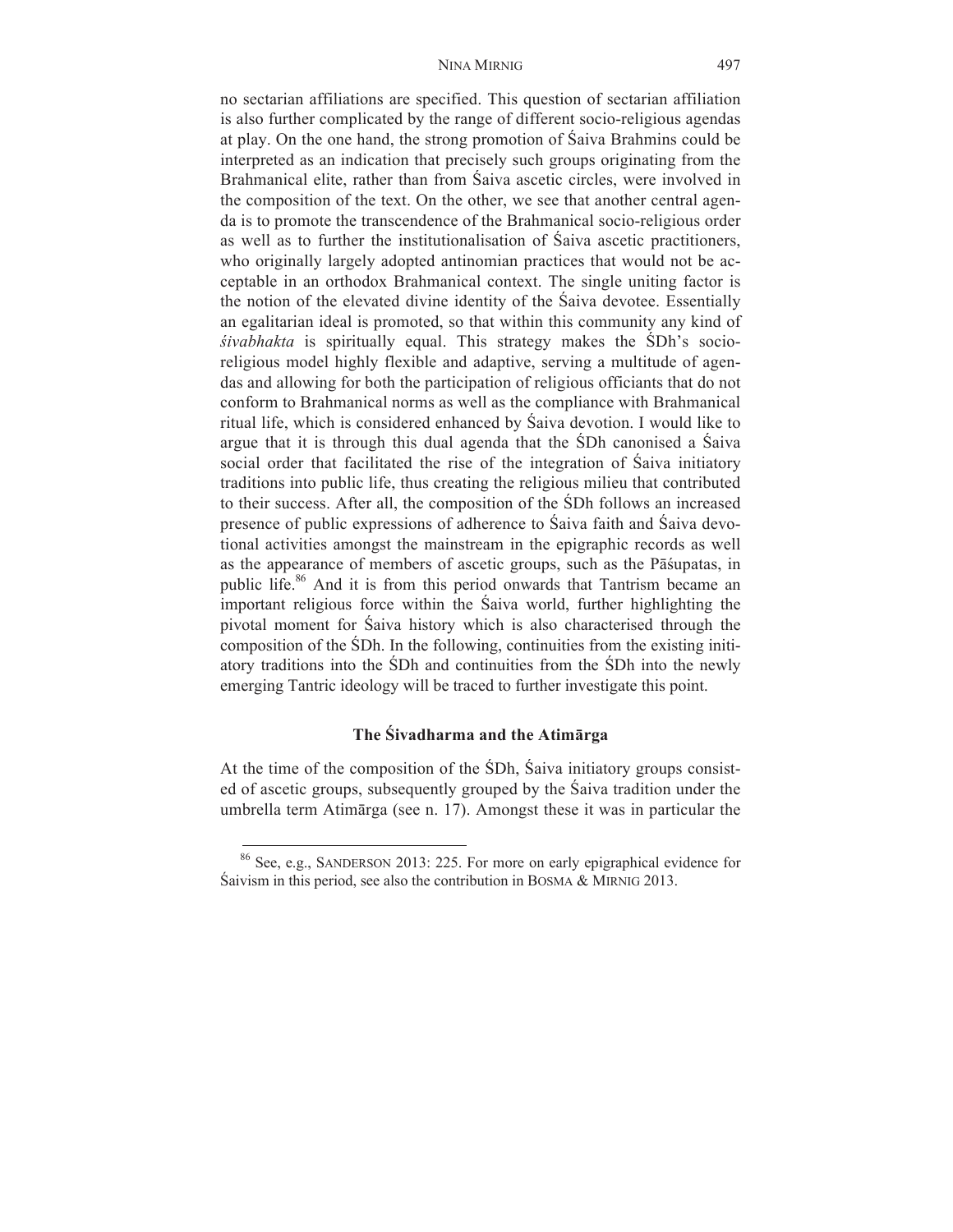Pāśupatas who emerged as officiating priests, recipients of donations, and administrators of temple assets in epigraphical records,  $\frac{87}{3}$  despite the fact that their prescriptive sources prohibit precisely this kind of interaction with public life. $88$  It is those Pa suparational are commonly put forward as key players in the production of the ŚDh, a proposition first made by Hazra (see n. 85). As we have seen, there are several aspects which suggest that Pāśupata propagators indeed formed part of the religious milieu from which the ŚDh emerged: First, the emphasis on ash-bathing, which is also central to the Pāśupata practice.<sup>89</sup> Second, certain technical terms and phrases associated with Pāśupata teachings appear in the ŚDh, such as forms of Pāśupata worship and the description of the liberated state.<sup>90</sup> From a societal point of view, given the eccentric and antinomian practices associated with the Pāśupatas and designed to provoke the mainstream,  $91$  they constitute precisely the kind of group that would have seemed objectionable in an orthodox Brahmanical setting. In the ŚDh, however, we have already seen that the ritual and visual features originating from this scene were not only integrated into the range of recommended practices, but they were also directly linked with the divine nature of the devotee on earth. By featuring such eccentric practices, the ŚDh thus clearly demonstrates an attitude of openness towards even controversial forms of Śaiva devotion, making it not only acceptable but commendable. This would have also promoted the participation of priests from this sphere – as evidenced in plenty of inscrip $tions<sup>92</sup>$ , even if they may at first have seemed objectionable to orthodox society. To demonstrate the case in point, the Nepalese epigraphical material provides an example in which we can trace this process in society. Here, while protection of the Brahmanical *varṇāśramadharma* was clearly

 $87$  For an overview, see SANDERSON 2013. For case studies, see, e.g., RAMESH & TIWARI 1990 for Pāśupatas in Bagh and MIRNIG 2016 for Pāśupatas in the Kath-

mandu Valley. 88 See SANDERSON 2013. 89 See above and, e.g., *Pāśupatasūtra* 1.2. *bhasmasnāna*. Cf., e.g., HARA 2002a: 61–62 for the centrality of ashes to Pāśupata ritual and the purifying nature they are believed to have. <sup>90</sup> E.g., ŚDh 3.53cd: *śivatva<sup>ṃ</sup> <sup>y</sup>ānti vai kṣipra<sup>ṃ</sup> dharmādharmavivarjitāḥ* ||.

<sup>&</sup>quot;[These Saiva religious practitioners] quickly attain Siva-nature and become free of *dharma* and *adharma*." See p. 487, n. 57.

<sup>&</sup>lt;sup>91</sup> One of the stages of Pāśupata practice famously constitutes imitating mad behaviour in order to induce a merit transfer from those wrongly judging the practitioner. See, e.g., HARA 2002b: 105ff. and INGALLS 1962.<br><sup>92</sup> See SANDERSON 2013.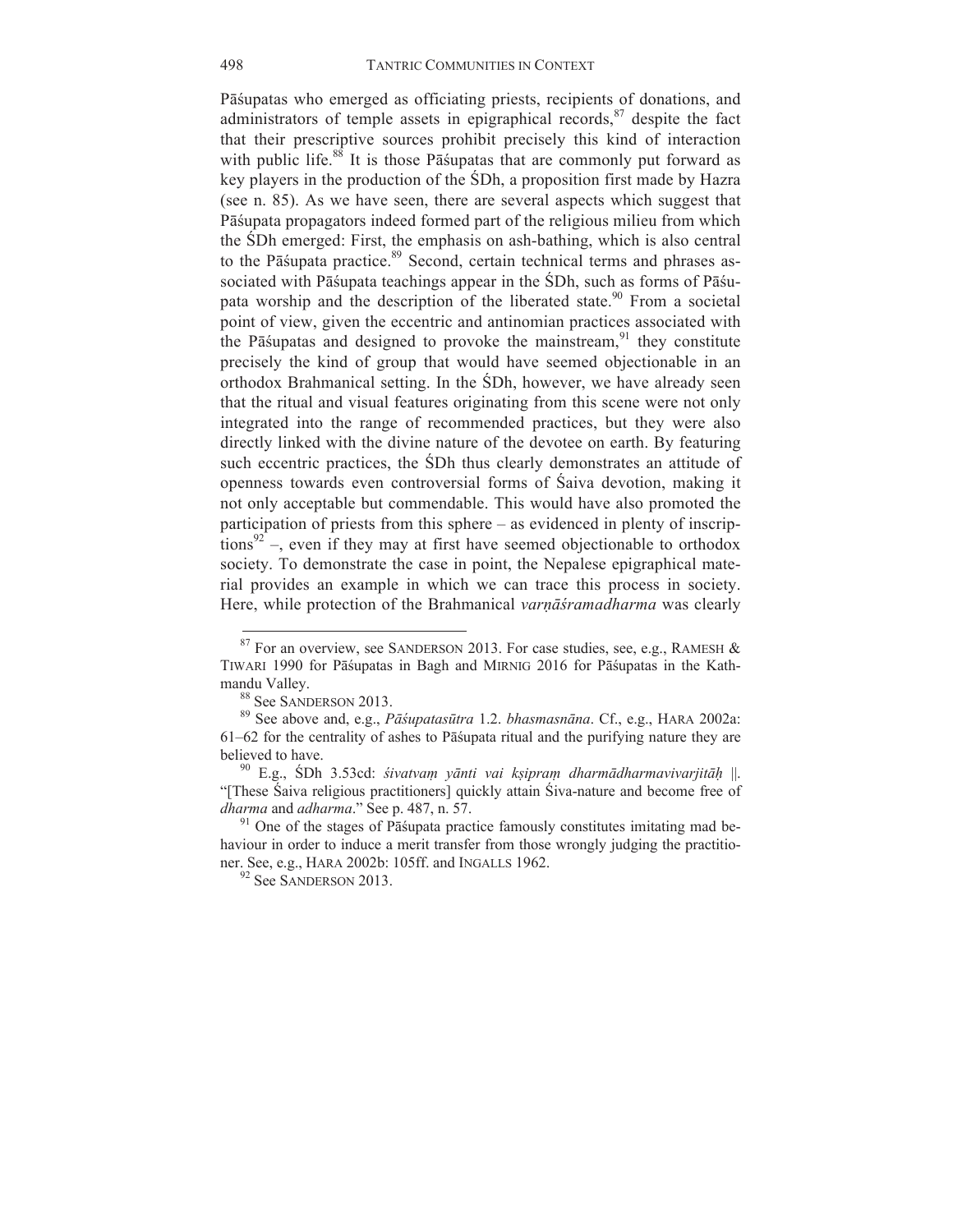expressed as a duty of the king,  $93$  we find an upsurge of Saiva donative records starting with the fifth century, suggesting the increase of Śaiva devotion amongst the elite. Initially there are no specific religious officiants linked to these activities, aside from a single reference to Brahmins, but with the beginning of the seventh century we see the appearance of Pāśupata priests in leading roles, not only as recipients of donations but also as administrators and agents in the establishment of infrastructure. Further, the location initially linked with their activities, the Pashupatinath Temple, emerges as the national shrine around the same time, suggesting a strong link to the ruling elite.  $94$ 

While the Pāśupatas were the most prominent Śaiva ascetic and initiatory group at the time, there are also others that have largely disappeared from our textual records, but whose presence remains known from epigraphical material and occasional references in belletristic and Tantric literature, such as the Kālāmukhas and Lākulas (SANDERSON 2013: 229–232). These few references indicate that their appearance and practice must have been based on premises similar to those of the Pāśupatas.<sup>95</sup> Of those groups, we have a more prominent epigraphical record for the Kālamukhas, namely in the area of present-day Karnataka, where they feature in inscriptions as being in charge of temples and supported by the royalty.<sup>96</sup> Significant for the present context is that the Kālamukhas thus represent another ascetic group that would have profited from the kind of socio-religious environ created by the ŚDh's model as the Pāśupatas. In fact, as alluded to above, we know that the ŚDh was popular in this area, partly from epigraphical references as well as through the wide circulation of the text we find in the South. Further, the ŚDh and many of the notions expressed in the text can be shown to have carried into and strongly impacted the formation of the scriptural corpus of the local Vīraśaivas/Liṅgāyats.<sup>97</sup> These groups followed precisely the same agenda of including social outsiders into a socio-religious framework that transcends Brahmanical norms and yet remains rooted in the Veda, reminiscent of the ŚDh's model.

 $93$  Cf. SANDERSON 2009: 41, in particular n. 1.

<sup>&</sup>lt;sup>94</sup> MIRNIG 2016.<br><sup>95</sup> This also often leads to the conflation of the various Atimārgic ascetic groups in belletristic literature, as discussed by FERSTL in this volume.<br><sup>96</sup> See LORENZEN 1991 (1972<sup>1</sup>): 13ff and FILLIOZAT 2012.

 $\frac{97}{97}$  A paper on this topic is currently under preparation by Jonathan Duquette and Nina Mirnig.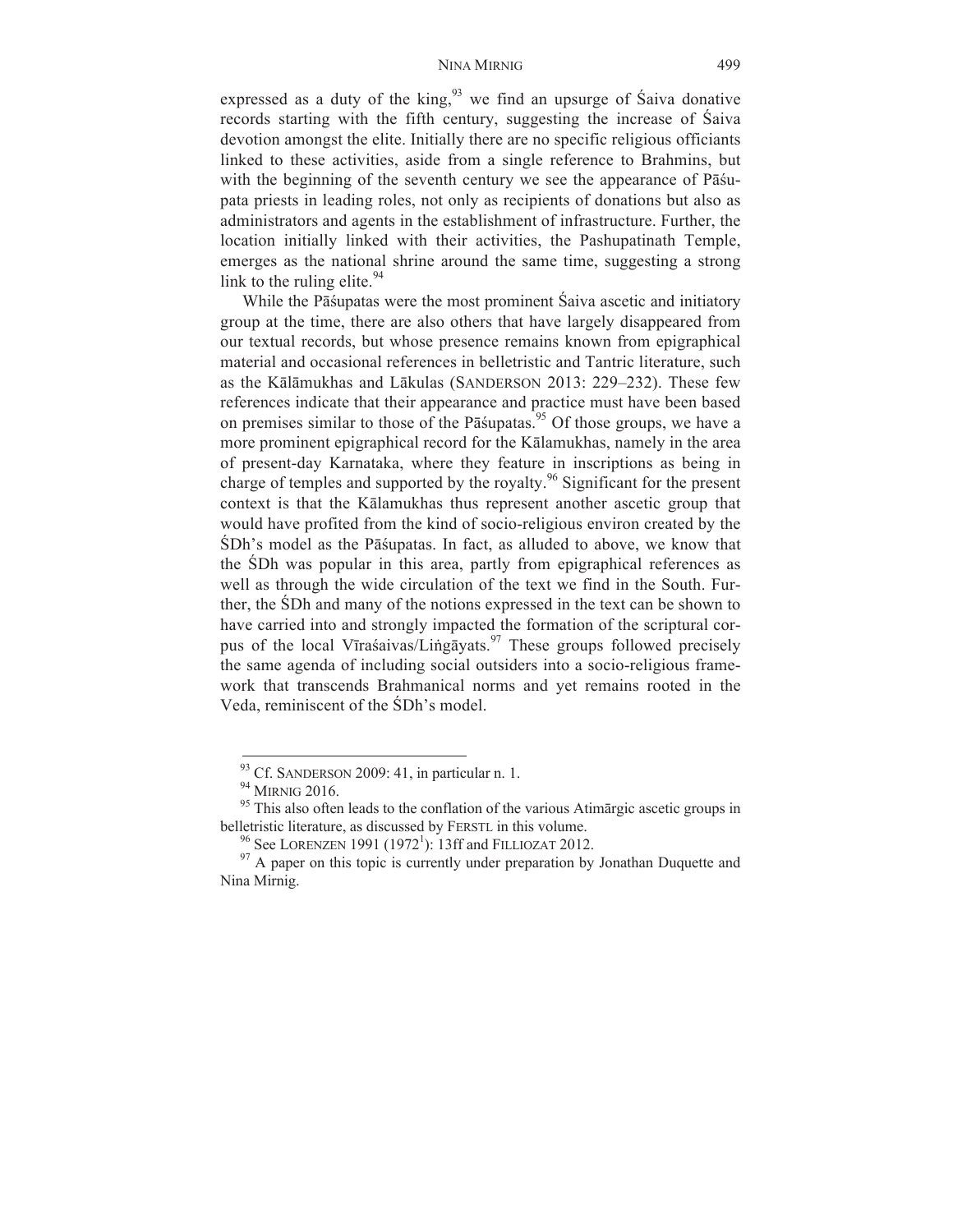Nevertheless, it has to be kept in mind that – beyond the shared practices alluded to above – the ŚDh specifically refers to neither the Pāśupatas nor the Kālamukhas. The *śivayogin* is never specified beyond the fact that he practices *yoga* and wears ashes, *rudrākṣa*-beads, and the *tripuṇḍra*, all of which are features that could apply to many of the ascetic groups. It may be precisely this vagueness and flexibility that made the ŚDh's model so attractive in providing a framework that aligned a potential mainstream householder society – within and outside the Brahmanical order – with the presence and participation of unorthodox and nonconformist Śaiva initiatory groups, potentially collectively subsumed under the nebulous *śivayogin*.

#### **Continuities into the Tantric milieu**

Around the time of composition of the ŚDh, Tantric initiatory traditions emerge on the scene in both Saiva and Buddhist circles.<sup>98</sup> Tantric communities were initially a marginal phenomenon on the periphery of society, as demonstrated by studies of the *Niśvāsa*, the earliest extant Śaiva Tantra.<sup>99</sup> However, at the same time we know that these Tantric communities very quickly transformed into dominant players on the socio-religious scene of early medieval India.<sup>100</sup> The transformation from the Atimatrga to the Mantramārga is still subject to some speculation, since there is little evidence available for the period between the earliest signs of the Atimārgic tradition in the fourth century and the first firm testimonies of Tantric Saivism.<sup>101</sup>

<sup>&</sup>lt;sup>98</sup> For an account of the shared features of ritual syntax of the newly emerging Tantric systems in both Śaivism and Buddhism, see ISAACSON & GOODALL 2015. <sup>99</sup> See GOODALL 2015. On the *Niśvāsa* being the oldest surviving Śaiva Tantra,

see also SANDERSON 2006 (particularly pp. 153–154), GOODALL & ISAACSON 2007, GOODALL 2009, and GOODALL & ISAACSON 2016. That the *Niśvāsa* represents an early stage within the corpus of Tantric literature is also suggested by the fact that the text does not refer to different schools in the Mantramārga and may well predate a split into the various schools of Tantric Śaivism, i.e., the Śaiva Siddhānta and the various non-Saiddhāntika traditions (GOODALL 2014: 29).<br><sup>100</sup> Sanderson 2009.<br><sup>101</sup> The earliest evidence of the Pāśupata Pāñcārthika tradition is found in a

Mathura pillar inscription dated 380 CE (BHANDARKAR 1931 and SANDERSON 2006: 148). Evidence for Mantramārga or Āgāmic/Tantric Śaivism can be traced back to ninth-century Nepalese manuscripts preserving some of the early Śaiva scriptural corpus that may go back as early as the fifth century, references by tenth-century Kashmir commentators, and references to practices based on Śaiva scriptures in inscriptions in Cambodia of King Rājendravarman (r. 944–968), which refer to a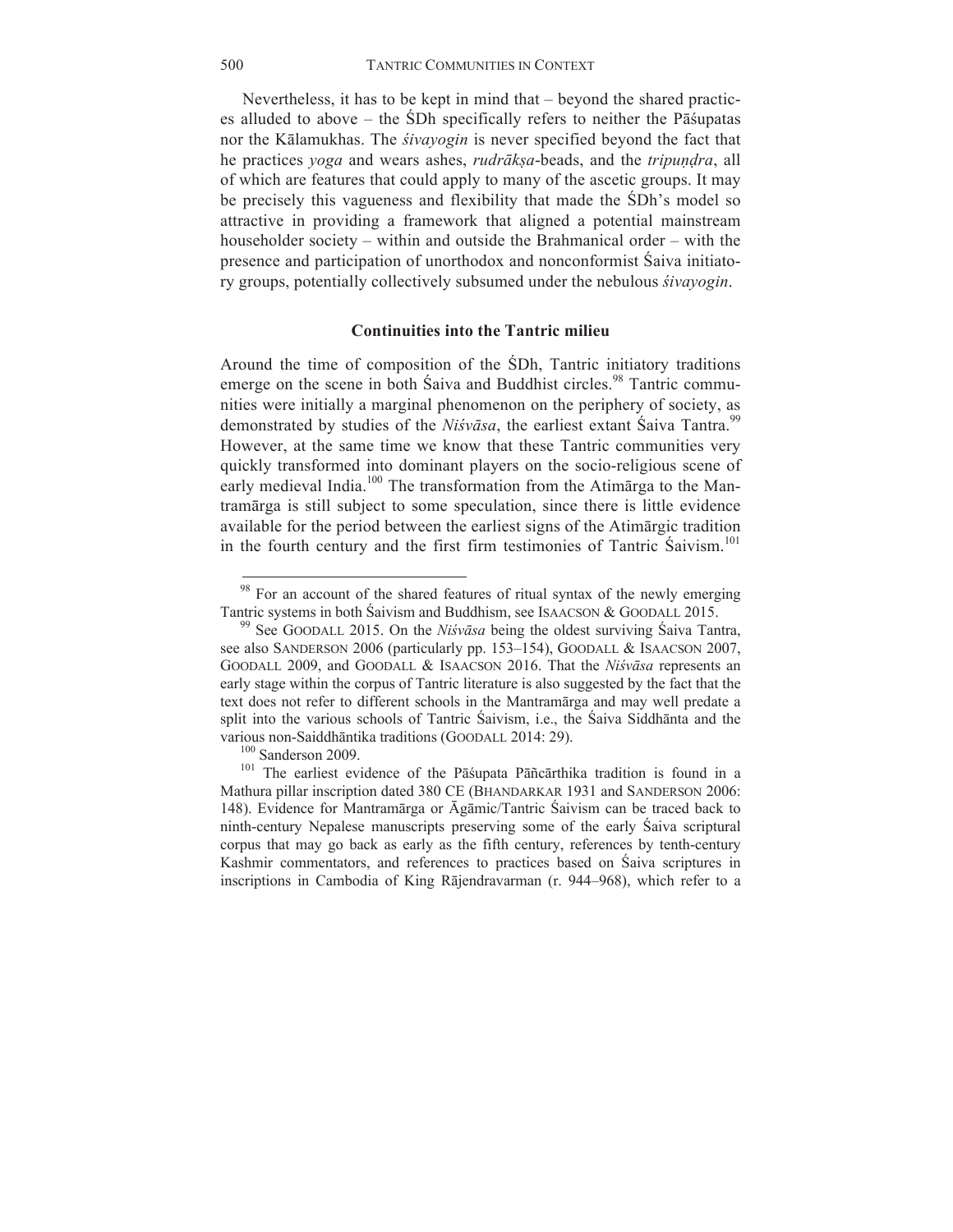However, a major discovery in this respect has been the aforementioned *Niśvāsa*, which, as Sanderson points out, "shows a greater awareness of pre-Āgamic Śaivism than other texts of this tradition" and contains evidence of the transition from the Atimarga to the Mantramarga.<sup>102</sup> On the basis of this account, Sanderson establishes that there were certain links between the Atimārgic and Mantramārgic ritual world, which he traces through the structural and functional similarities of the initiation rituals of the Atimārgic Lākulas and in Tantric traditions.<sup>103</sup>

In addition, I would like to suggest that a further intermediate space within this development is occupied by the ritualistic and socio-religious world envisaged in the Śivadharma literature. In fact, the set of values advocated by the ŚDh may in itself have played an important role in the formation of Tantric ideology and the ways in which it was embedded in society. This is suggested by the fact that several features found in the ŚDh appear as part of the new Tantric ideology and practice. These include in particular the following notions.

The first point relates to the issue of the divinisation of the Śaiva devotee in the ŚDh. As we have seen, this divine identity is also declared central to the performance of the devotional practices, in the sense that it is only as a Rudra that one can worship, meditate upon, and be devoted to Rudra. This is reminiscent of the core principle of Tantric ritual worship, namely the self-identification with the deity before its worship, $104$  as expressed in

<u> 2000 - Andrea Andrew Maria (h. 1888).</u><br>2001 - Andrew Maria (h. 1889).

session of the author's critical edition of ŚDh, chapter 3, during a research stay at the EFEO, Pondicherry, in January 2016. I would like to thank Dominic Goodall for his input and exchange of ideas at the time.

Śaiva *ācārya* who died in ca. 890 and was employed to perform sacrifices for the king (SANDERSON 2001: 7, n. 5). This evidence is outlined in SANDERSON's monumental work "History through textual criticism" (2001), in particular pp. 2–7, and it is also found in the details concerning the scriptural corpus of the Śaiva Siddhānta listed in GOODALL 2004: xviii-xxxiii.<br><sup>102</sup> SANDERSON 2006: 153 and GOODALL 2015.<br><sup>103</sup> See SANDERSON 2006. The issue in question concerns the new conception of

the initiation ritual within Tantric ritual, where it not only serves to grant access to the religion and its scriptures but also has a transformative function to the extent that through initiation the soul can be directly liberated. Sanderson has shown that passages on the Lākula's initiation ritual in the *Niśvāsa*'s *Mukhasūtra* reveal that such groups already practiced some form of transformative initiation ritual of this kind. See *Niśvāsamukha* 4.88d–98. An edition, annotated translation, and study of the *Niśvāsamukha* is KAFLE 2015. <sup>104</sup> This observation was first made by Dominic Goodall during a joint reading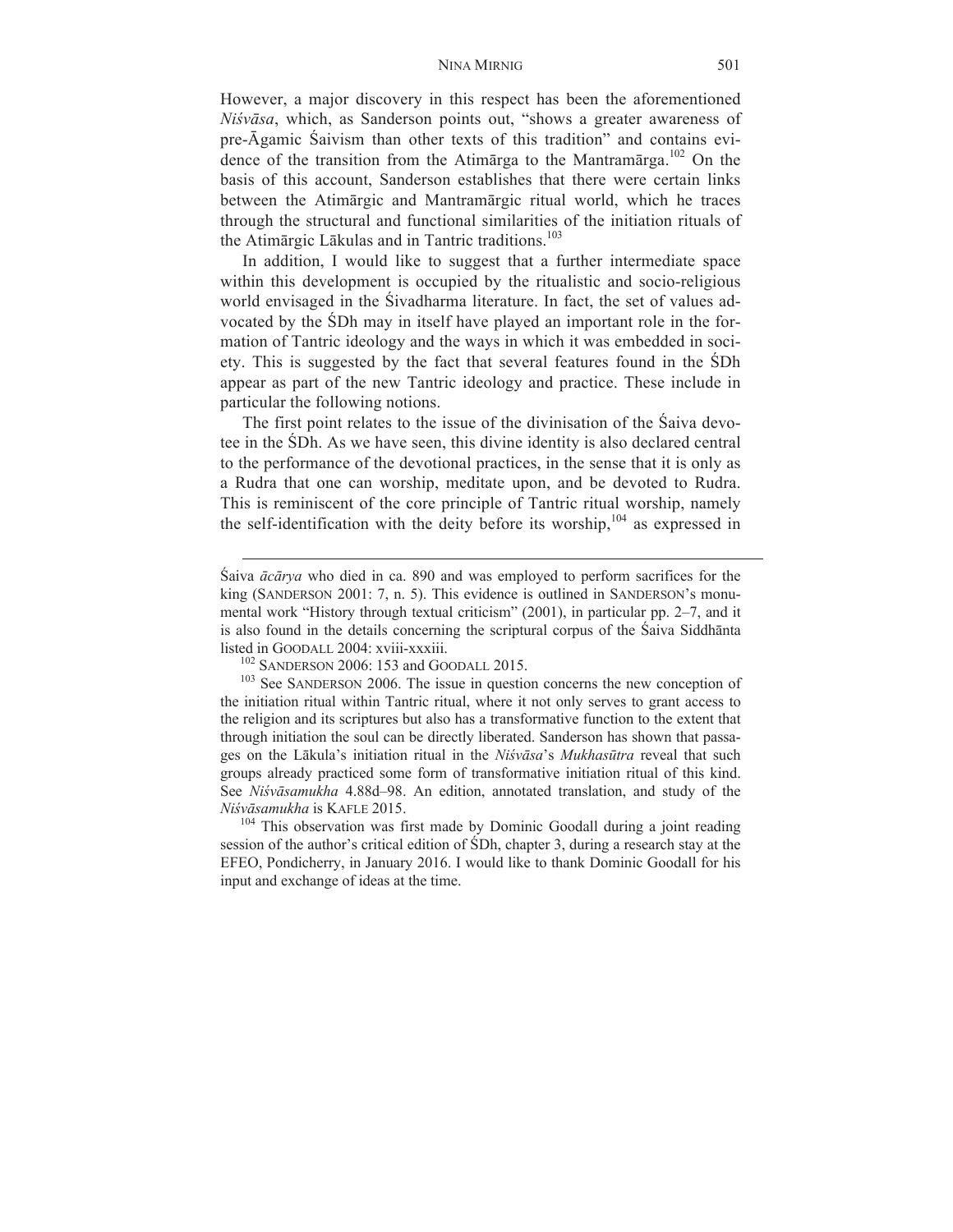the common dictum *śivaṃ bhutvā śivaṃ yajet*, one must identify with Śiva in order to worship  $\text{Siva.}^{105}$  While this is usually considered one of the specifically novel Tantric features of ritual technology, the ŚDh already anticipates this in its conceptualisation of the devotee and his practices. Related to this, there is also another concept that is expressed in the ŚDh and that Tantric circles will include in their dictum, namely the terminology of being "a part of Rudra" (*rudrāṃśa*). In the Tantric world, this term will be used as a designation for either a kind of *sādhaka –* a Tantric practitioner who aims at attaining supernatural powers (*siddhi*) – a lower-level initiate (the *samayin*), or a lay devotee.<sup>106</sup>

Secondly, we have seen how one of the main ritual and spiritual strategies of the ŚDh is to extend practices and values from the ascetic milieu to the domain of the householder. The attainment of liberation or spiritual benefits were now accessible through ritual and no longer required engagement in arduous ascetic or yogic practices, and among spiritual goals the practitioner could choose between enjoyments (*bhukti*) or liberation (*mukti*). Precisely the same mechanisms are promoted in Tantric traditions, albeit with an enhanced Tantric ritual technology, and the same duality of *bhukti* and *mukti* is promoted as goals unrestrictedly available to the householder practitioner.<sup>107</sup>

Thirdly, as alluded to earlier, Sanderson has shown that part of the success of the Śaiva Tantric traditions was their ability to maintain adherence to the Brahmanical socio-religious order while at the same time transcending it. As we have seen above, precisely this aspect is also characteristic of the ŚDh. Here too, it is possible to maintain one's socioreligious status according to the Brahmanical order while at the same time enhancing one's spiritual status by additionally adopting modes of Śaiva worship.

<sup>&</sup>lt;sup>105</sup> See DAVIS 1991, chapter 2, where he argues that through this ritual identification with Śiva the worshipper continually enacts his liberated state in preparation of his final liberation (e.g., DAVIS 1991: 83).

 $106$  See MIRNIG forthcoming. The term thus features in the pre-tenth-century Saiddhāntika Tantric scripture *Kiraṇa* and is frequently referred to in Saiddhāntika ritual manual literature from the eleventh century onwards.<br><sup>107</sup> Some formulations, such as *parāparavibhūti* (SDh 4.10, see above), are para-

digmatic to this effect.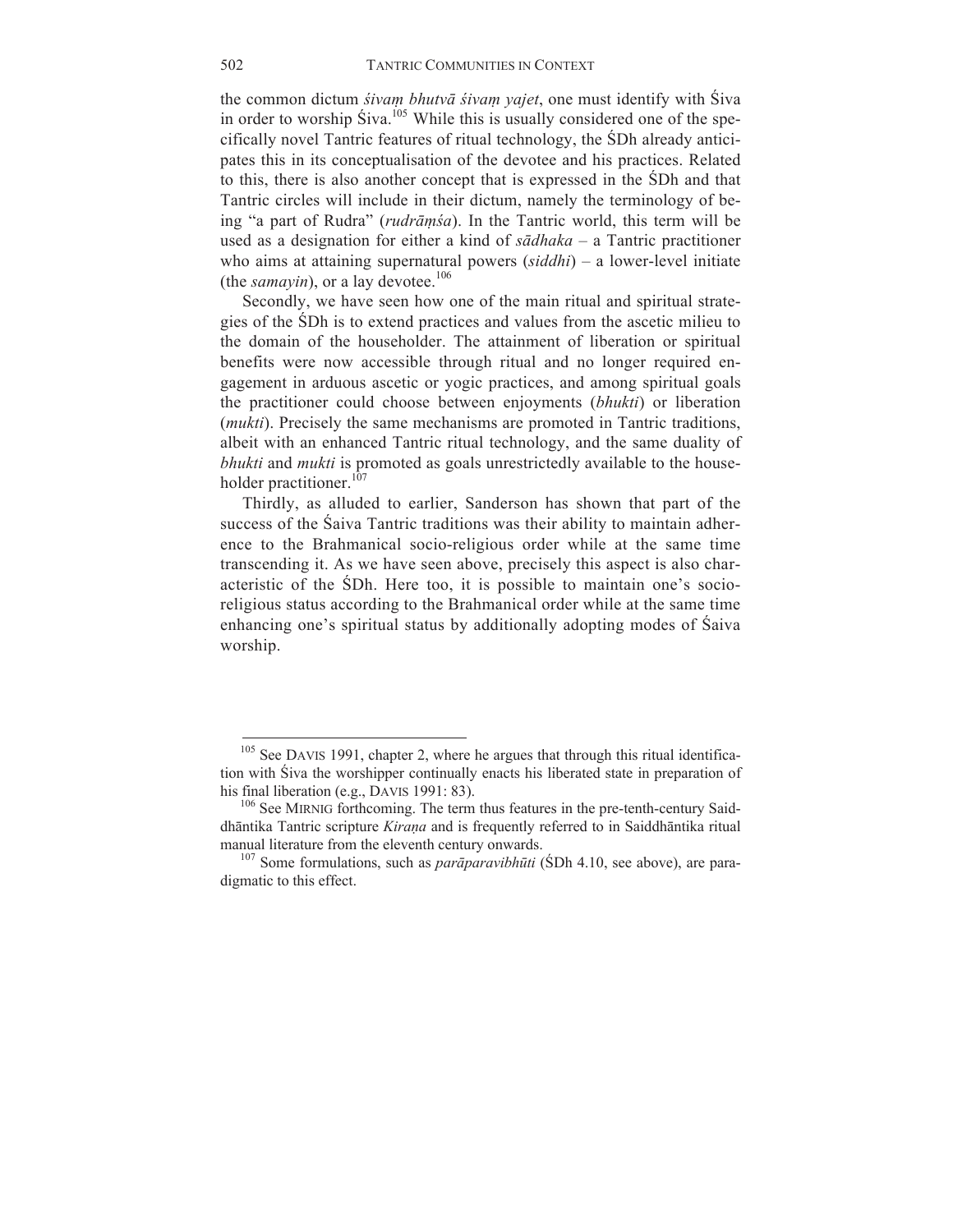# **Conclusion: the** *Śivadharma***'s socio-religious model and the success of Tantric groups**

The new normative model the ŚDh canonised and promoted laid the socioreligious foundations that were conducive to these new players. We have seen how early Tantric groups built on some of the core features of the ŚDh' teachings, including the notion of embodying the divine in order to worship the divine. As such, the ŚDh's socio-religious model may constitute an important piece of the puzzle in the formation of Tantric traditions. While evidence from the *Niśvāsa* suggests that Tantric communities first formed from Atimārgic ascetic circles, it may be that some of the notions in the ŚDh formed important aspects of the emerging Tantric ideology in these early stages, especially in relation to the householder practitioner. Further, we have seen that the ŚDh's socio-religious model lays the foundations for the participation of officiants pertaining to the Śaivite initiatory traditions in public life, who until then had appeared as rather antinomian groups at the fringes of society.<sup>108</sup> Eventually, it was through the same structures that Tantric groups were successful in taking up important positions in the religio-political landscape of early medieval South Asia. While alignment with the Brahmanical socio-religious order was possible both in the model of the ŚDh and that of Tantric groups, theoretically the social order promoted in those texts could even exist independently of an established Brahmanical substratum. Such ideas would be of potential importance when considering the introduction or adaptation of this religious order in new territories of different socio-religious constitution. We know that the Śaiva religion expanded beyond South Asia into South-East Asia, and in the context of Śaiva Tantric traditions Sanderson has identified the ability to offer socio-religious structures for such new territories as one of the aspects that have led to their success in putting down firm roots throughout the early medieval period (SANDERSON 2013). The same potential holds true for the ŚDh with its flexible and adaptable socio-religious model. The ŚDh and its teachings may well have been part of the literary

<sup>&</sup>lt;sup>108</sup> Concrete examples for the interface between Tantric and lay communities are, for instance, found in prescriptions for Tantric postmortem ancestor worship (*śrāddha*). Here, explicit references show how Tantric priests extended their services to perform *śrāddha* rituals to lay communities. The prescriptions in the ŚDh, which promote Śaiva Brahmins as well as Śaiva Yogins as suitable receptacles for *śrāddha* offerings instead of the ordinary Brahmin, as we have seen above, would thus play into the hands of these new Tantric funerary priests.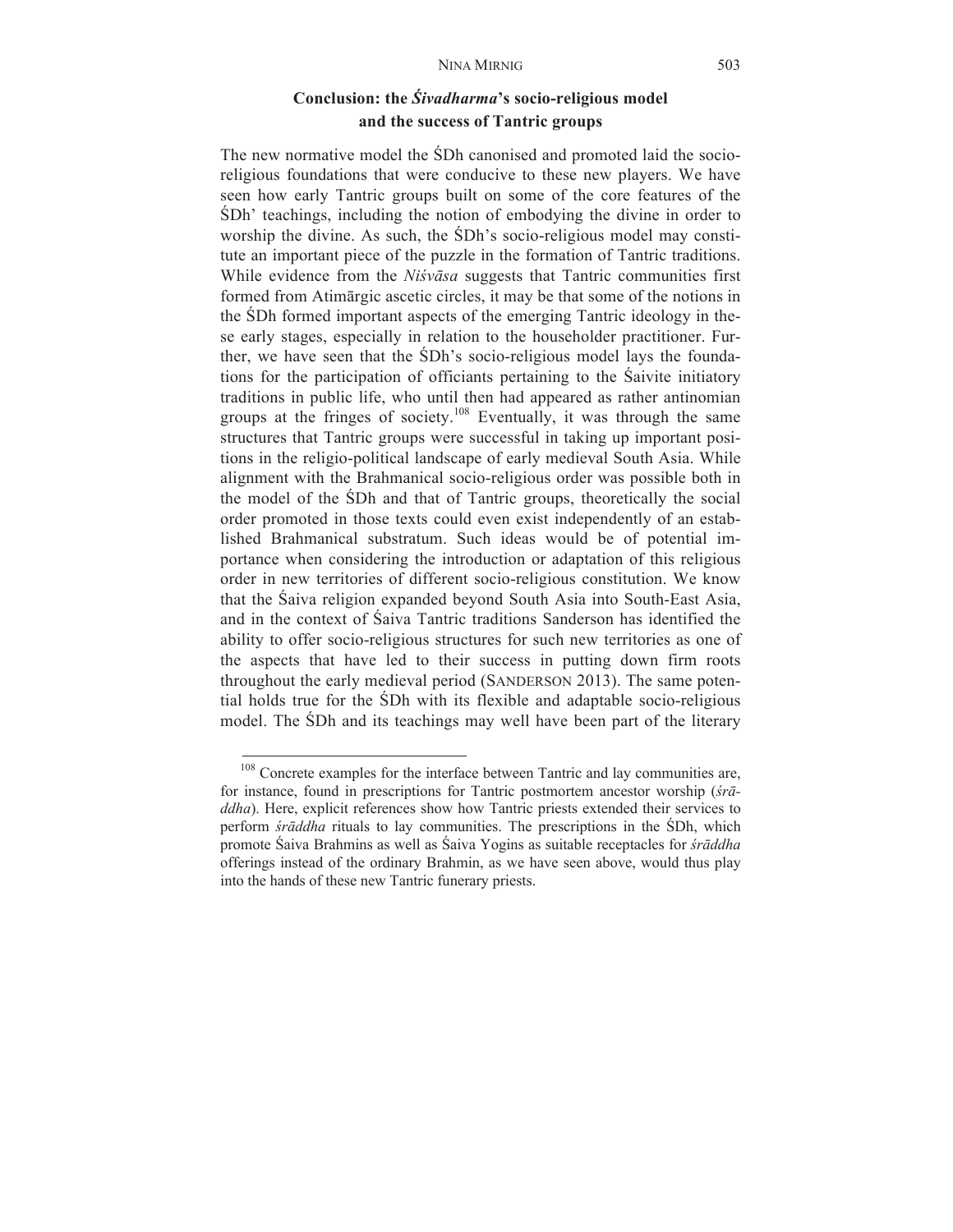package, as it were, that travelled with Śaiva propagators who sought to reach into new territories. After all, epigraphical evidence has been identified that suggests that the  $SDh$  was known in the Khmer kingdom<sup>109</sup> and Camp $\bar{a}$ ,<sup>110</sup> bearing testimony to the presence of the work as far east as present-day Cambodia and Vietnam.

#### **BIBLIOGRAPHY**

## **Primary Literature**

*Āśaucadīpikā* of Vedajñāna

E-text created from IFP/EFEO transcript T00370b (http://muktalib7.org/- IFP\_ROOT/IFP/user-interface frameset.php?encoding=utf-8), pp. 326– 400. Muktabodha website, accessed June 17, 2018.

*Niśvāsamukha*.

See KAFLE 2015.

*Tantrāloka* of Abhinavagupta

*Tantrāloka of Abhinavagupta with the commentary (-viveka) of Rājānaka Jayaratha*. Ed. Mukund Rām Śāstrī. Kashmir Series of Texts and Studies 23, 28, 30, 35, 29, 41, 47, 59, 52, 57, 58. Bombay and Srinagar, 1918–38.

*Pāśupatasūtra* with Kauṇḍinya's *Pāñcārthabhāṣya*.

*Pāśupatasūtra with Kauṇḍinya's Pāñcārthabhāṣya*. Ed. Anantakrishna Shastri. Trivandrum: The Oriental Manuscripts Library of the University of Travancore, 1940.

*Prāyaścittasamuccaya* by Trilocanaśiva.

 

See SATHYANARAYAN 2015.

*Mahābhārata*

*The Mahābhārata for the first time critically edited*. Ed. V.S. Sukthankar (1927–43) and S.K. Belvalkar (from 1943), with the cooperation of Shrimant Balasaheb Pant Pratinidhi, R.N. Dandekar, S. K. De, F. Edgerton, A.B. Gajendragadkar, P.V. Kane, R.D. Karmakar, V.G. Paranjpe,

<sup>&</sup>lt;sup>109</sup> See SANDERSON 2012–2013: 86, especially n. 222 and n. 223. A tenth-century Old Khmer inscription cites a Sanskrit verse that appears in the ŚDh, and an undated stele probably prepared during the reign of Sūryavarman (1002–1050) describes the king as "a meditator on Śiva, skilled in the *ṣaḍaṅgavidhiḥ*," which SANDERSON identifies as a distinctive royal rite prescribed in the ŚDhU.<br><sup>110</sup> See BISSCHOP 2018: 18–19.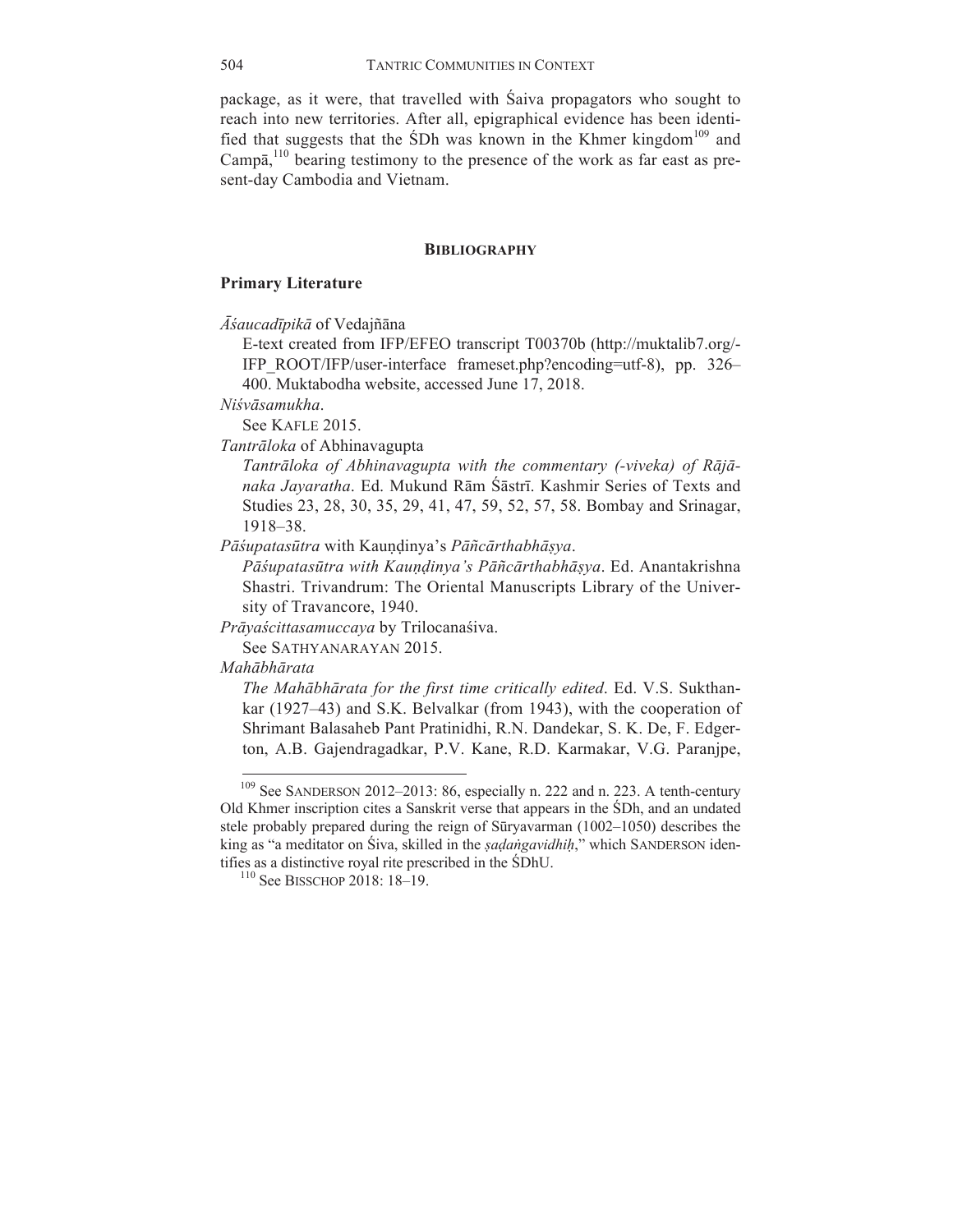Raghu Vira, V.K. Rajavade, N.B. Utgikar, P.L. Vaidya, V.P. Vaidya, H.D. Velankar, M. Winternitz, R. Zimmerman and other scholars. Poona: Bhandarkar Oriental Institute, 1927–1959.

*Śivadharmaśāstra* (ŚDh)

(1) *Paśupatimatam: Śivadharmamahāśāstram, Pāsupatināthadarśa-nam*. Ed. Y. Naraharinath. Kathmandu: Bṛhadādhyātmikaparishadaḥ, 1998. (2) *Śivaliṅga Worship on the Eve of the Tantric Age*. *With editions and translations of Śivadharmaśāstra 1–5 and 9*. Ed. MIRNIG Forth. (3) Manuscripts: ms. G4077 (Asiatic Society Calcutta), ms. A1082-3 (National Archives Kathmandu), ms. Add 1645 (University Library Cambridge), ms. Bod. Or. B 125 (Bodleian Library Oxford), ms. G3852 (Asiatic Society Calcutta), ms. Add 1599 (University Library Cambridge), Pondicherry Transcript IFP T 32, Pondicherry Transcript IFP T 514.

*Śivopaniṣad* 

See NARAHARINATH 1998.

*Siddhāntaśikhāmaṇī* by Śivayogiśivācārya

Muktabodha etext, entered under the supervision of Mark S. G. Dyczkowski, based on the edition *Śrīsiddhāntaśikhāmaṇih*, ed. by Maritoṇṭadārya. Vārāṇasī: Śaivabhāratī Śodha Pratiṣṭhānam, 2006.

(http://muktalib5.org/DL\_CATALOG/DL\_CATALOG\_USER\_INTER FACE/dl user interface frameset.htm, accessed June 17, 2018).

*Skandapurāṇa* (SP)

*The Skandapurāṇa*. *Volume IIB*. *Adhyāyas 31-52*. *The Vāhana and Naraka Cycles*. *Critical Edition with and Introduction and annotated English Synopsis*. Ed. by Hans T. Bakker, Peter C. Bisschop, Yuko Yokochi, eds., in cooperation with Nina Mirnig and Judit Törzsök. Leiden: Brill, 2014.

*Liṅgapurāṇa* (LP)

*Liṅgapurāṇa with the Śiva-toṣiṇī commentary of Gaṇeśa Nātū*. Bombay: Venkateshvara Press, 1906. An etext of this was produced by by members of SANSKRIT project, available on GRETIL (http://gretil.sub.unigoettingen.de, accessed June 25, 2018).

*Viṣṇudharma*

See GRÜNENDAHL 1983, 1984, and 1989.

*Haracaritacintāmaṇī* by Jayaratha

*The Haracaritacintāmaṇī*. Ed. K. P. Parab and P. Śivadatta. Bombay: Nirṇaya-Sāgara Press, 1897.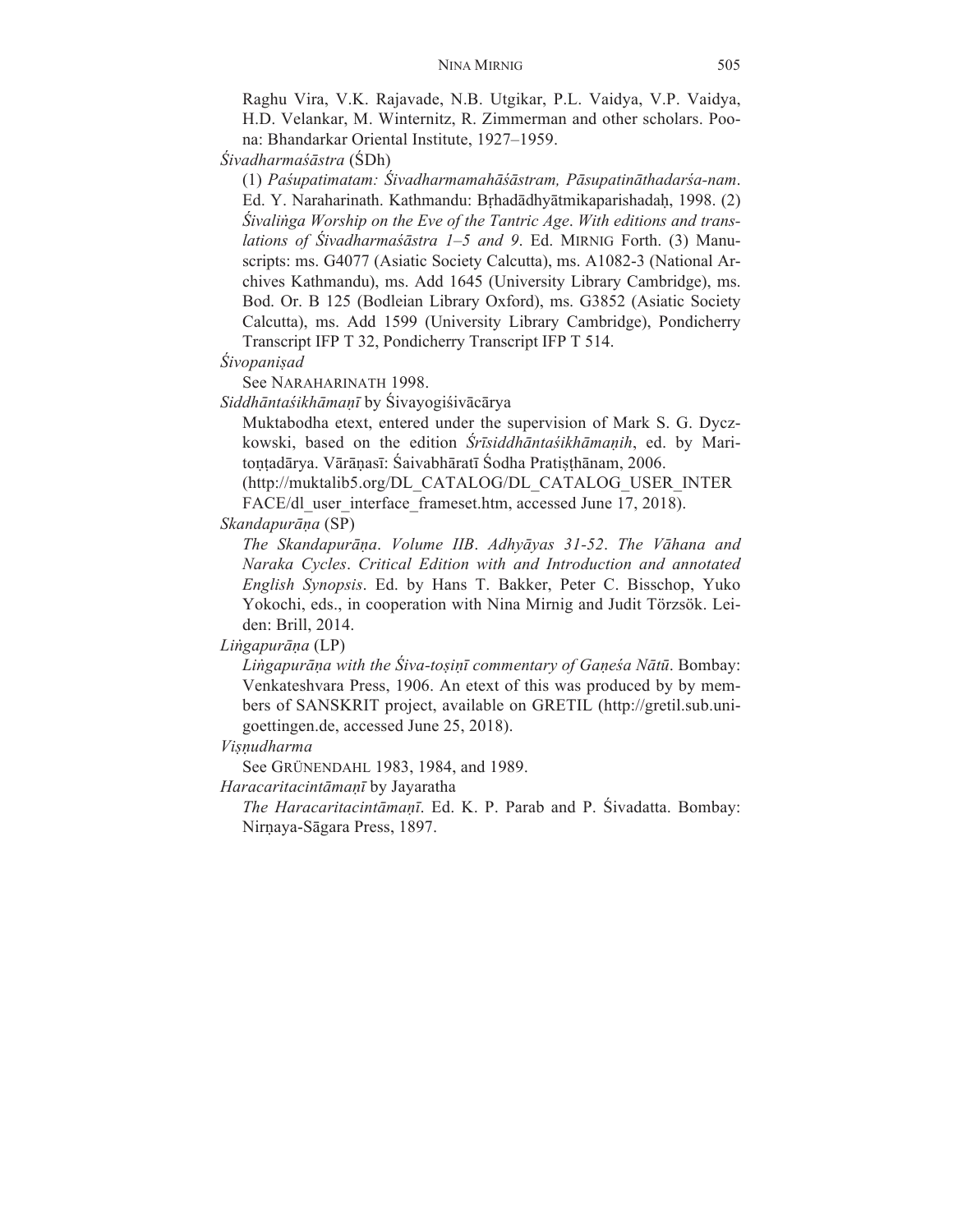*Haribhaktavilāsa* by Gopālabhaṭṭa.

Gretil-etext by Jan Brzezinski. Based on the edition by Haridasa Sastri. (http://gretil.sub.unigoettingen.de/gretil/1\_sanskr/4\_rellit/vaisn/hbhvil\_u .htm, accessed June 25, 2018).

#### **Secondary Literature**

- ACHARYA D. 2013. How to behave like a bull? New Insights into the origins and religious practices of Pāśupatas. *Indo-Iranian Journal* 56, pp. 101–131.
- ADRIAENSEN R., H. BAKKER & H. ISAACSON. 1998. *The Skandapurāṇa*. *Vol*. *1*. *Adhyāyas 1–25*. *Critically Edited with Prolegomena and English Synopsis*. Groningen: Egbert Forsten.
- BAKKER, H. 2001. Sources for Reconstructing Ancient Forms of Śiva Worship. In: François Grimal (ed.), *Les Sources et le temps*. *Sources and Time: A Colloquium, Pondicherry, 11–13 January 1997*. Pondicherry: Institut Français de Pondichéry/École Française d'Extrême-Orient, pp. 397–412.
- 2010. The gospel of Kaundinya: The descent of God in Gujarat and the practice of imitating God. In: Jitse Dijkstra, Justin Groesen & Yme Kuiper (eds), *Myths, Martyrs, and Modernity*. *Studies in the History of Religions in Honour of Jan N*. *Bremmer*. Leiden: Brill, pp. 517–529.
- 2014. *The World of the Skandapurāṇa*. Leiden: Brill.
- BEAL S. 2004 (1884<sup>1</sup>). *Si-Yu-Ki. Buddhist Records of the Western World*. Translated from the Chinese of Hiuen Tsian (A.D. 629). New Delhi: Munshiram Manoharlal Publishers [Reprint, Delhi 1969].
- BHANDARKAR D.R. 1931. Mathura Pillar Inscription of Chandragupta II: G. E. 61. In: *Epigraphical Indica*, Vol. XXI: pp. 1–9.
- BISSCHOP P. 2006. *Early Śaivism and the Skandapurāṇa*. *Sects and Centres*. Groningen: E. Forsten.
- 2010. Śaivism in the Gupta-Vākāṭaka Age. *Journal of the Royal Asiatic Society* 20 (4), pp. 477–488.
- 2018. *Universal Śaivism*. *The Appeasement of All Gods and Powers in the*  Śāntyadhyāya *of the* Śivadharmaśāstra. Brill: Leiden.
- BISSCHOP P. & A. GRIFFITHS. 2007. The Practice involving the Ucchusma. *Studien zur Indologie und Iranistik* 24, pp. 1–47.
- BOSMA N. & N. MIRNIG. 2013. Epigraphical Evidence for the Formation and Rise of Early Śaivism. *Indo-Iranian Journal* 56 3/4, pp. 201–204.
- BRUNNER H. 1964. Les catégories sociales védiques dans le sivaïsme du sud. *Journal Asiatique* 252, no. 4, 451–472.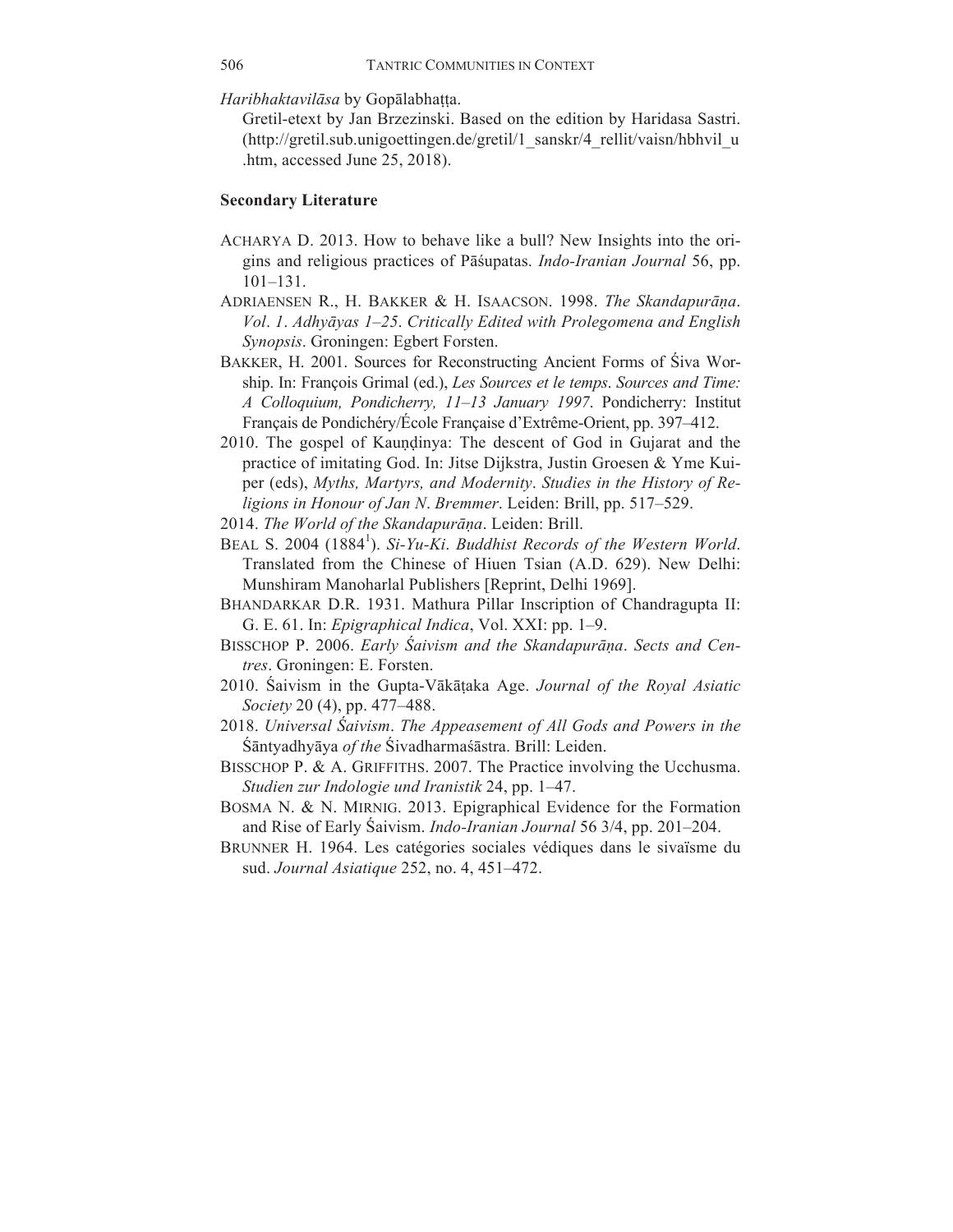- DAVIS R. 1991. *Ritual in an Oscillating Universe*. *Worshiping Śiva in Medieval India*. Princeton: Princeton University Press.
- 2010. *A priest's Guide for the Great Festival: Aghoraśiva's Mahotsavavidhi*. Oxford: Oxford University Press.
- DE SIMINI F. 2016a. Śivadharma Manuscripts from Nepal and the Making of a Śaiva Corpus. In: Friedrich, Michael and Schwarke, Cosima (eds.), *One-Volume Libraries: Composite and Multiple-Text Manuscripts*. Berlin: De Gruyter, pp. 233–286.
- 2016b. *Of Gods and Books Ritual and Knowledge Transmission in the Manuscript Cultures of Premodern India*. Berlin: De Gruyter.
- DE SIMINI F. & N. MIRNIG. 2017. Umā and Śiva's Playful Talks in Detail (*Lalitavistara*): On the Production of Śaiva Works and their Manuscripts in Medieval Nepal. Studies on the Śivadharma and the Mahābhārata 1. In: Vincenzo Vergiani, Daniele Cuneo & Camillo A. Formigatti (eds.), *Indic Manuscript Cultures through the Ages*. *Material, Textual and Historical Investigations*. Berlin: De Gruyter, pp. 587–653.
- EDGERTON F. 1997 (1944<sup>1</sup>). *The Bhagav Gītā. Translated and Interpreted by Franklin Edgerton*. Cambridge: Harvard University Press.
- ELTSCHINGER V. 2012 (2000<sup>1</sup>). *Caste and Buddhist Philosophy. Continuity of Some Buddhist Arguments against the Realist Interpretation of Social Denominations*. Delhi: Motilal Banarsidas Publishers.
- 2013. *Buddhist Epistemology as Apologetics*. *Studies on the History, Selfunderstanding and Dogmatic Foundations of Late Indian Buddhist Philosophy*. Vienna: Austrian Academy of Sciences Press.
- FILLIOZAT V. 2001. *Kālāmukha and Pāśupata Temples in Dharwar*. Chennai: The Kuppuswami Sastri Research Institute.
- FILLIOZAT V. & P.S. FILLIOZAT. 2012. *Kālāmukha temples of Karnataka : art and cultural legacy ; Somanātha at Haraḷahaḷḷi and Kaḍambeśvara at Raṭṭtihaḷḷi*. New Delhi: Indira Gandhi National Centre for the Arts.
- GONDA J. 1993 (1954<sup>1</sup>). *Aspects of Early Vișņuism*. Delhi: Moltilal Banarsidass.
- GOODALL D. 2015. *The Niśvāsatattvasaṃhitā*. *The Earliest Suriving Śaiva Tantra*. In collaboration with Alexis Sanderson and Harunaga Isaacson. Pondicherry: Institut Français de Pondichéry / École Française d'Extrême-Orient.
- 2004. *Parākhyatantram: a scripture of the Śaiva Siddhānta*. Pondicherry: Institut Français de Pondichéry / École Française d'Extrême-Orient.
- GOODALL D. & H. ISAACSON. 2007. Workshop on the *Niśvāsatattvasaṃhitā*: The Earliest Surviving Śaiva Tantra? *Newsletter of the*  NGMCP 3, pp. 4–6.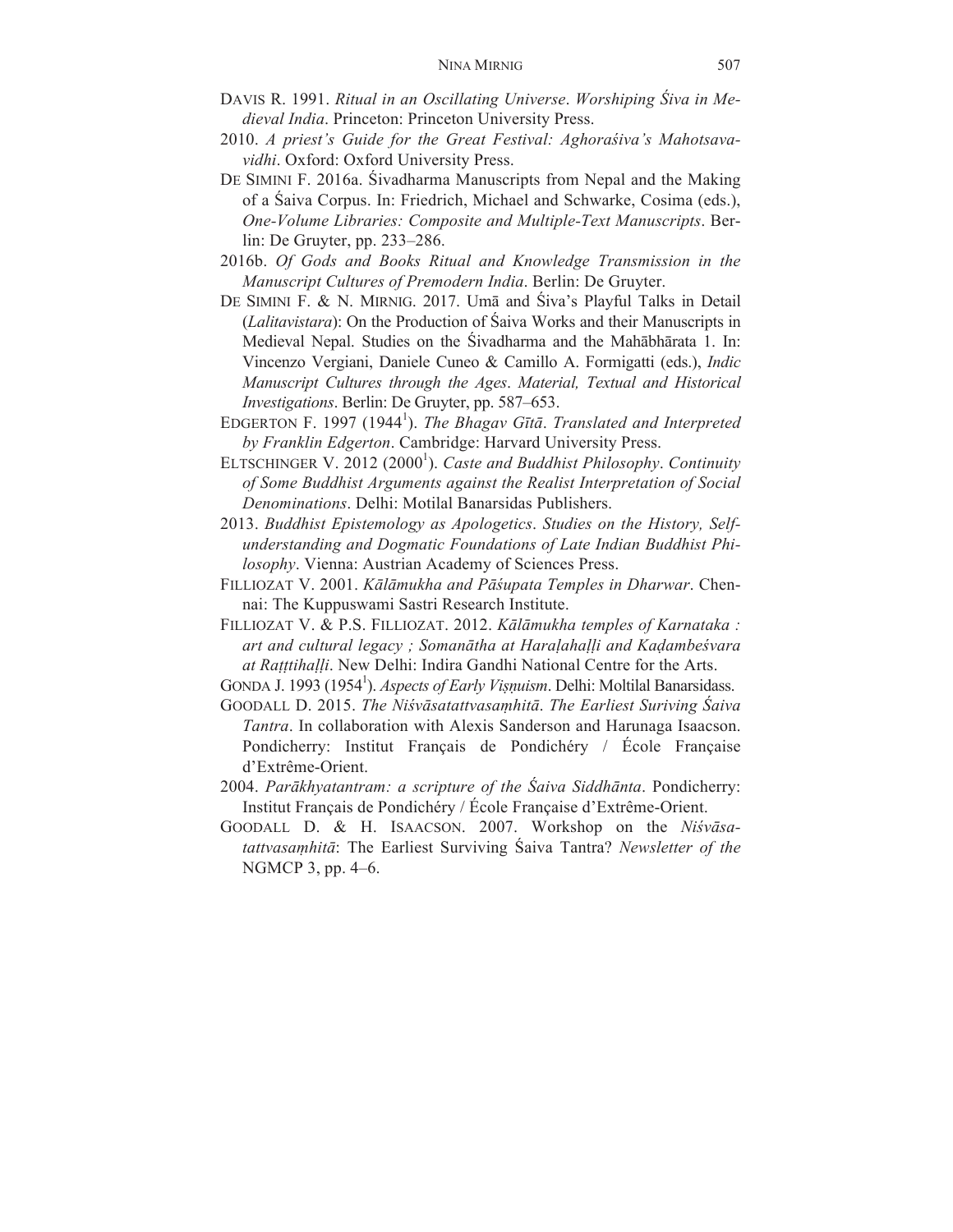- 2016. On the Shared 'Ritual Syntax' of the Early Tantric Traditions. In: Dominic Goodall & Harunaga Isaacson (eds.), *Tantric Studies*. *Fruits of a Franco-German Collaboration on Early Tantra*, pp. 1–76.
- GRÜNENDAHL R. 1983. *Viṣṇudharmāḥ: precepts for the worship of Viṣṇu*. *Part 1*. *Adhyāyas 1–43*. Wiesbaden: Harrassowitz.
- 1984. *Viṣṇudharmāḥ: precepts for the worship of Viṣṇu*. *Part 2*. *Adhyāyas 44–81*. Wiesbaden: Harrassowitz.
- 1989. *Viṣṇudharmāḥ: precepts for the worship of Viṣṇu*. *Part 3*. *Adhyāyas 82–105*. Wiesbaden: Harrassowitz.
- HARA M. 1966. *Materials for the Study of Pāśupata Śaivism*. Doctoral thesis presented to Harvard University.
- 2002a. Pāśupata Concept of Purity (śauca). In: Jun Takashim (ed.), *Minoru Hara Pāśupata Studies*. Vienna/Delhi: Sammlung de Nobili, Motilal Banarsidass, pp. 47–66.
- 2002b. Miscellanea Pāśupatica. In: Jun Takashim (ed.), *Minoru Hara Pāśupata Studies*. Vienna/Delhi: Sammlung de Nobili, Motilal Banarsidass, pp. 141–152.
- 2003. Ashes. *Cracow Indological Studies* 4–5, pp. 251–267.
- HAZRA R.C. 1952. The Śivadharma. *Journal of the Ganganath Jha Research Institute* 10, pp. 1–20.
- 1956. The Śivadharmottara. *Journal of the Ganganath Jha Research Institute* 13, pp. 19–50.
- HOLDREGE B.A. 2015. *Bhakti and Embodiment: Fashioning Divine Bodies and Devotional Bodies in Kṛṣṇa Bhakti*. New York: Routledge.
- Ingalls, D. 1962. Cynics and Pāśupatas: the seeking of dishonor. *Harvard Theological Review* 55/4, pp. 281–298.
- ISAACSON H. & D. GOODALL. 2016. See D. GOODALL & H. ISAACSON 2016.
- KAFLE N. 2013. The *Liṅgodbhava* Myth in Early Śaiva Sources. In: Nina Mirnig, Péter-Dániel Szántó & Michael Williams (eds.), *Puṣpikā*. *Tracing Ancient India Through Texts and Traditions*. Volume 1. Oxford: Oxbow Books, pp. 241–263.
- 2015. *The Niśvāsamukha, the introductory book prefacing the Niśvāsatattasaṃhitā, critically edited and furnished with an annotated translation and an appendix giving an edition of chapters 5–9 of the Śivadharmasaṅgraha*. Unpublished doctoral thesis submitted to the University of Leiden in 2015.
- KREISEL G. 1986. *Die Śiva-Bildkunstwerke der Mathurā-Kunst: ein Beitrag zur Frühhinduistischen Ikonographie*. Stuttgart: Franz Steiner Verlag Wiesbaden.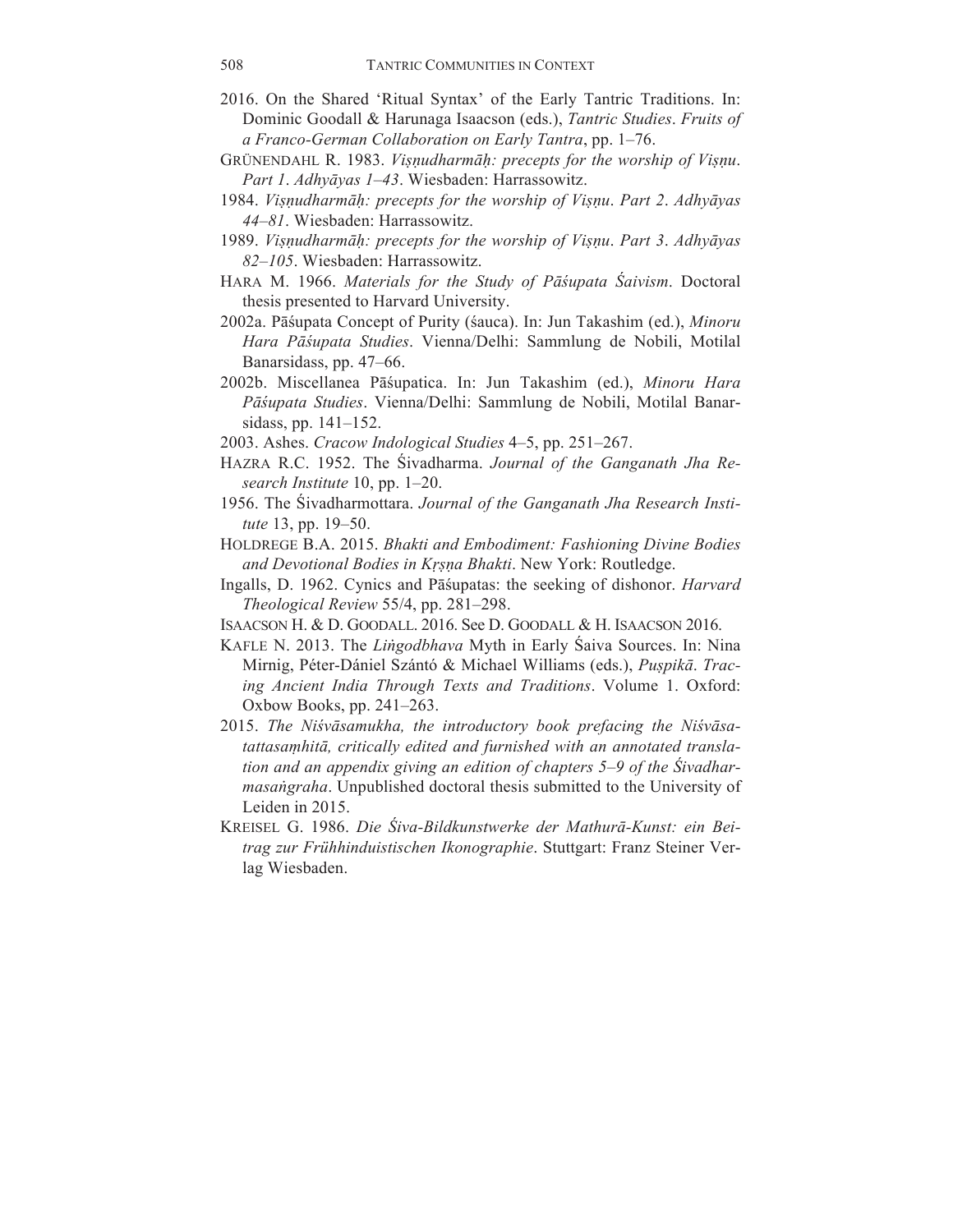- LORENZEN D.N. 1991 (1972<sup>1</sup>). *The Kāpālikas and Kālāmukhas*. Delhi: Motilal Banarsidass.
- LUBIN T. forthcoming. *On Feeding Śivabhaktas and other rules of Śivāśrama-Dharma*. Paper presented at the AOS 2017.
- Malinar, A. *The Bhagavadgītā: Doctrines and Contexts.*Cambridge: Cambridge University Press.
- MASEFIELD P. 1986. *Divine Revelation in Pali Buddhism*. Colombo and London: The Sri Lanka Institute of Traditional Studies / George Allen & Unwin.
- MIRNIG N. 2016. Early Strata of Śaivism in the Kathmandu Valley: Śivaliṅga Pedestal Inscriptions from 466–645 CE. *Indo-Iranian Journal* 59 4/4, pp. 309–362.
- 2018. *Liberating the Liberated: Early Śaiva Tantric Death Rites*. Wien: Verlag der österreichischen Akademie der Wissenschaften.
- Forthcoming. Lokadharminī dīksā: tracing the history of the most exoteric form of Śaiva initiation in medieval sources. In: D. Goodall, S. Hatley, H. Isaacson, & S. Raman (eds.), *Śaivism and the Tantric Traditions: Essays in Honour of Alexis Sanderson*. Leiden: Brill.
- MIRNIG N. & F. DE SIMINI. 2017. See DE SIMINI & MIRNIG 2017.
- OLIVELLE P. 1993. *The Āśrama System*. *The History and Hermeneutics of a Religious Institution*. New York / Oxford: Oxford University Press.
- 2009. *The law code of Viṣṇu: a critical edition and annotated translation of the Vaiṣṇava-Dharmaśāstra*. Cambridge: Harvard University Press.
- 2010. *The Law Code of Viṣṇu*. Cambridge: Harvard University Press.
- 2011. *Ascetics and Brahmins*. *Studies in Ideologies and Institutions*. London: Anthem Press.
- PRENTISS K. P. 2000. *The Embodiment of Bhakti*. Oxford: Oxford University Press.
- RAMESH K. V. & S. P. TIWARI. 1990. *A Copper-Plate Hoard of the Gupta Period from Bagh, Madhya Pradesh*. New Delhi: Archaeological Survey of India.
- RIPEPI T. 2007. The feet of the Jaṅgama: identity and ritual issues among the Vīraśaivas of Karnataka. *Rivista Internazionale di studii afroasiatici* 6, pp. 69–100.
- SANDERSON A. 2001. History Through Textual Criticism in the Study of Śaivism, the Pañcarātra and the Buddhist Yoginītantras. In: François Grimal (ed.), *Les sources et le temps*. *Sources and Time*. *A Colloquium, Pondicherry, 11–13 January 1997*. Pondicherry: Institut Français de Pondichéry / École Française d'Extrême-Orient, pp. 1–47.